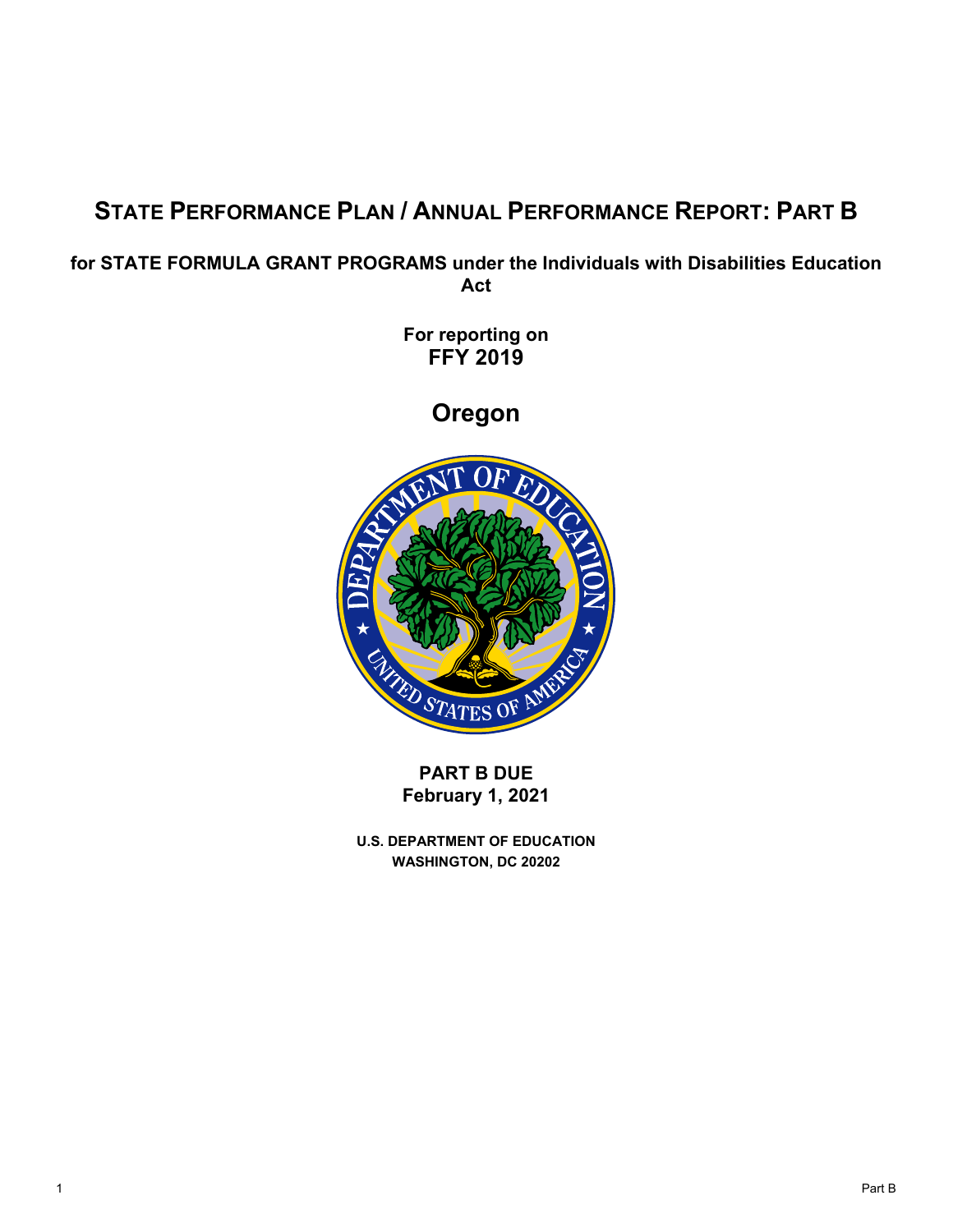# **Introduction**

# **Instructions**

Provide sufficient detail to ensure that the Secretary and the public are informed of and understand the State's systems designed to drive improved results for students with disabilities and to ensure that the State Educational Agency (SEA) and Local Educational Agencies (LEAs) meet the requirements of IDEA Part B. This introduction must include descriptions of the State's General Supervision System, Technical Assistance System, Professional Development System, Stakeholder Involvement, and Reporting to the Public.

# **Intro - Indicator Data**

#### **Executive Summary**

The Oregon Department of Education's (ODE) Office of Enhancing Student Opportunities is responsible for Oregon's 197 school districts and 35 Early Intervention/Early Childhood Special Education (EI/ECSE) programs that serve students eligible for IDEA services. ODE works collaboratively with districts and programs to support improved academic and functional results for students and youth experiencing disability. During FFY 2019, ODE implemented IDEA Part B through a system of coordinated General Supervision activities.

youth experiencing disability. Part B indicator data presented in this Annual Performance Report demonstrate the continued need for Oregon to improve outcomes for students and

The following sections present Oregon's processes for ensuring IDEA Part B school age general supervision, technical assistance, professional development, stakeholder engagement, and reporting to the public.

#### **Additional information related to data collection and reporting**

All activities in the State's General Supervision system were impacted starting in March 2020 due to COVID-19. The State incurred additional challenges during FFY 2019 with Oregon's wildfires beginning September 7, 2020. Unless otherwise noted, data reported for indicators were collected during the 2019-2020 school year. Any slippage or changes to past trajectories for these indicators may be due to these unprecedented statewide challenges.

#### **Number of Districts in your State/Territory during reporting year**

197

#### **General Supervision System**

#### **The systems that are in place to ensure that IDEA Part B requirements are met, e.g., monitoring, dispute resolution, etc.**

The State works collaboratively with 197 school districts, as well as nine contractors that implement 35 Early Intervention/Early Childhood Special Education (EI/ECSE) county programs on comprehensive data collection and analysis, performance reporting, improvement planning, implementation, and progress reporting.

The State's general supervision system is coordinated by the Office of Enhancing Student Opportunities. Within this Office are data, monitoring, and legal components designed to identify noncompliance. The general supervision system components are organized as follows:

System Performance Review & Improvement (SPR&I): All school districts and EI/ECSE programs in the State are required to participate in this annual accountability and performance reporting process. This system focuses on procedural compliance and performance indicators identified through federal and state regulation and previous state monitoring findings. Districts and programs conduct individual child file reviews annually to collect procedural compliance data. These data are collected on a specified number of child files determined by the State. Individual child procedural compliance data is collected by districts and programs and submitted to the State electronically through the SPR&I database. The SPR&I system provides the State with the mechanism for review of district/program policies, procedures, and systems, to ensure the requirements set forth in 34 CFR § 300.600-609.

Complaints and dispute resolution: While the State oversees complaints, due process hearings, mediations, and other alternative dispute resolution activities as part of its general supervision responsibilities, only complaints and due process hearings result in findings of noncompliance. The State uses independent contractors to conduct mediations and complaint investigations, with support, coordination, and additional assistance by the State's special education legal specialist. The State provides training and oversight for these complaint contractors. When a complaint final order identifies noncompliance and orders corrective action, State staff work with district and program staff to ensure completion of corrective action within required timelines. The State uses the same complaint resolution system and complaint contractors for Part B and Part C.

The State has a one-tier due process hearing system. All special education due process hearings are conducted by Office of Administrative Hearings (OAH) administrative law judges. OAH and the State have trained OAH administrative law judges to conduct special education hearings. When a due process hearing final order identifies noncompliance and orders corrective action, State staff work with district and program staff to ensure completion of corrective action within required timelines. The State uses the same due process hearing system and complaint contractors for Part B and Part C.

#### **Technical Assistance System**

#### **The mechanisms that the State has in place to ensure the timely delivery of high quality, evidenced based technical assistance and support to LEAs.**

The State has a Technical Assistance System that utilizes technology and personnel to provide districts and programs timely access to data and activities that ensure compliance, as well as improved academic and functional outcomes for students experiencing disabilities. The State uses a statewide, web-based mechanism to implement a cycle of continuous improvement called System Performance Review & Improvement (SPR&I). This web-based mechanism gives districts and programs access to data so that monitoring compliance/noncompliance can occur with regularity and accuracy and allows for timely corrective action to occur.

The State provides Technical Assistance (TA) to the 197 school districts in several ways. An assigned Education Specialist provides technical assistance on a range of topics as requested by the district. TA to districts and programs includes the following: advice by experts; assistance in identifying and implementing professional development, instructional strategies or methods of instruction that are based on scientifically based instruction and using experienced program coordinators and specialists to provide advice, technical assistance, and support; and collaboration with institutions of higher education, educational service agencies, national centers of technical assistance, and private TA providers.

During FFY 2019, the State provided web-based and on-site training on data collection and compliance and performance issues as well as trainings for new district and program participants as part of the SPR&I mechanism.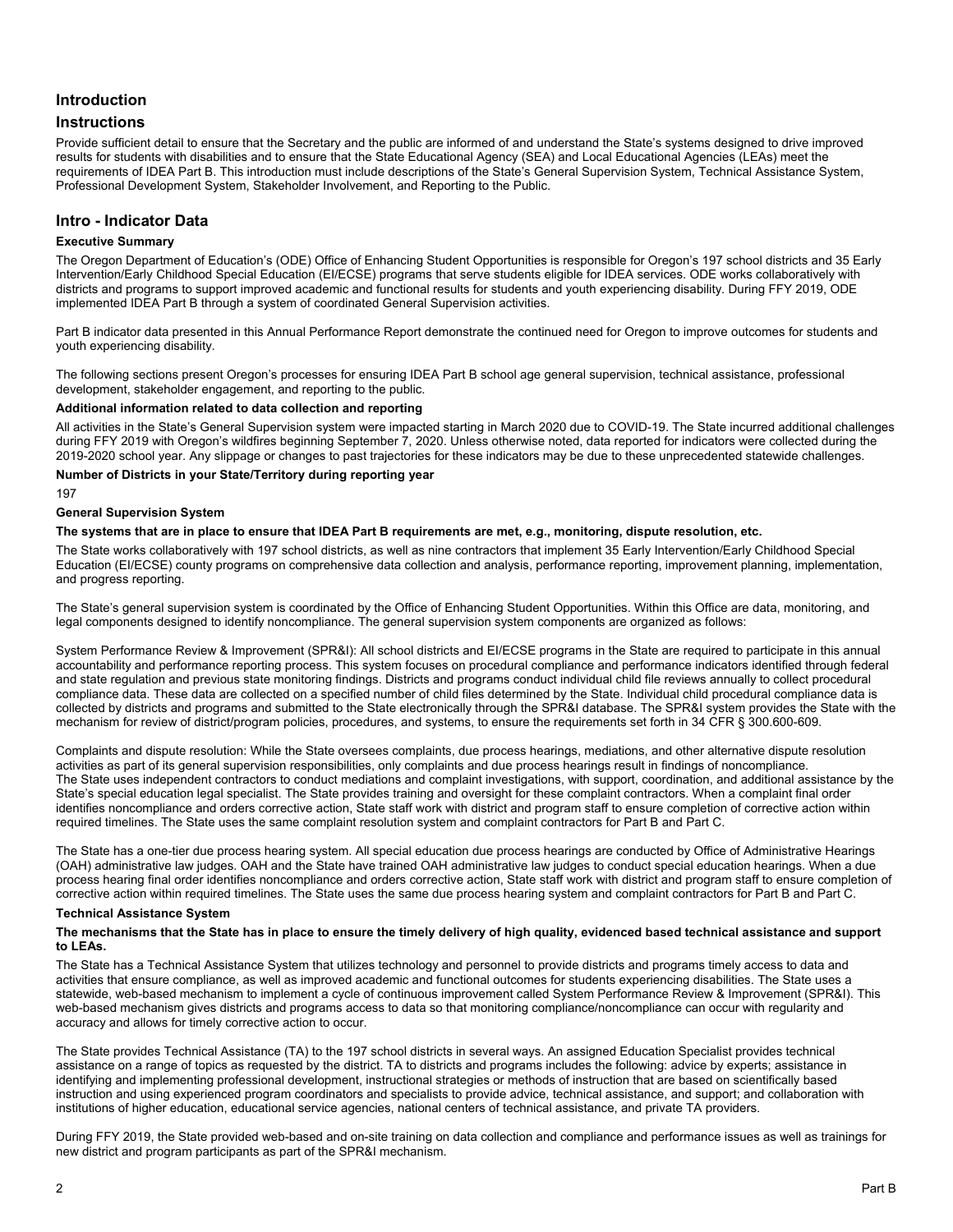The State website provides up-to-date forms, statutes and regulations, policies and procedures, and program operation guidelines at the following link: https://www.oregon.gov/ode/students-and-family/SpecialEducation/GeneralSupervision/Pages/default.aspx.

The State uses email distribution lists and virtual events such as webinars to provide timely information and support to programs ensuring that critical information is provided.

#### **Professional Development System**

#### **The mechanisms the State has in place to ensure that service providers have the skills to effectively provide services that improve results for students with disabilities.**

experiencing disability. The State has several systems in place to provide professional development to its 197 school districts. As the State undergoes reorganization, the State continues to work to braid multiple federal programs to improve outcomes for students historically and currently marginalized, including students

For example, the State allocates IDEA discretionary funds and State Personnel Development Grant (SPDG) funds to offer targeted professional development focusing on the implementation of evidence based practices for students experiencing disability. The ORTIi (Oregon Response to Instruction and Intervention) project continues to provide coaching support to district teams working to implement a multi-tiered system of supports (MTSS) for academics in elementary and middle schools. Through the SPDG, the SWIFT Education Center supports a network of regional MTSS coaches working with districts to implement an MTSS.

Additionally, the State maintains relationships with a number of partners working directly with districts, students, and families to deliver professional learning in local contexts. The State contracts with FACT Oregon to provide workshops each year for families in both English and Spanish. Topics include procedural safeguards and navigating the IEP or IFSP. The Statewide Transition Technical Assistance Network (TTAN) supports districts with secondary and post-secondary students experiencing disabilities. The TTAN includes professional development and technical assistance for teachers, administrators, and other educational service providers regarding transition-related curricula/instructional approaches, outcome-based transition planning approaches, facilitation interagency teams and resources.

The State Advisory Council for Special Education (SACSE) brings together a variety of partners to provide a channel for information to be shared among programs and stakeholders. SACSE membership includes families, representatives from higher education, state and local officials, administrators, private school representatives and charter school representatives.

The State coordinates with the Coalition of Oregon School Administrators (COSA) to develop and offer professional learning for district special education administrative teams on a wide variety of topics. Engagement mechanisms include conferences, virtual events, and individual supports with Agency staff. The Office of Enhancing Student Opportunities provided leadership for a multi-day event focusing on topics in special education leadership during October 2019. During this reporting period, the State began offering monthly support calls for new special education directors, providing a foundation for standards of practice statewide.

#### **Stakeholder Involvement**

#### **The mechanism for soliciting broad stakeholder input on targets in the SPP, including revisions to targets.**

The State solicited broad input on target setting for indicators of the State Performance Plan (SPP) and the State Systemic Improvement Plan (SSIP) through electronic survey during January 2020. These targets are reported within each indicator. These targets remain the same as the targets submitted in FFY 2019. The State continues to refine the differentiated monitoring and support opportunities available for LEAs, using community input gathered at regionally hosted listening sessions during the 2019-2020 school year. The State is increasingly looking towards working closer with the community to provide input on how the State can better support LEAs to meet the outcomes established in the SPP/APR.

#### **Apply stakeholder involvement from introduction to all Part B results indicators (y/n)**

# YES

# **Reporting to the Public**

**How and where the State reported to the public on the FFY18 performance of each LEA located in the State on the targets in the SPP/APR as soon as practicable, but no later than 120 days following the State's submission of its FFY 2018 APR, as required by 34 CFR §300.602(b)(1)(i)(A); and a description of where, on its Web site, a complete copy of the State's SPP, including any revision if the State has revised the SPP that it submitted with its FFY 2018 APR in 2020, is available.** 

The State produces At-A-Glance Special Education Profiles for each of the 197 school districts and 35 Early Intervention/Early Childhood Special Education (EI/ECSE) county programs. An additional EI/ECSE profile is produced for the Confederated Tribes of Warm Springs and a combined report card for Sherman, Gilliam, and Wheeler counties. These report cards display the indicators on the Annual Performance Report that are required for public reporting.

The State reports on Indicators B6, B7, B8, and B12 to the public on the EI/ECSE profiles. The State requires that districts distribute the profiles to all parents of students with IFSPs or IEPs. At-A-Glance Special Education Profiles are released to the public within 120 days of the APR submission to the Office of Special Education Programs (OSEP).

The At-A-Glance Special Education Profiles are available alongside the accountability reports required through ESSA for each LEA: https://www.ode.state.or.us/data/reportcard/ReportList.aspx. Additional information about the At-A-Glance Special Education Profiles (e.g., technical assistance documents) is available at: https://www.oregon.gov/ode/schools-and-districts/reportcards/SpEdReportCards/Pages/default.aspx

The State's SPP is posted at: https://www.oregon.gov/ode/reports-and-data/SpEdReports/Pages/State-Performance-Plan-and-Annual-Performance-Report-for-Special-Education.aspx.

# **Intro - Prior FFY Required Actions**

In the FFY 2019 SPP/APR, the State must report FFY 2019 data for the State-identified Measurable Result (SiMR). Additionally, the State must, consistent with its evaluation plan described in Phase II, assess and report on its progress in implementing the SSIP. Specifically, the State must provide: (1) a narrative or graphic representation of the principal activities implemented in Phase III, Year Five; (2) measures and outcomes that were implemented and achieved since the State's last SSIP submission (i.e., April 1, 2020); (3) a summary of the SSIP's coherent improvement strategies, including infrastructure improvement strategies and evidence-based practices that were implemented and progress toward short-term and long-term outcomes that are intended to impact the SiMR; and (4) any supporting data that demonstrates that implementation of these activities is impacting the State's capacity to improve its SiMR data.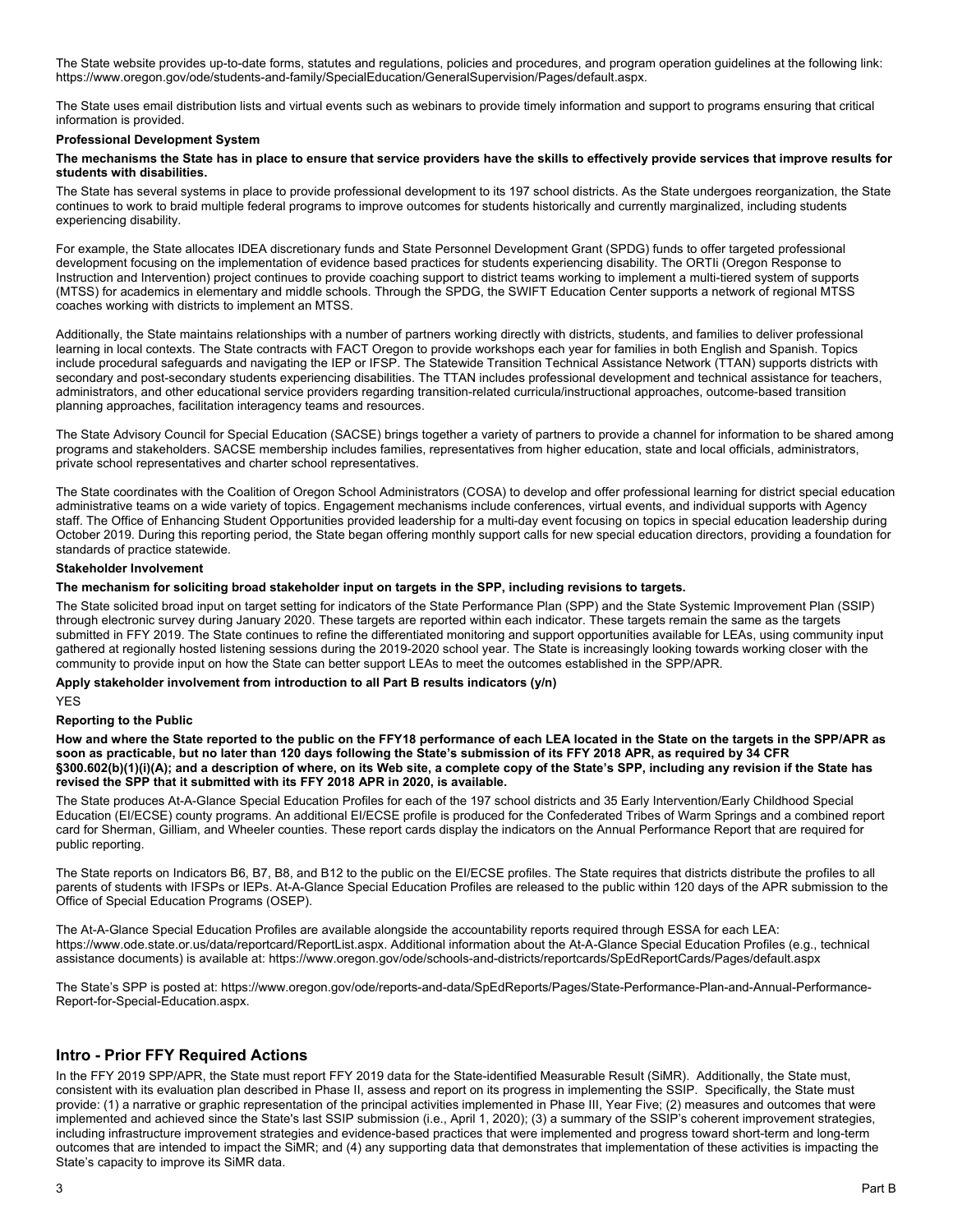The State's IDEA Part B determination for both 2019 and 2020 is Needs Assistance. In the State's 2020 determination letter, the Department advised the State of available sources of technical assistance, including OSEP-funded technical assistance centers, and required the State to work with appropriate entities. The Department directed the State to determine the results elements and/or compliance indicators, and improvement strategies, on which it will focus its use of available technical assistance, in order to improve its performance. The State must report, with its FFY 2019 SPP/APR submission, due February 1, 2021, on: (1) the technical assistance sources from which the State received assistance; and (2) the actions the State took as a result of that technical assistance.

#### **Response to actions required in FFY 2018 SPP/APR**

As per OSEP's determination, Oregon engaged with TA centers to focus on the following areas of results and compliance.

Results

1. Indicator 1: Percentage of Children with Disabilities who Graduated with a Regular High School Diploma

**Compliance** 

1. Indicator 4B: Significant discrepancy, by race and ethnicity, in the rate of suspension and expulsion, and policies, procedures or practices that contribute to the significant discrepancy and do not comply with specified requirements.

The State received technical assistance from the following organizations targeting the above areas of results and compliance:

- 1. Center for IDEA Early Childhood Data Systems (DaSy)<br>2. IDEA Data Center (IDC)
- 
- 3. National Center for Systemic Improvement (NCSI)
- 4. Center for IDEA Fiscal Reporting (CIFR)
- 5. Early Childhood Technical Assistance Center (ECTA)
- 6. National Center for Intensive Intervention (NCII)

7. The CEEDAR Center

As a result of technical assistance from the above organizations, the State:

1. Increased internal capacity for priority-driven improvement planning including data collection and analysis

2. Adapted LEA monitoring and support activities to continue work with LEAs begun prior to COVID-19 to reduce discrepancy and disproportionate representation in IDEA's equity indicators, including indicator 4B

3. Installed new mechanisms for LEA procedural compliance review

- 4. Reduced burden on LEAs through streamlining improvement plan submissions
- 5. Revised protocols related to State and LEA use of IDEA funds
- 6. Increased State staff capacity to effectively monitor district use of IDEA funds

7. Continued developing internal State organizational structures to allow for successful collaboration among programs supporting similar needs in LEAs 8. Rebalanced the State's human and fiscal resources to support increased State organization and collaboration

9. Developed plans to implement new strategies for increasing participation of underrepresented populations in parent involvement data collections 10. Adapted LEA monitoring and support activities to continue work with LEAs begun prior to COVID-19 to reduce discrepancy and disproportionate representation in IDEA's equity indicators

**Intro - OSEP Response** 

**Intro - Required Actions**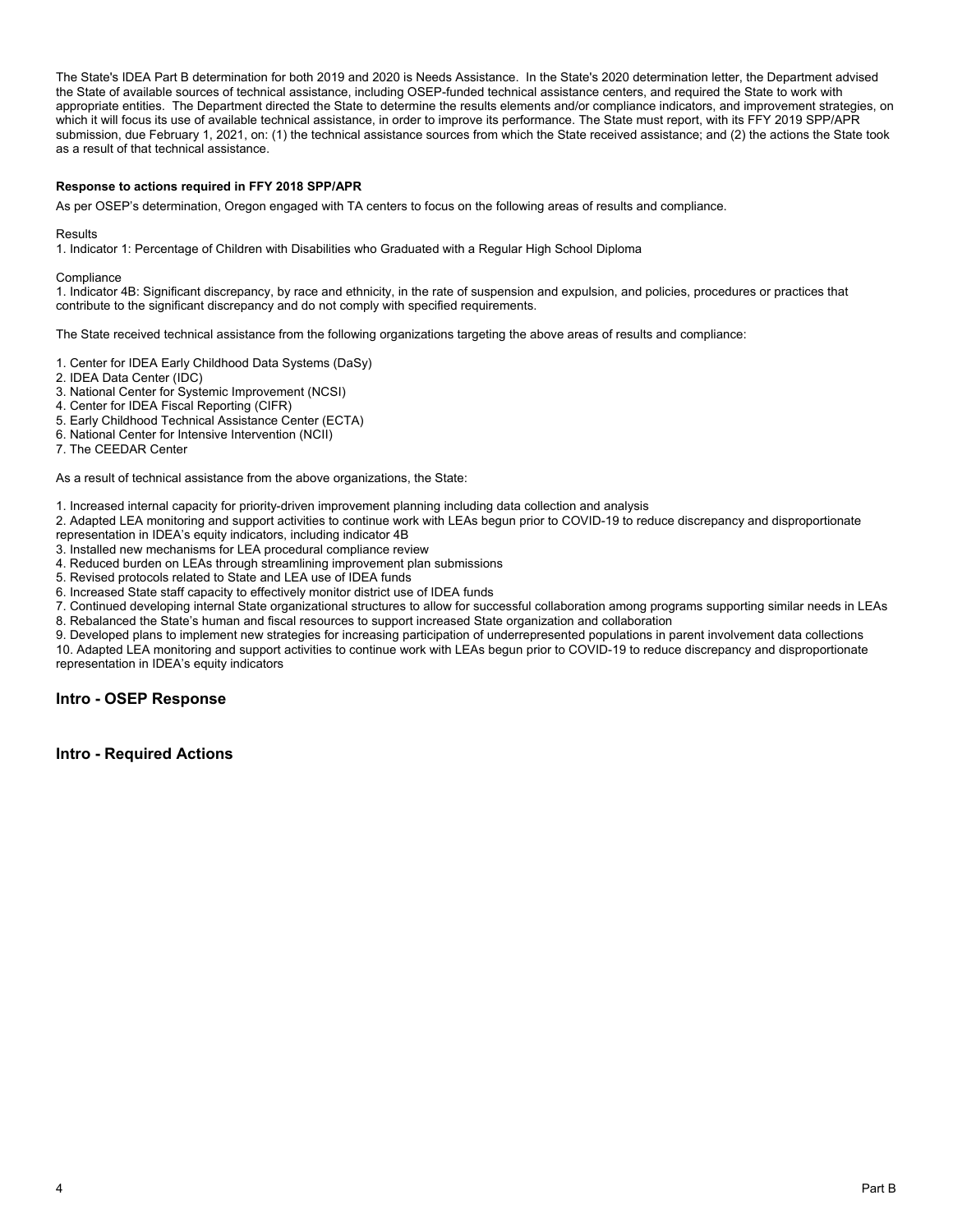# **Indicator 1: Graduation**

# **Instructions and Measurement**

## **Monitoring Priority:** FAPE in the LRE

**Results indicator:** Percent of youth with Individualized Education Programs (IEPs) graduating from high school with a regular high school diploma. (20 U.S.C. 1416 (a)(3)(A))

# **Data Source**

Same data as used for reporting to the Department of Education (Department) under Title I of the Elementary and Secondary Education Act (ESEA).

#### **Measurement**

States may report data for children with disabilities using either the four-year adjusted cohort graduation rate required under the ESEA or an extendedyear adjusted cohort graduation rate under the ESEA, if the State has established one.

#### **Instructions**

#### Sampling is not allowed.

Describe the results of the State's examination of the data for the year before the reporting year (e.g., for the FFY 2019 SPP/APR, use data from 2018- 2019), and compare the results to the target. Provide the actual numbers used in the calculation.

Provide a narrative that describes the conditions youth must meet in order to graduate with a regular high school diploma and, if different, the conditions that youth with IEPs must meet in order to graduate with a regular high school diploma. If there is a difference, explain.

Targets should be the same as the annual graduation rate targets for children with disabilities under Title I of the ESEA.

States must continue to report the four-year adjusted cohort graduation rate for all students and disaggregated by student subgroups including the children with disabilities subgroup, as required under section 1111(h)(1)(C)(iii)(II) of the ESEA, on State report cards under Title I of the ESEA even if they only report an extended-year adjusted cohort graduation rate for the purpose of SPP/APR reporting.

# **1 - Indicator Data**

#### **Historical Data**

| <b>Baseline Year</b> | <b>Baseline Data</b> |
|----------------------|----------------------|
| 2009                 | 42.43%               |

| <b>FFY</b><br>2014 |        | 2015   | 2016   | 2017   | 2018   |
|--------------------|--------|--------|--------|--------|--------|
| Target >=          | 72.00% | 75.00% | 78.00% | 81.00% | 84.00% |
| Data               | 51.11% | 52.74% | 55.50% | 58.81% | 60.57% |

#### **Targets**

| FFY         | 2019   |
|-------------|--------|
| Target $>=$ | 86.00% |

#### **Targets: Description of Stakeholder Input**

The State solicited broad input on target setting for indicators of the State Performance Plan (SPP) and the State Systemic Improvement Plan (SSIP) through electronic survey during January 2020. These targets are reported within each indicator. These targets remain the same as the targets submitted in FFY 2019. The State continues to refine the differentiated monitoring and support opportunities available for LEAs, using community input gathered at regionally hosted listening sessions during the 2019-2020 school year. The State is increasingly looking towards working closer with the community to provide input on how the State can better support LEAs to meet the outcomes established in the SPP/APR.

#### **Prepopulated Data**

| <b>Source</b>                                                                                                           | Date       | <b>Description</b>                                             | Data   |
|-------------------------------------------------------------------------------------------------------------------------|------------|----------------------------------------------------------------|--------|
| SY 2018-19 Cohorts for Regulatory<br>Adjusted-Cohort Graduation Rate<br>(EDFacts file spec FS151; Data<br>group $696$ ) | 07/27/2020 | Number of youth with IEPs graduating with a<br>regular diploma | 4.162  |
| SY 2018-19 Cohorts for Regulatory<br>Adjusted-Cohort Graduation Rate<br>(EDFacts file spec FS151; Data<br>group 696)    | 07/27/2020 | Number of youth with IEPs eligible to graduate                 | 6.568  |
| SY 2018-19 Regulatory Adjusted<br>Cohort Graduation Rate (EDFacts file<br>spec FS150; Data group 695)                   | 07/27/2020 | Regulatory four-year adjusted-cohort<br>graduation rate table  | 63.37% |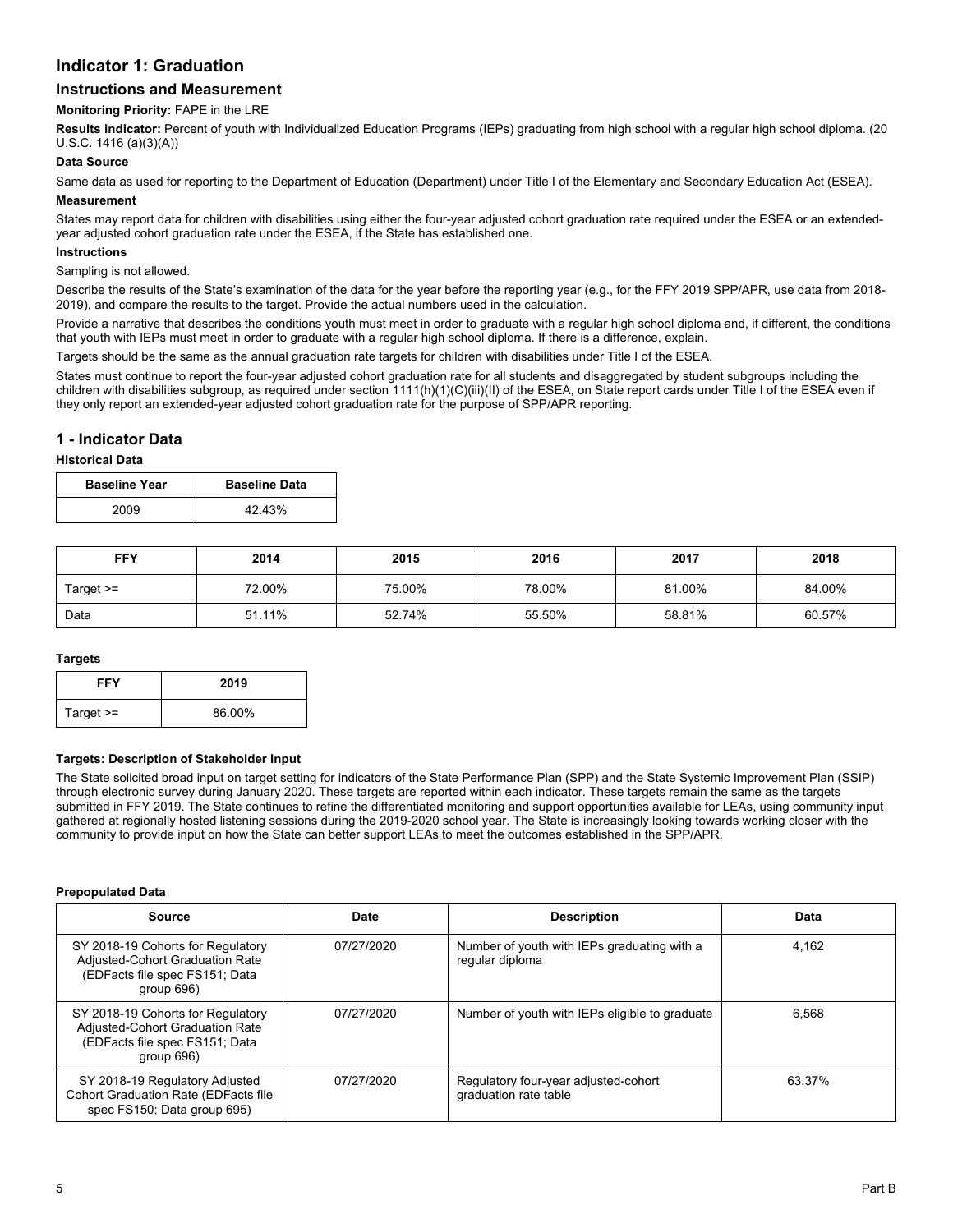## **FFY 2019 SPP/APR Data**

| Number of youth<br>with IEPs in the<br>current year's<br>adjusted cohort<br>graduating with a<br>regular diploma | Number of youth with<br><b>IEPs in the current</b><br>year's adjusted cohort<br>eligible to graduate | <b>FFY 2018</b><br><b>Data</b> | FFY 2019 Target | FFY 2019 Data | <b>Status</b>          | Slippage    |
|------------------------------------------------------------------------------------------------------------------|------------------------------------------------------------------------------------------------------|--------------------------------|-----------------|---------------|------------------------|-------------|
| 4.162                                                                                                            | 6.568                                                                                                | 60.57%                         | 86.00%          | 63.37%        | Did Not Meet<br>Target | No Slippage |

#### **Graduation Conditions**

 **Choose the length of Adjusted Cohort Graduation Rate your state is using:** 

4-year ACGR

**Provide a narrative that describes the conditions youth must meet in order to graduate with a regular high school diploma and, if different, the conditions that youth with IEPs must meet in order to graduate with a regular high school diploma. If there is a difference, explain***.* 

The State offers two different regular diplomas available to K-12 students in Oregon: the regular Oregon Diploma and a modified version of the Oregon Diploma. The requirements for a student to earn either the regular or modified Oregon Diploma are the same for all students, regardless of whether they receive special education support through an IEP.

Graduation Requirements for the regular Oregon Diploma are comprised of three distinct components: (1) High Academic Expectations, (2) Essential Skills, and (3) Personalized Learning. A student can demonstrate that they have met the requirement for high academic expectations through completion of at least 24 credits, with specific requirements for different subject areas. Students are also required to demonstrate proficiency in the Essential Skills of reading, writing, and math. Proficiency can be demonstrated in a number of ways, including through statewide standardized assessments or through locally determined measures. Students are also expected to personalize their learning pathway through the development and implementation of an education plan and education profile. Personalized Learning requirements also include career-related learning experiences and the ability and opportunity for students to apply and extend their knowledge in skills in ways that help them pursue their post-school goals.

The Modified version of the Oregon Diploma may be earned by students who have demonstrated an inability to meet the full set of academic content standards required for the regular Oregon Diploma, even with reasonable accommodations. To earn a Modified Diploma in Oregon, students are required to earn 24 credits in courses modified per student need, complete the Personalized Learning Requirements, and demonstrate proficiency in the required Essential Skills. To be eligible for the Modified Diploma, a student must have a documented history of an inability to maintain grade level achievement due to significant learning and instructional barriers or a documented history of a medical condition that creates a barrier to achievement. These graduation requirements apply to all students, including those students with IEPs.

**Are the conditions that youth with IEPs must meet to graduate with a regular high school diploma different from the conditions noted above? (yes/no)** 

NO

**Provide additional information about this indicator (optional)** 

COVID-19 did not impact this indicator.

# **1 - Prior FFY Required Actions**

None

**1 - OSEP Response**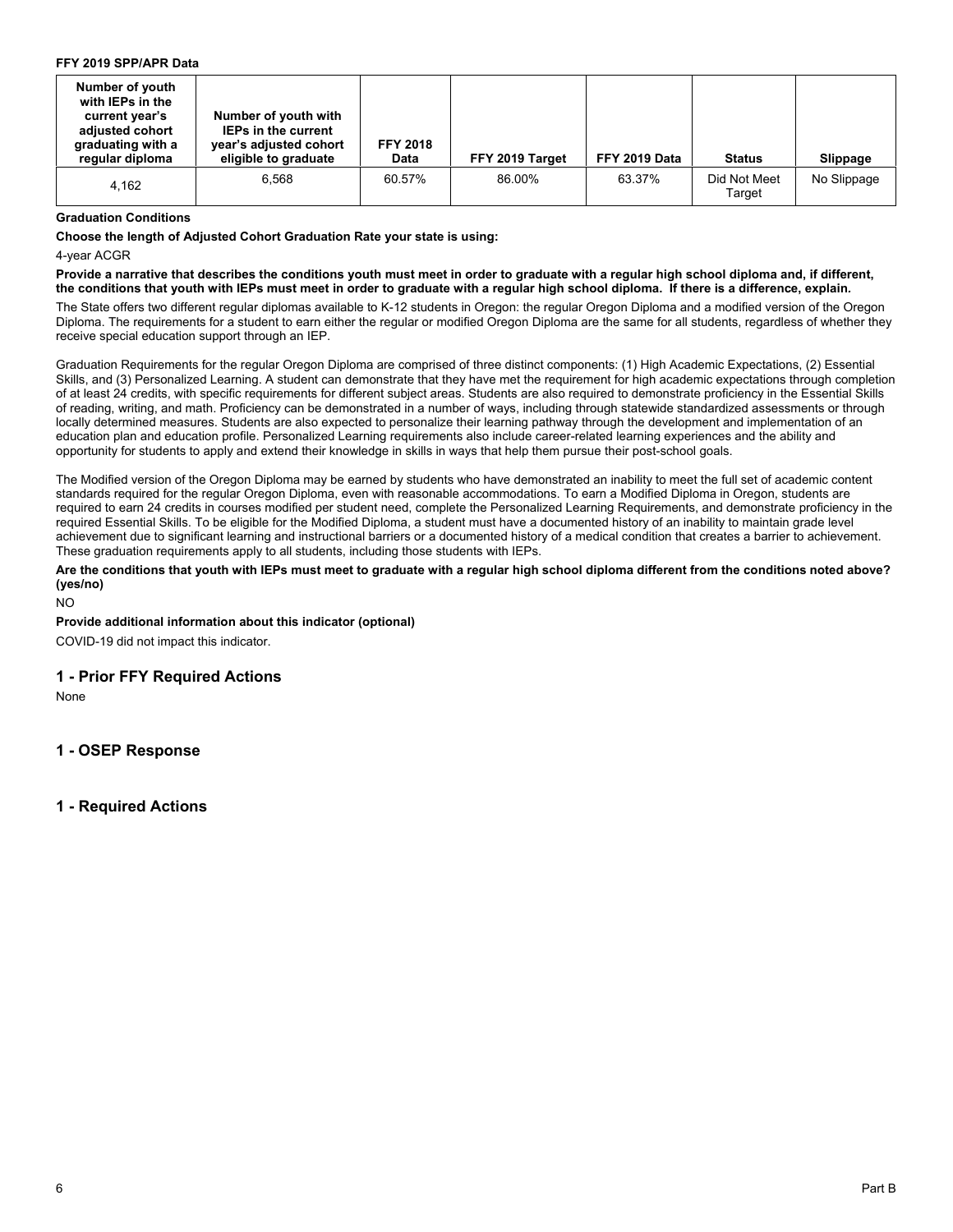# **Indicator 2: Drop Out**

# **Instructions and Measurement**

**Monitoring Priority:** FAPE in the LRE

**Results indicator:** Percent of youth with IEPs dropping out of high school. (20 U.S.C. 1416 (a)(3)(A))

#### **Data Source**

OPTION 1:

Same data as used for reporting to the Department under section 618 of the Individuals with Disabilities Education Act (IDEA), using the definitions in EDFacts file specification FS009.

#### OPTION 2:

Use same data source and measurement that the State used to report in its FFY 2010 SPP/APR that was submitted on February 1, 2012.

#### **Measurement**

#### OPTION 1:

States must report a percentage using the number of youth with IEPs (ages 14-21) who exited special education due to dropping out in the numerator and the number of all youth with IEPs who left high school (ages 14-21) in the denominator.

OPTION 2:

Use same data source and measurement that the State used to report in its FFY 2010 SPP/APR that was submitted on February 1, 2012.

#### **Instructions**

Sampling is not allowed.

OPTION 1:

Use 618 exiting data for the year before the reporting year (e.g., for the FFY 2019 SPP/APR, use data from 2018-2019). Include in the denominator the following exiting categories: (a) graduated with a regular high school diploma; (b) received a certificate; (c) reached maximum age; (d) dropped out; or (e) died.

Do not include in the denominator the number of youths with IEPs who exited special education due to: (a) transferring to regular education; or (b) who moved, but are known to be continuing in an educational program.

OPTION 2:

Use the annual event school dropout rate for students leaving a school in a single year determined in accordance with the National Center for Education Statistic's Common Core of Data.

If the State has made or proposes to make changes to the data source or measurement under Option 2, when compared to the information reported in its FFY 2010 SPP/APR submitted on February 1, 2012, the State should include a justification as to why such changes are warranted.

Options 1 and 2:

Data for this indicator are "lag" data. Describe the results of the State's examination of the data for the year before the reporting year (e.g., for the FFY 2019 SPP/APR, use data from 2018-2019), and compare the results to the target.

Provide a narrative that describes what counts as dropping out for all youth and, if different, what counts as dropping out for youth with IEPs. If there is a difference, explain.

# **2 - Indicator Data**

#### **Historical Data**

| <b>Baseline Year</b> | <b>Baseline Data</b> |  |  |
|----------------------|----------------------|--|--|
| 2008                 | 3.57%                |  |  |

| <b>FFY</b><br>2014 |       | 2015<br>2016 |       | 2017  | 2018  |  |
|--------------------|-------|--------------|-------|-------|-------|--|
| Target <=          | 3.40% | 3.40%        | 3.30% | 3.20% | 3.10% |  |
| Data               | 6.10% | 5.79%        | 5.65% | 5.00% | 4.86% |  |

#### **Targets**

| <b>FFY</b>    | 2019  |
|---------------|-------|
| Target $\leq$ | 3.10% |

#### **Targets: Description of Stakeholder Input**

The State solicited broad input on target setting for indicators of the State Performance Plan (SPP) and the State Systemic Improvement Plan (SSIP) through electronic survey during January 2020. These targets are reported within each indicator. These targets remain the same as the targets submitted in FFY 2019. The State continues to refine the differentiated monitoring and support opportunities available for LEAs, using community input gathered at regionally hosted listening sessions during the 2019-2020 school year. The State is increasingly looking towards working closer with the community to provide input on how the State can better support LEAs to meet the outcomes established in the SPP/APR.

#### **Please indicate the reporting option used on this indicator**

Option 2

# **Prepopulated Data**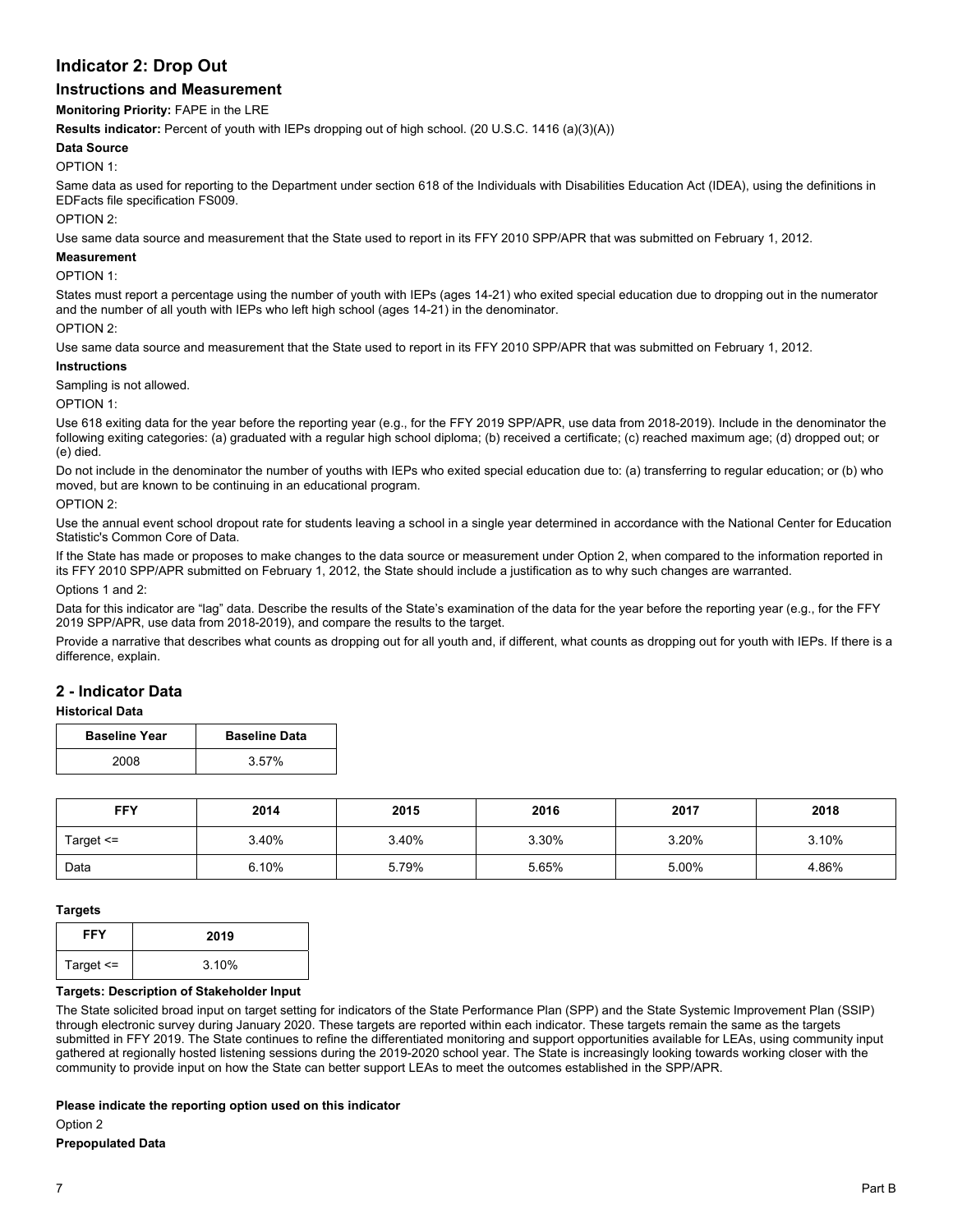| Source                                                                        | Date       | <b>Description</b>                                                                                                          | Data  |
|-------------------------------------------------------------------------------|------------|-----------------------------------------------------------------------------------------------------------------------------|-------|
| SY 2018-19 Exiting Data<br>Groups (EDFacts file spec<br>FS009; Data Group 85) | 05/27/2020 | Number of youth with IEPs (ages 14-21) who exited special<br>education by graduating with a regular high school diploma (a) | 3,518 |
| SY 2018-19 Exiting Data<br>Groups (EDFacts file spec<br>FS009; Data Group 85) | 05/27/2020 | Number of youth with IEPs (ages 14-21) who exited special<br>education by receiving a certificate (b)                       | 464   |
| SY 2018-19 Exiting Data<br>Groups (EDFacts file spec<br>FS009; Data Group 85) | 05/27/2020 | Number of youth with IEPs (ages 14-21) who exited special<br>education by reaching maximum age (c)                          | 154   |
| SY 2018-19 Exiting Data<br>Groups (EDFacts file spec<br>FS009; Data Group 85) | 05/27/2020 | Number of youth with IEPs (ages 14-21) who exited special<br>education due to dropping out (d)                              | 1.003 |
| SY 2018-19 Exiting Data<br>Groups (EDFacts file spec<br>FS009; Data Group 85) | 05/27/2020 | Number of youth with IEPs (ages 14-21) who exited special<br>education as a result of death (e)                             | 12    |

#### **Has your State made or proposes to make changes to the data source under Option 2, when compared to the information reported in its FFY 2010 SPP/APR submitted on February 1, 2012? (yes/no)**

NO

**Use a different calculation methodology (yes/no)** 

YES

#### **Change numerator description in data table (yes/no)**

NO

#### **Change denominator description in data table (yes/no)**

NO

#### **If use a different calculation methodology is yes, provide an explanation of the different calculation methodology**

Dropout Rates in Oregon High Schools

The State collects dropout data in the Annual Cumulative Average Daily Membership (ADM) Data Collection each year at the end of the school year, which identifies students' enrollment dates and status as of the last day of enrollment for the year.

The 2018-19 report presents dropout rates by school and district for students who dropped out of grades 9 through 12 between July 1, 2018 and June 30, 2019, along with rates for specific student groups measured against the count of enrolled students at the beginning of the school year (Fall Membership for most schools or ADM enrollment for schools providing only hourly instruction).

 A student is counted towards the dropout rate if they withdrew from school and did not graduate or transfer to another school to work towards graduation. A number of reasons exist for which students may have withdrawn from school, or not be attending school, but not be included in the dropout rate. These reasons include students who:

- are deceased
- are being home-schooled
- are enrolled in an alternative school or hospital • are enrolled in a foreign exchange program
- are temporarily absent because of suspension, a family emergency, or severe health problems that prevent attendance at school
- received a GED certificate, or
- received an adult high school diploma from a community college.

Rules developed by the State ensure a complete accounting of students who drop out during the school year and students who drop out between school years.

The State's dropout reporting procedures are consistent with the procedures developed by the National Center for Education Statistics (NCES) for uniform and comparable reporting of dropout rates by the states. The State uses the NCES data in its methodology. For FFY 2019, the reported data is from 2018-2019. The one-year statewide dropout rate calculation uses the NCES formula: the number of students (in grades 9-12) who have dropped out divided by the number of students (in grades 9-12) reported on the October ADM Collection, multiplied by 100.

The ADM is the number of students enrolled as of the first school day in October. The enrollment count includes fifth-year seniors (shown as 12th graders) and students placed in an alternative program, regardless of where the student attends school.

#### **FFY 2019 SPP/APR Data**

| Number of youth with<br>IEPs who exited<br>special education due<br>to dropping out | Total number of High<br>School Students with<br>IEPs by Cohort | <b>FFY 2018</b><br><b>Data</b> | FFY 2019 Target   FFY 2019 Data |       | <b>Status</b>       | Slippage    |
|-------------------------------------------------------------------------------------|----------------------------------------------------------------|--------------------------------|---------------------------------|-------|---------------------|-------------|
| 1,285                                                                               | 27.319                                                         | 4.86%                          | 3.10%                           | 4.70% | Did Not Meet Target | No Slippage |

**Provide reasons for slippage, if applicable** 

**Provide a narrative that describes what counts as dropping out for all youth**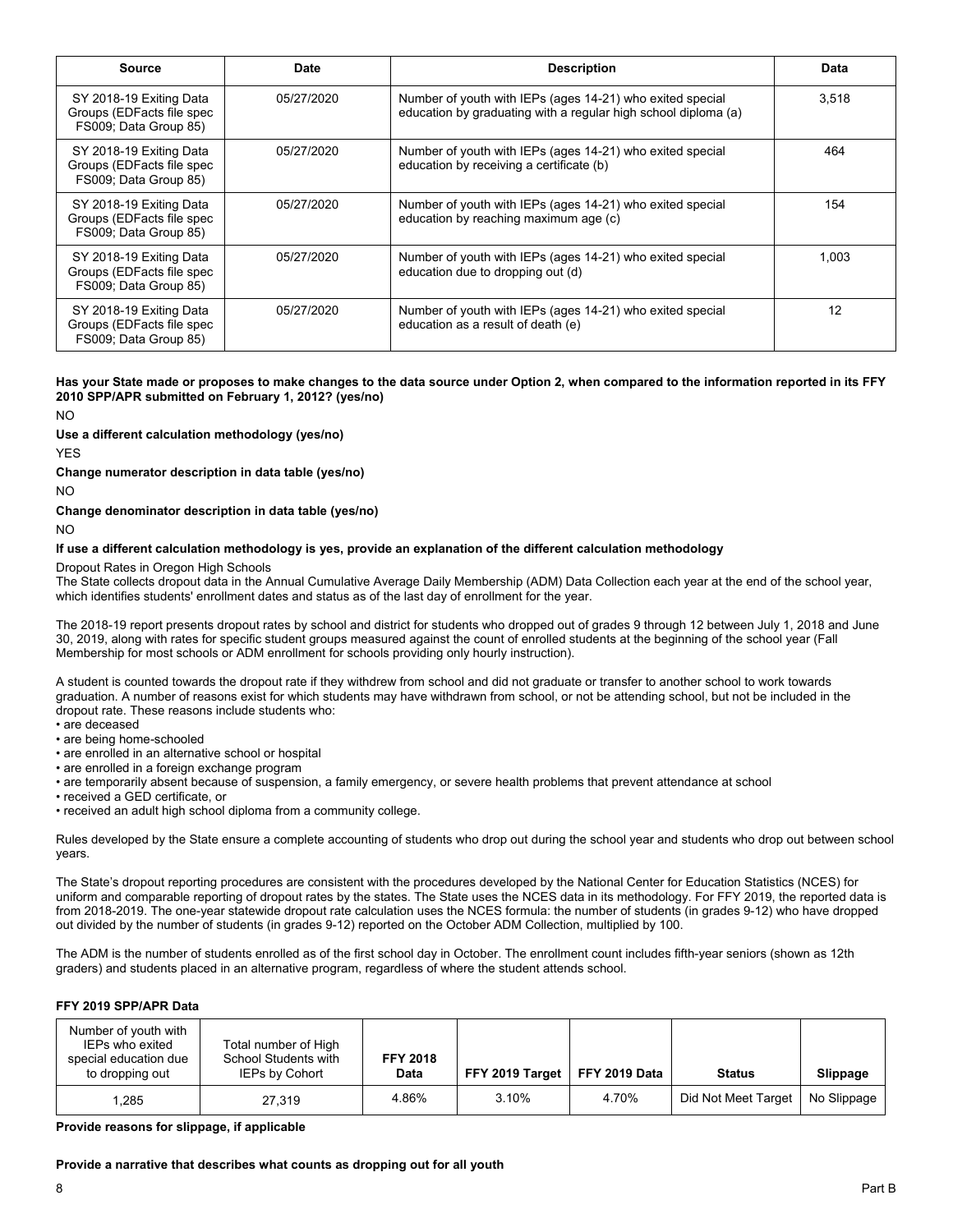A student is counted towards the dropout rate if they withdrew from school and did not graduate or transfer to another school to work towards graduation. There are a number of reasons for which students may have withdrawn from school, or not be attending school, but not be included in the dropout rate. These reasons include students who:

- are deceased,
- are being home schooled
- are enrolled in an alternative school or hospital
- are enrolled in a foreign exchange program
- are temporarily absent because of suspension, a family emergency, or severe health problems that prevent attendance at school
- received a GED certificate, or
- received an adult high school diploma from a community college.

## **Is there a difference in what counts as dropping out for youth with IEPs? (yes/no)**

NO

## **If yes, explain the difference in what counts as dropping out for youth with IEPs below.**

#### **Provide additional information about this indicator (optional)**

COVID-19 did not impact this indicator.

# **2 - Prior FFY Required Actions**

None

**2 - OSEP Response**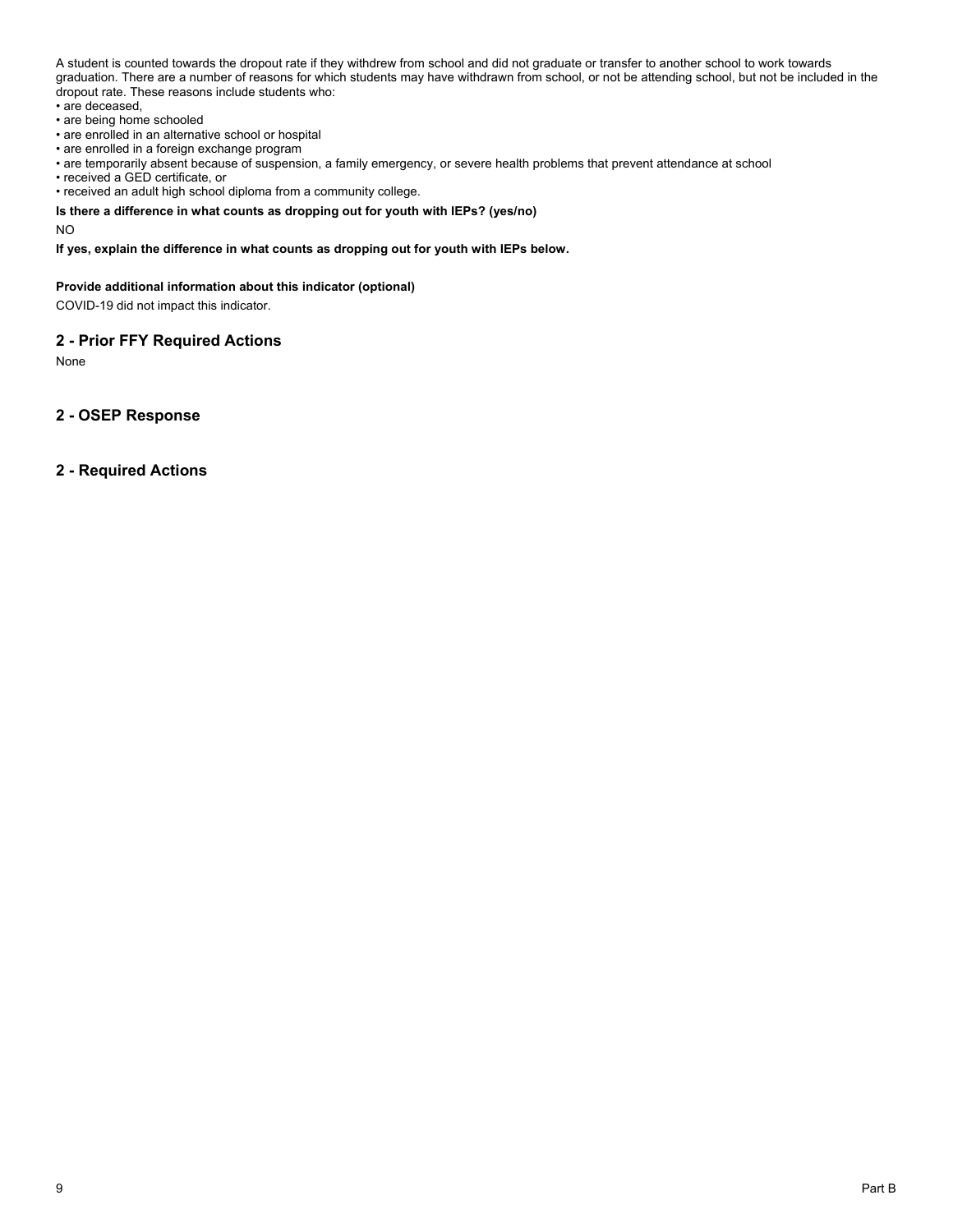# **Indicator 3B: Participation for Students with IEPs**

# **Instructions and Measurement**

**Monitoring Priority:** FAPE in the LRE

**Results indicator**: Participation and performance of children with IEPs on statewide assessments:

- A. Indicator 3A Reserved
- B. Participation rate for children with IEPs
- C. Proficiency rate for children with IEPs against grade level and alternate academic achievement standards.

(20 U.S.C. 1416 (a)(3)(A))

#### **Data Source**

3B. Same data as used for reporting to the Department under Title I of the ESEA, using EDFacts file specifications FS185 and 188.

#### **Measurement**

B. Participation rate percent = [(# of children with IEPs participating in an assessment) divided by the (total # of children with IEPs enrolled during the testing window)]. Calculate separately for reading and math. The participation rate is based on all children with IEPs, including both children with IEPs enrolled for a full academic year and those not enrolled for a full academic year.

#### **Instructions**

Describe the results of the calculations and compare the results to the targets. Provide the actual numbers used in the calculation.

Include information regarding where to find public reports of assessment participation and performance results, as required by 34 CFR §300.160(f), i.e., a link to the Web site where these data are reported.

Indicator 3B: Provide separate reading/language arts and mathematics participation rates, inclusive of all ESEA grades assessed (3-8 and high school), for children with IEPs. Account for ALL children with IEPs, in all grades assessed, including children not participating in assessments and those not enrolled for a full academic year. Only include children with disabilities who had an IEP at the time of testing.

# **3B - Indicator Data**

#### **Reporting Group Selection**

**Based on previously reported data, these are the grade groups defined for this indicator.** 

| Gro<br>up | Group<br>Name | Grade 3 | Grade 4 | Grade 5 | Grade 6 | Grade 7 | Grade 8 | Grade 9 | Grade<br>10 | Grade<br>$\overline{A}$ | Grade<br>40<br> | HS  |
|-----------|---------------|---------|---------|---------|---------|---------|---------|---------|-------------|-------------------------|-----------------|-----|
| л.        | Overall       |         |         |         |         |         |         | . .     |             |                         |                 | , , |

#### **Historical Data: Reading**

| Group | Group<br><b>Name</b> | <b>Baseline</b> | FFY         | 2014   | 2015   | 2016   | 2017   | 2018   |
|-------|----------------------|-----------------|-------------|--------|--------|--------|--------|--------|
| А     | Overall              | 2005            | Target $>=$ | 95.00% | 95.00% | 95.00% | 95.00% | 95.00% |
| A     | Overall              | 96.10%          | Actual      | 93.59% | 92.19% | 90.21% | 88.79% | 89.82% |

## **Historical Data: Math**

| Group | Group<br>Name | <b>Baseline</b> | FFY       | 2014   | 2015   | 2016   | 2017   | 2018   |
|-------|---------------|-----------------|-----------|--------|--------|--------|--------|--------|
| A     | Overall       | 2005            | Target >= | 95.00% | 95.00% | 95.00% | 95.00% | 95.00% |
| A     | Overall       | 97.30%          | Actual    | 93.16% | 91.43% | 89.43% | 87.98% | 89.05% |

# **Targets**

| <b>Subject</b> | Group      | <b>Group Name</b> | 2019   |
|----------------|------------|-------------------|--------|
| Reading        | $A \geq 0$ | Overall           | 95.00% |
| Math           | $A \geq 0$ | Overall           | 95.00% |

# **Targets: Description of Stakeholder Input**

The State solicited broad input on target setting for indicators of the State Performance Plan (SPP) and the State Systemic Improvement Plan (SSIP) through electronic survey during January 2020. These targets are reported within each indicator. These targets remain the same as the targets submitted in FFY 2019. The State continues to refine the differentiated monitoring and support opportunities available for LEAs, using community input gathered at regionally hosted listening sessions during the 2019-2020 school year. The State is increasingly looking towards working closer with the community to provide input on how the State can better support LEAs to meet the outcomes established in the SPP/APR.

#### **FFY 2019 Data Disaggregation from EDFacts**

**Include the disaggregated data in your final SPP/APR. (yes/no)**  YES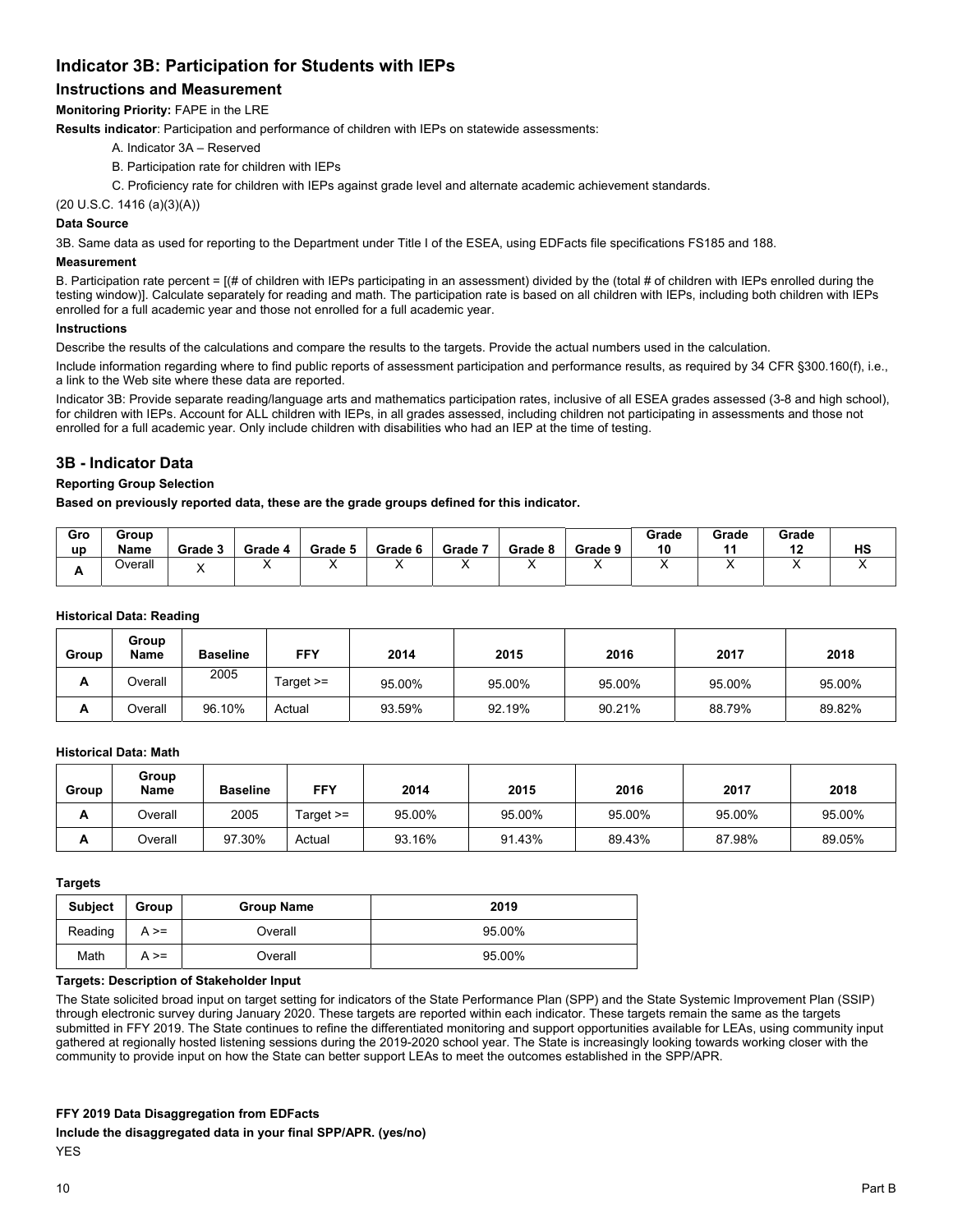# **Data Source:**

SY 2019-20 Assessment Data Groups - Reading (EDFacts file spec FS188; Data Group: 589) **Date:** 

# **Reading Assessment Participation Data by Grade**

| Grade                                                                | 3 | 4 | 5 | 6 | 7 | 8 | 9 | 10 | 11 | $12 \,$ | <b>HS</b> |
|----------------------------------------------------------------------|---|---|---|---|---|---|---|----|----|---------|-----------|
| a. Children with<br><b>IEPs</b>                                      |   |   |   |   |   |   |   |    |    |         |           |
| b. IEPs in regular<br>assessment with<br>no<br>accommodations        |   |   |   |   |   |   |   |    |    |         |           |
| c. IEPs in regular<br>assessment with<br>accommodations              |   |   |   |   |   |   |   |    |    |         |           |
| f. IEPs in alternate<br>assessment<br>against alternate<br>standards |   |   |   |   |   |   |   |    |    |         |           |

# **Data Source:**

SY 2019-20 Assessment Data Groups - Math (EDFacts file spec FS185; Data Group: 588) **Date:** 

# **Math Assessment Participation Data by Grade**

| Grade                                                                | 3 | 4 | 5 | 6 | 8 | 9 | 10 | 11 | 12 | <b>HS</b> |
|----------------------------------------------------------------------|---|---|---|---|---|---|----|----|----|-----------|
| a. Children with<br><b>IEPs</b>                                      |   |   |   |   |   |   |    |    |    |           |
| b. IEPs in regular<br>assessment with<br>no<br>accommodations        |   |   |   |   |   |   |    |    |    |           |
| c. IEPs in regular<br>assessment with<br>accommodations              |   |   |   |   |   |   |    |    |    |           |
| f. IEPs in alternate<br>assessment<br>against alternate<br>standards |   |   |   |   |   |   |    |    |    |           |

# **FFY 2019 SPP/APR Data: Reading Assessment**

| Group | Group<br>Name | Number of<br>Children with<br><b>IEPs</b> | Number of<br><b>Children with</b><br><b>IEPs</b><br>Participating | <b>FFY 2018</b><br><b>Data</b> | FFY 2019 Target | <b>FFY 2019</b><br>Data | <b>Status</b> | Slippage |
|-------|---------------|-------------------------------------------|-------------------------------------------------------------------|--------------------------------|-----------------|-------------------------|---------------|----------|
| A     | Overall       |                                           |                                                                   | 89.82%                         | 95.00%          |                         | N/A           | N/A      |

# **FFY 2019 SPP/APR Data: Math Assessment**

| Group | Group<br>Name | Number of<br><b>Children with</b><br><b>IEPs</b> | Number of<br><b>Children with</b><br><b>IEPs</b><br>Participating | <b>FFY 2018</b><br>Data | FFY 2019 Target | <b>FFY 2019</b><br>Data | <b>Status</b> | <b>Slippage</b> |
|-------|---------------|--------------------------------------------------|-------------------------------------------------------------------|-------------------------|-----------------|-------------------------|---------------|-----------------|
| A     | Overall       |                                                  |                                                                   | 89.05%                  | 95.00%          |                         | N/A           | N/A             |

# **Regulatory Information**

**The SEA, (or, in the case of a district-wide assessment, LEA) must make available to the public, and report to the public with the same frequency and in the same detail as it reports on the assessment of nondisabled children: (1) the number of children with disabilities participating in: (a) regular assessments, and the number of those children who were provided accommodations in order to participate in**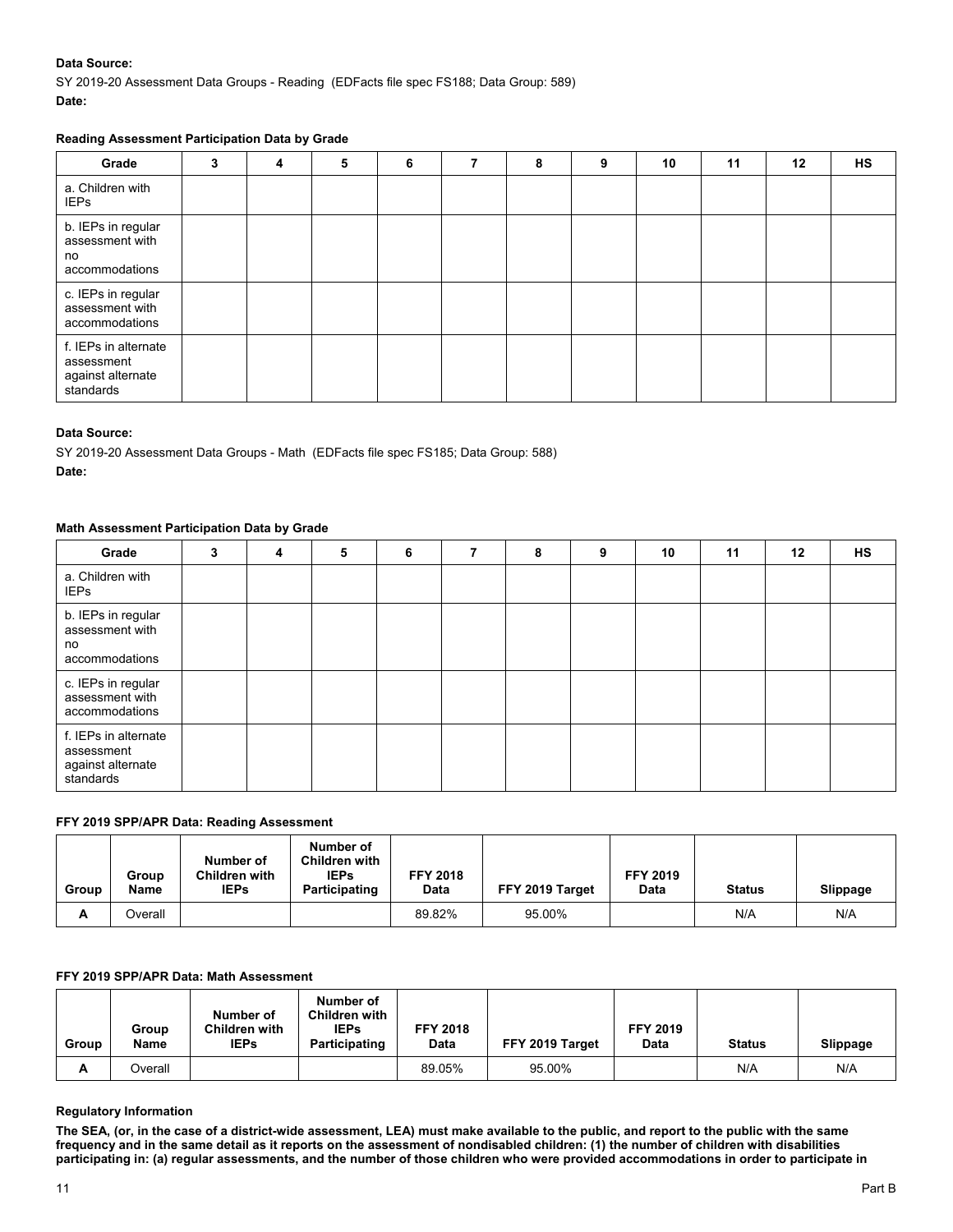**those assessments; and (b) alternate assessments aligned with alternate achievement standards; and (2) the performance of children with disabilities on regular assessments and on alternate assessments, compared with the achievement of all children, including children with disabilities, on those assessments. [20 U.S.C. 1412 (a)(16)(D); 34 CFR §300.160(f)]** 

#### **Public Reporting Information**

**Provide links to the page(s) where you provide public reports of assessment results.** 

https://www.oregon.gov/ode/educator-resources/assessment/Pages/Assessment-Results.aspx

#### **Provide additional information about this indicator (optional)**

COVID-19 impacted this indicator.

The impact on data completeness, validity, and reliability for the indicator COVID-19 impacted data completeness, validity, and reliability for Indicator B3 in the following ways: The State received a waiver from the U.S. Department of Education that allowed the state to suspend statewide summative assessments in English language arts, mathematics, and science.

An explanation of how COVID-19 specifically impacted the State's ability to collect the data for the indicator On March 12, 2020, Governor Brown implemented a mandate that closed all schools. The purpose of this mandate was to lessen the spread of the COVID-19 virus. Beginning on April 13, 2020, school districts were mandated to provide only distance learning instruction for all students. In-person interactions between school district personnel and students were not permitted.

COVID-19 specifically impacted the State's ability to collect the data for B3 because the state received a testing waiver from the U.S. Department of Education, and suspended statewide summative assessments in English language arts, mathematics, and science for the 2019-2020 school year.

Any steps the State took to mitigate the impact of COVID-19 on the data collection

The State received a testing waiver from the U.S. Department of Education that allowed Oregon to suspend statewide assessments in English language arts and mathematics for the 2019-2020 school year. There is no mitigation when data are not available.

Assessment participation data was not collected due to COVID-19. For more information, see the section called File Specifications Not Collected Due to COVID-19 at the following URL: https://www2.ed.gov/about/inits/ed/edfacts/sy-19-20-nonxml.html

This Department's public webpage includes documentation that the 2019-2020 Statewide Assessment was suspended: https://www.oregon.gov/ode/schools-and-districts/reportcards/reportcards/Pages/Adapted-At-A-Glance-1920.aspx.

The Statewide Assessment Technical manual also specifies that statewide assessment was suspended https://www.oregon.gov/ode/schools-anddistricts/reportcards/reportcards/Documents/Adapted\_At-A-Glance\_Technical\_Manual\_1920.pdf.

# **3B - Prior FFY Required Actions**

None

# **3B - OSEP Response**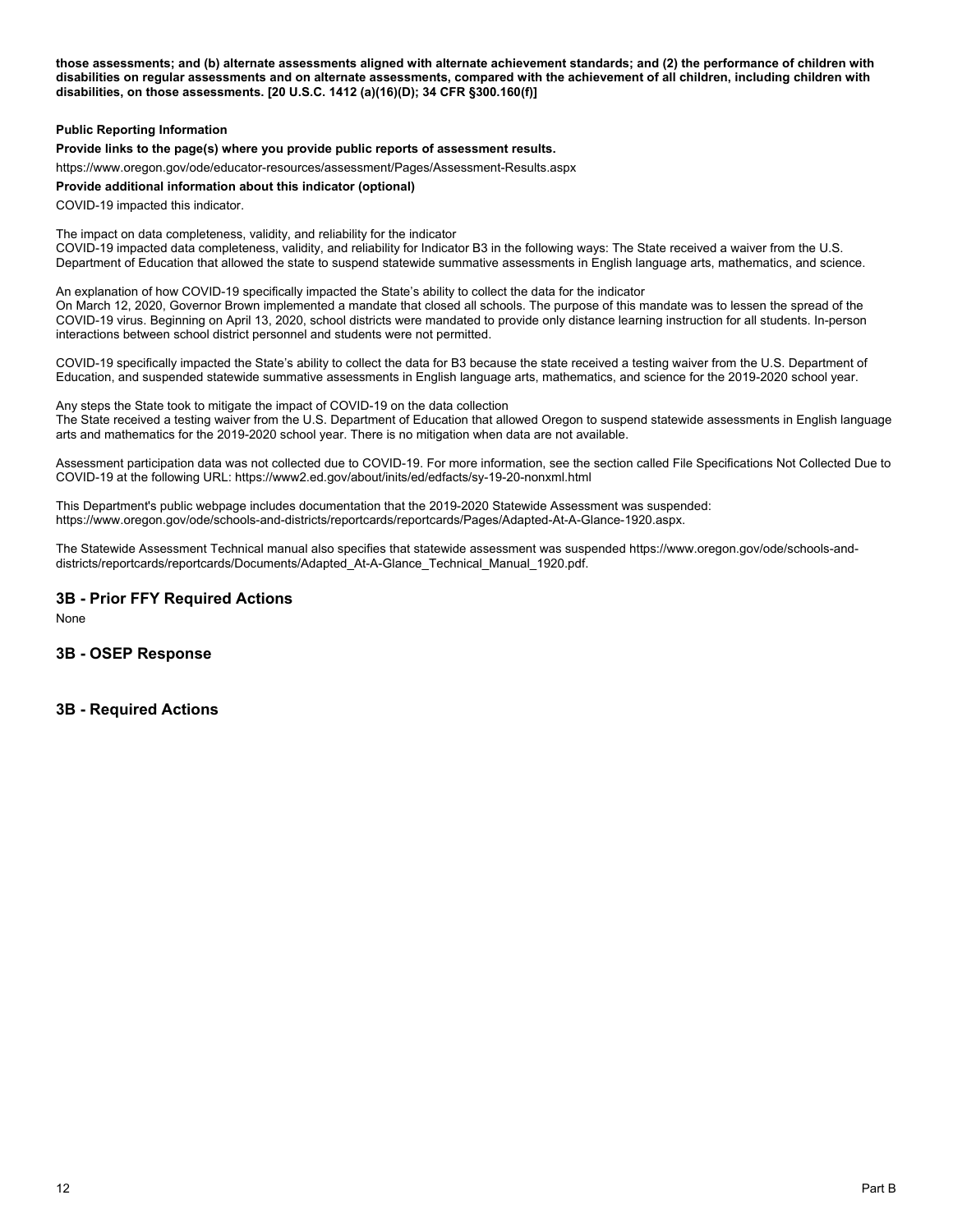# **Indicator 3C: Proficiency for Students with IEPs**

# **Instructions and Measurement**

**Monitoring Priority:** FAPE in the LRE

**Results indicator:** Participation and performance of children with IEPs on statewide assessments:

- A. Indicator 3A Reserved
- B. Participation rate for children with IEPs
- C. Proficiency rate for children with IEPs against grade level and alternate academic achievement standards.

(20 U.S.C. 1416 (a)(3)(A))

## **Data Source**

3C. Same data as used for reporting to the Department under Title I of the ESEA, using EDFacts file specifications FS175 and 178.

#### **Measurement**

C. Proficiency rate percent = [(# of children with IEPs scoring at or above proficient against grade level and alternate academic achievement standards) divided by the (total # of children with IEPs who received a valid score and for whom a proficiency level was assigned)]. Calculate separately for reading and math. The proficiency rate includes both children with IEPs enrolled for a full academic year and those not enrolled for a full academic year.

# **Instructions**

Describe the results of the calculations and compare the results to the targets. Provide the actual numbers used in the calculation.

Include information regarding where to find public reports of assessment participation and performance results, as required by 34 CFR §300.160(f), i.e., a link to the Web site where these data are reported.

Indicator 3C: Proficiency calculations in this SPP/APR must result in proficiency rates for reading/language arts and mathematics assessments (combining regular and alternate) for children with IEPs, in all grades assessed (3-8 and high school), including both children with IEPs enrolled for a full academic year and those not enrolled for a full academic year. Only include children with disabilities who had an IEP at the time of testing.

# **3C - Indicator Data**

# **Reporting Group Selection**

**Based on previously reported data, these are the grade groups defined for this indicator.** 

| Gro<br>up | Group<br>Name  | Grade 3              | Grade 4                   | Grade 5 | Grade 6 | Grade 7 | Grade 8           | Grade 9 | Grade<br>10 | Grade<br>11 | Grade<br>12 | HS |
|-----------|----------------|----------------------|---------------------------|---------|---------|---------|-------------------|---------|-------------|-------------|-------------|----|
| А         | Element<br>ary | $\cdot$<br>$\lambda$ | $\checkmark$<br>$\lambda$ | ⌒       |         |         |                   |         |             |             |             |    |
| в         | Middle         |                      |                           |         | X       | ∧       | $\checkmark$<br>ᄉ |         |             |             |             |    |
| ◠<br>◡    | HS             |                      |                           |         |         |         |                   |         |             | ⌒           |             |    |

| Gr<br>ou<br>p | Group<br>Name | <b>Baseline</b> | <b>FFY</b>     | 2014   | 2015   | 2016   | 2017   | 2018   |
|---------------|---------------|-----------------|----------------|--------|--------|--------|--------|--------|
| A             | Elementary    | 2016            | Target<br>$>=$ | 54.50% | 54.50% | 28.00% | 35.00% | 41.00% |
| A             | Elementary    | 23.15%          | Actual         | 29.70% | 24.79% | 23.15% | 24.74% | 24.12% |
| B             | Middle        | 2016            | Target<br>$>=$ | 54.50% | 54.50% | 28.00% | 35.00% | 41.00% |
| в             | Middle        | 18.41%          | Actual         | 22.25% | 19.86% | 18.41% | 19.16% | 18.20% |
| C             | HS            | 2016            | Target<br>$>=$ | 54.50% | 54.50% | 28.00% | 35.00% | 41.00% |
| C             | <b>HS</b>     | 29.33%          | Actual         | 31.73% | 29.17% | 29.33% | 30.48% | 26.97% |

# **Historical Data: Reading**

**Historical Data: Math** 

| Gro<br>up | Group<br><b>Name</b> | <b>Baseline</b> | <b>FFY</b>     | 2014   | 2015   | 2016   | 2017   | 2018   |
|-----------|----------------------|-----------------|----------------|--------|--------|--------|--------|--------|
| А         | Elementar            | 2016            | Target<br>$>=$ | 40.00% | 40.00% | 25.00% | 32.00% | 39.00% |
| A         | Elementar            | 20.91%          | Actual         | 26.10% | 21.89% | 20.91% | 20.80% | 20.59% |
| в         | Middle               | 2016            | Target<br>$>=$ | 40.00% | 40.00% | 25.00% | 32.00% | 39.00% |
| в         | Middle               | 13.57%          | Actual         | 17.01% | 14.39% | 13.57% | 12.20% | 12.14% |
| C         | <b>HS</b>            | 2016            | Target<br>$>=$ | 40.00% | 40.00% | 25.00% | 32.00% | 39.00% |
| C         | <b>HS</b>            | 10.39%          | Actual         | 11.79% | 10.24% | 10.39% | 8.46%  | 9.02%  |

**Targets**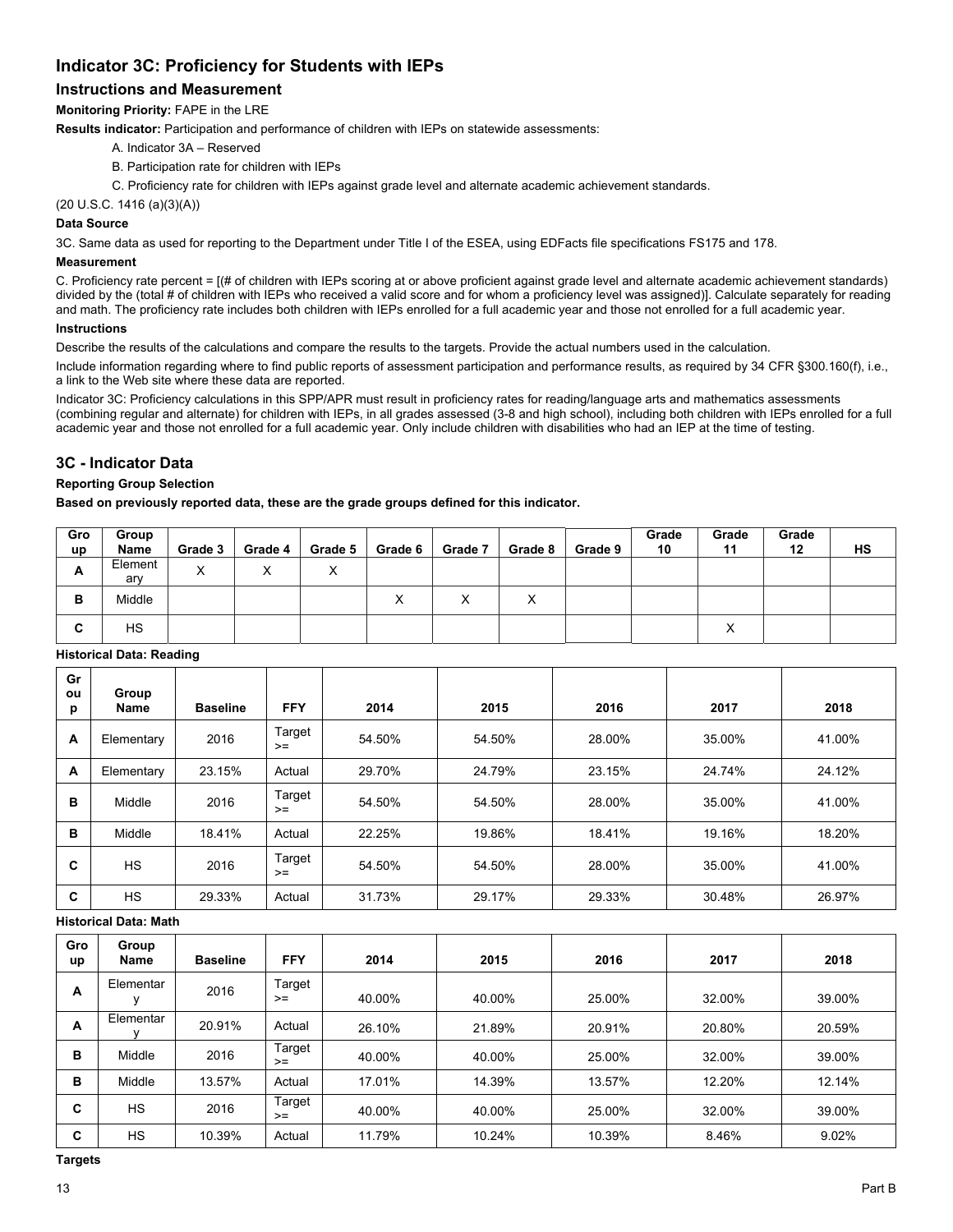| <b>Subject</b> | Group      | <b>Group Name</b> | 2019   |
|----------------|------------|-------------------|--------|
| Reading        | $A \geq 0$ | Elementary        | 41.00% |
| Reading        | $B \geq 0$ | Middle            | 41.00% |
| Reading        | $C \geq 0$ | <b>HS</b>         | 41.00% |
| Math           | $A \geq 0$ | Elementary        | 39.00% |
| Math           | $B \geq 0$ | Middle            | 39.00% |
| Math           | $C \geq 0$ | <b>HS</b>         | 39.00% |

# **Targets: Description of Stakeholder Input**

The State solicited broad input on target setting for indicators of the State Performance Plan (SPP) and the State Systemic Improvement Plan (SSIP) through electronic survey during January 2020. These targets are reported within each indicator. These targets remain the same as the targets submitted in FFY 2019. The State continues to refine the differentiated monitoring and support opportunities available for LEAs, using community input gathered at regionally hosted listening sessions during the 2019-2020 school year. The State is increasingly looking towards working closer with the community to provide input on how the State can better support LEAs to meet the outcomes established in the SPP/APR.

## **FFY 2019 Data Disaggregation from EDFacts**

**Include the disaggregated data in your final SPP/APR. (yes/no)** 

YES

**Data Source:** 

SY 2019-20 Assessment Data Groups - Reading (EDFacts file spec FS178; Data Group: 584)

**Date:** 

#### **Reading Proficiency Data by Grade**

| Grade                                                                                                                        | 3 | 4 | 5 | 6 | 7 | 8 | 9 | 10 | 11 | 12 | <b>HS</b> |
|------------------------------------------------------------------------------------------------------------------------------|---|---|---|---|---|---|---|----|----|----|-----------|
| a. Children with IEPs<br>who received a valid<br>score and a<br>proficiency was<br>assigned                                  |   |   |   |   |   |   |   |    |    |    |           |
| b. IEPs in regular<br>assessment with no<br>accommodations<br>scored at or above<br>proficient against<br>grade level        |   |   |   |   |   |   |   |    |    |    |           |
| c. IEPs in regular<br>assessment with<br>accommodations<br>scored at or above<br>proficient against<br>grade level           |   |   |   |   |   |   |   |    |    |    |           |
| f. IEPs in alternate<br>assessment against<br>alternate standards<br>scored at or above<br>proficient against<br>grade level |   |   |   |   |   |   |   |    |    |    |           |

## **Data Source:**

SY 2019-20 Assessment Data Groups - Math (EDFacts file spec FS175; Data Group: 583)

**Date:** 

# **Math Proficiency Data by Grade**

| Grade                                                                                       |  | 5 |  | 8 | 10 | 11 | 12 | HS |
|---------------------------------------------------------------------------------------------|--|---|--|---|----|----|----|----|
| a. Children with IEPs<br>who received a valid<br>score and a<br>proficiency was<br>assigned |  |   |  |   |    |    |    |    |
| b. IEPs in regular<br>assessment with no                                                    |  |   |  |   |    |    |    |    |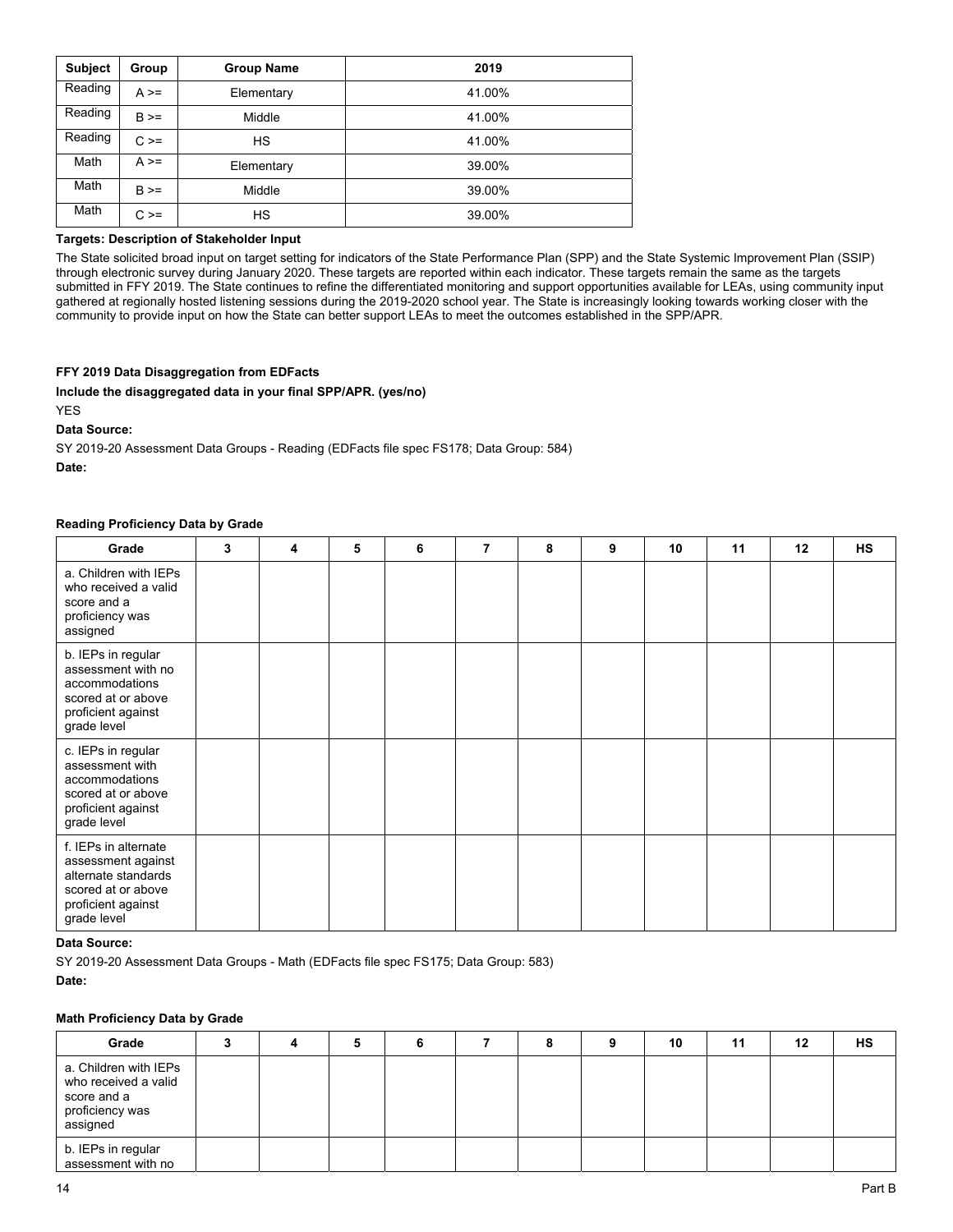| Grade                                                                                                                        | 3 | 4 | 5 | 6 | 8 | 9 | 10 | 11 | 12 | <b>HS</b> |
|------------------------------------------------------------------------------------------------------------------------------|---|---|---|---|---|---|----|----|----|-----------|
| accommodations<br>scored at or above<br>proficient against<br>grade level                                                    |   |   |   |   |   |   |    |    |    |           |
| c. IEPs in regular<br>assessment with<br>accommodations<br>scored at or above<br>proficient against<br>grade level           |   |   |   |   |   |   |    |    |    |           |
| f. IEPs in alternate<br>assessment against<br>alternate standards<br>scored at or above<br>proficient against<br>grade level |   |   |   |   |   |   |    |    |    |           |

#### **FFY 2019 SPP/APR Data: Reading Assessment**

| Group | Group<br>Name | <b>Children with</b><br><b>IEPs who</b><br>received a<br>valid score and<br>a proficiency<br>was assigned | Number of<br><b>Children with</b><br><b>IEPs</b><br><b>Proficient</b> | <b>FFY 2018</b><br>Data | FFY 2019 Target | <b>FFY 2019</b><br>Data | <b>Status</b> | <b>Slippage</b> |
|-------|---------------|-----------------------------------------------------------------------------------------------------------|-----------------------------------------------------------------------|-------------------------|-----------------|-------------------------|---------------|-----------------|
| A     | Elementary    |                                                                                                           |                                                                       | 24.12%                  | 41.00%          |                         | N/A           | N/A             |
| B     | Middle        |                                                                                                           |                                                                       | 18.20%                  | 41.00%          |                         | N/A           | N/A             |
| C     | HS.           |                                                                                                           |                                                                       | 26.97%                  | 41.00%          |                         | N/A           | N/A             |

# **FFY 2019 SPP/APR Data: Math Assessment**

| Group | Group<br>Name | <b>Children with</b><br><b>IEPs who</b><br>received a<br>valid score and<br>a proficiency<br>was assigned | Number of<br><b>Children with</b><br><b>IEPs</b><br><b>Proficient</b> | <b>FFY 2018</b><br>Data | FFY 2019 Target | <b>FFY 2019</b><br><b>Data</b> | <b>Status</b> | Slippage |
|-------|---------------|-----------------------------------------------------------------------------------------------------------|-----------------------------------------------------------------------|-------------------------|-----------------|--------------------------------|---------------|----------|
| A     | Elementary    |                                                                                                           |                                                                       | 20.59%                  | 39.00%          |                                | N/A           | N/A      |
| в     | Middle        |                                                                                                           |                                                                       | 12.14%                  | 39.00%          |                                | N/A           | N/A      |
| C     | <b>HS</b>     |                                                                                                           |                                                                       | 9.02%                   | 39.00%          |                                | N/A           | N/A      |

#### **Regulatory Information**

**The SEA, (or, in the case of a district-wide assessment, LEA) must make available to the public, and report to the public with the same frequency and in the same detail as it reports on the assessment of nondisabled children: (1) the number of children with disabilities participating in: (a) regular assessments, and the number of those children who were provided accommodations in order to participate in those assessments; and (b) alternate assessments aligned with alternate achievement standards; and (2) the performance of children with disabilities on regular assessments and on alternate assessments, compared with the achievement of all children, including children with disabilities, on those assessments. [20 U.S.C. 1412 (a)(16)(D); 34 CFR §300.160(f)]** 

## **Public Reporting Information**

**Provide links to the page(s) where you provide public reports of assessment results.** 

https://www.oregon.gov/ode/educator-resources/assessment/Pages/Assessment-Results.aspx

**Provide additional information about this indicator (optional)** 

COVID-19 impacted this indicator.

The impact on data completeness, validity, and reliability for the indicator

COVID-19 impacted data completeness, validity, and reliability for Indicator B3 in the following ways: The State received a waiver from the U.S. Department of Education that allowed the state to suspend statewide summative assessments in English language arts, mathematics, and science.

An explanation of how COVID-19 specifically impacted the State's ability to collect the data for the indicator On March 12, 2020, Governor Brown implemented a mandate that closed all schools. The purpose of this mandate was to lessen the spread of the COVID-19 virus. Beginning on April 13, 2020, school districts were mandated to provide only distance learning instruction for all students. In-person interactions between school district personnel and students were not permitted.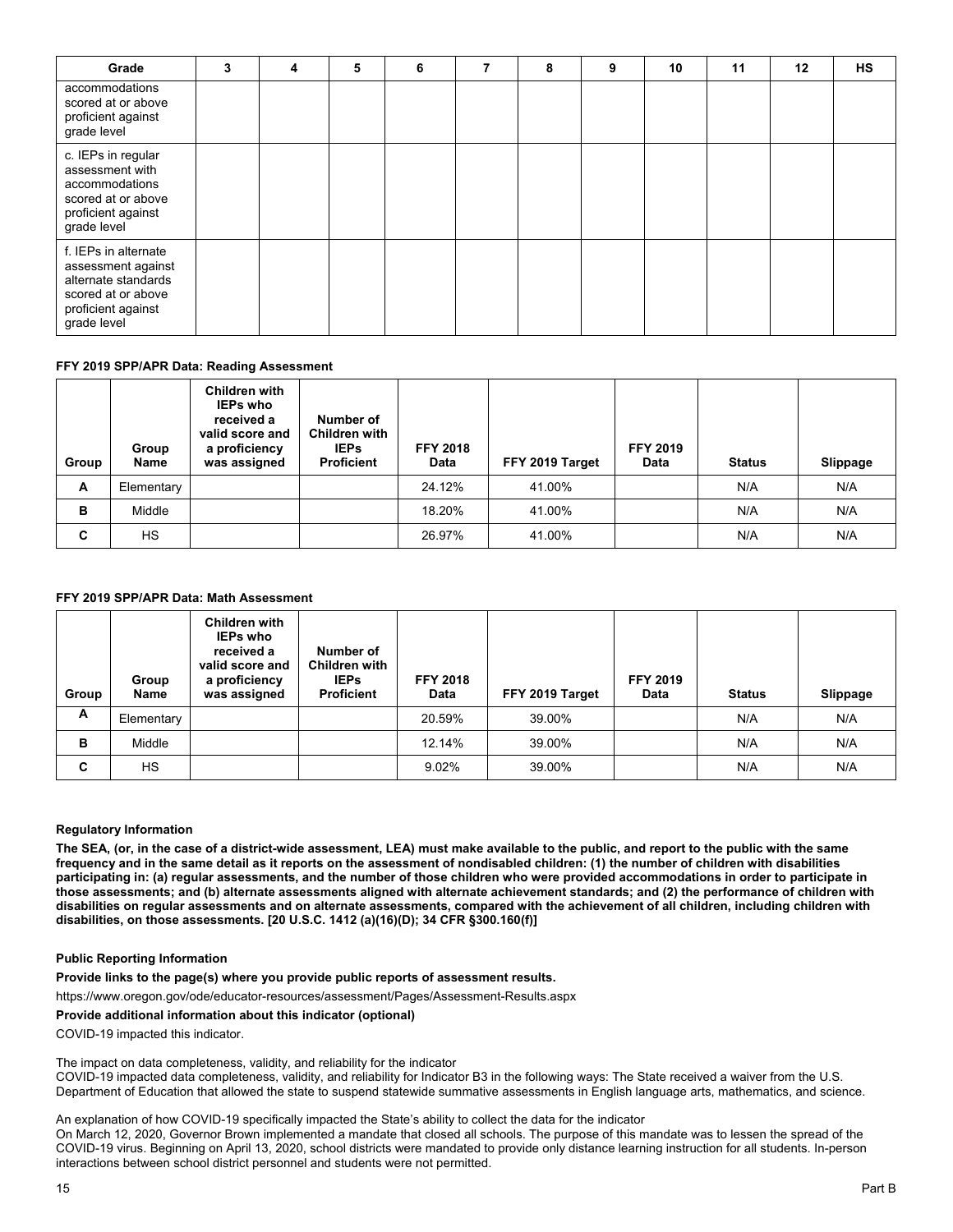COVID-19 specifically impacted the State's ability to collect the data for B3 because the state received a testing waiver from the U.S. Department of Education, and suspended statewide summative assessments in English language arts, mathematics, and science for the 2019-2020 school year.

Any steps the State took to mitigate the impact of COVID-19 on the data collection

The State received a testing waiver from the U.S. Department of Education that allowed Oregon to suspend statewide assessments in English language arts and mathematics for the 2019-2020 school year. There is no mitigation when data are not available.

Assessment participation data was not collected due to COVID-19. For more information, see the section called File Specifications Not Collected Due to COVID-19 at the following URL: https://www2.ed.gov/about/inits/ed/edfacts/sy-19-20-nonxml.html

This Department's public webpage includes documentation that the 2019-2020 Statewide Assessment was suspended: https://www.oregon.gov/ode/schools-and-districts/reportcards/reportcards/Pages/Adapted-At-A-Glance-1920.aspx.

The Statewide Assessment Technical manual also specifies that statewide assessment was suspended https://www.oregon.gov/ode/schools-anddistricts/reportcards/reportcards/Documents/Adapted\_At-A-Glance\_Technical\_Manual\_1920.pdf.

# **3C - Prior FFY Required Actions**

None

**3C - OSEP Response**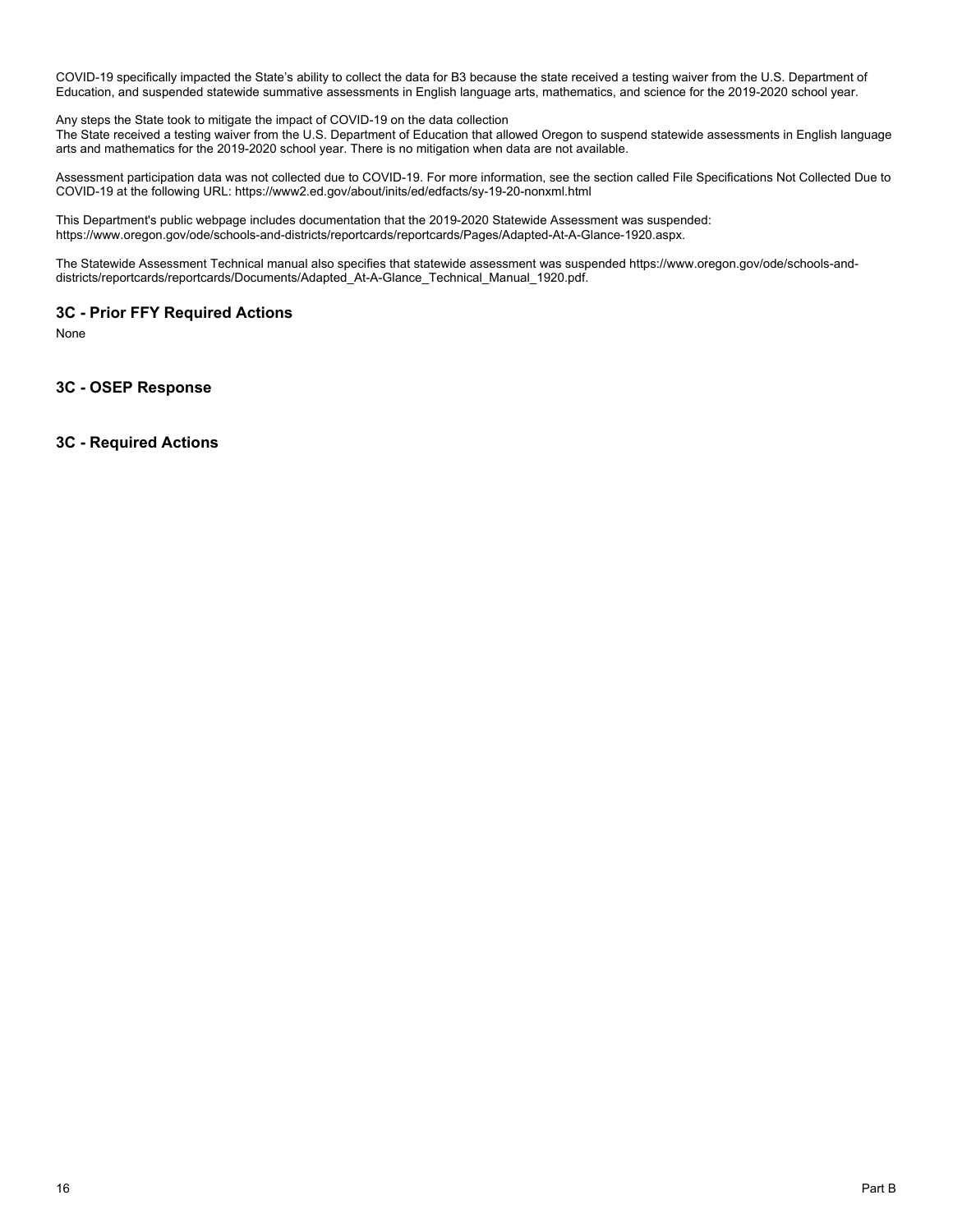# **Indicator 4A: Suspension/Expulsion**

# **Instructions and Measurement**

#### **Monitoring Priority:** FAPE in the LRE

**Results Indicator:** Rates of suspension and expulsion:

A. Percent of districts that have a significant discrepancy in the rate of suspensions and expulsions of greater than 10 days in a school year for children with IEPs

(20 U.S.C. 1416(a)(3)(A); 1412(a)(22))

#### **Data Source**

State discipline data, including State's analysis of State's Discipline data collected under IDEA Section 618, where applicable. Discrepancy can be computed by either comparing the rates of suspensions and expulsions for children with IEPs to rates for nondisabled children within the LEA or by comparing the rates of suspensions and expulsions for children with IEPs among LEAs within the State.

#### **Measurement**

Percent = [(# of districts that meet the State-established n size (if applicable) that have a significant discrepancy in the rates of suspensions and expulsions for greater than 10 days in a school year of children with IEPs) divided by the (# of districts in the State that meet the State-established n size (if applicable))] times 100.

Include State's definition of "significant discrepancy."

#### **Instructions**

If the State has established a minimum n size requirement, the State may only include, in both the numerator and the denominator, districts that met that State-established n size. If the State used a minimum n size requirement, report the number of districts excluded from the calculation as a result of this requirement.

Describe the results of the State's examination of the data for the year before the reporting year (e.g., for the FFY 2019 SPP/APR, use data from 2018- 2019), including data disaggregated by race and ethnicity to determine if significant discrepancies are occurring in the rates of long-term suspensions and expulsions of children with IEPs, as required at 20 U.S.C. 1412(a)(22). The State's examination must include one of the following comparisons:

--The rates of suspensions and expulsions for children with IEPs among LEAs within the State; or

--The rates of suspensions and expulsions for children with IEPs to nondisabled children within the LEAs

In the description, specify which method the State used to determine possible discrepancies and explain what constitutes those discrepancies.

Indicator 4A: Provide the actual numbers used in the calculation (based upon districts that met the minimum n size requirement, if applicable). If significant discrepancies occurred, describe how the State educational agency reviewed and, if appropriate, revised (or required the affected local educational agency to revise) its policies, procedures, and practices relating to the development and implementation of IEPs, the use of positive behavioral interventions and supports, and procedural safeguards, to ensure that such policies, procedures, and practices comply with applicable requirements.

Provide detailed information about the timely correction of noncompliance as noted in OSEP's response for the previous SPP/APR. If discrepancies occurred and the district with discrepancies had policies, procedures or practices that contributed to the significant discrepancy and that do not comply with requirements relating to the development and implementation of IEPs, the use of positive behavioral interventions and supports, and procedural safeguards, describe how the State ensured that such policies, procedures, and practices were revised to comply with applicable requirements consistent with the Office of Special Education Programs (OSEP) Memorandum 09-02, dated October 17, 2008.

If the State did not ensure timely correction of the previous noncompliance, provide information on the extent to which noncompliance was subsequently corrected (more than one year after identification). In addition, provide information regarding the nature of any continuing noncompliance, improvement activities completed (e.g., review of policies and procedures, technical assistance, training, etc.) and any enforcement actions that were taken.

If the State reported less than 100% compliance for the previous reporting period (e.g., for the FFY 2019 SPP/APR, the data for 2018-2019), and the State did not identify any findings of noncompliance, provide an explanation of why the State did not identify any findings of noncompliance.

#### **4A - Indicator Data**

# **Historical Data**

| <b>Baseline Year</b> | <b>Baseline Data</b> |
|----------------------|----------------------|
| 2016                 | 62.96%               |

| <b>FFY</b> | 2014   | 2015  | 2016   | 2017   | 2018   |
|------------|--------|-------|--------|--------|--------|
| Target <=  | 7.20%  | 6.70% | 68.65% | 68.15% | 67.65% |
| Data       | 13.71% | 8.63% | 62.96% | 66.67% | 53.13% |

#### **Targets**

| <b>FFY</b>   | 2019   |
|--------------|--------|
| Target<br><= | 62.00% |

#### **Targets: Description of Stakeholder Input**

The State solicited broad input on target setting for indicators of the State Performance Plan (SPP) and the State Systemic Improvement Plan (SSIP) through electronic survey during January 2020. These targets are reported within each indicator. These targets remain the same as the targets submitted in FFY 2019. The State continues to refine the differentiated monitoring and support opportunities available for LEAs, using community input gathered at regionally hosted listening sessions during the 2019-2020 school year. The State is increasingly looking towards working closer with the community to provide input on how the State can better support LEAs to meet the outcomes established in the SPP/APR.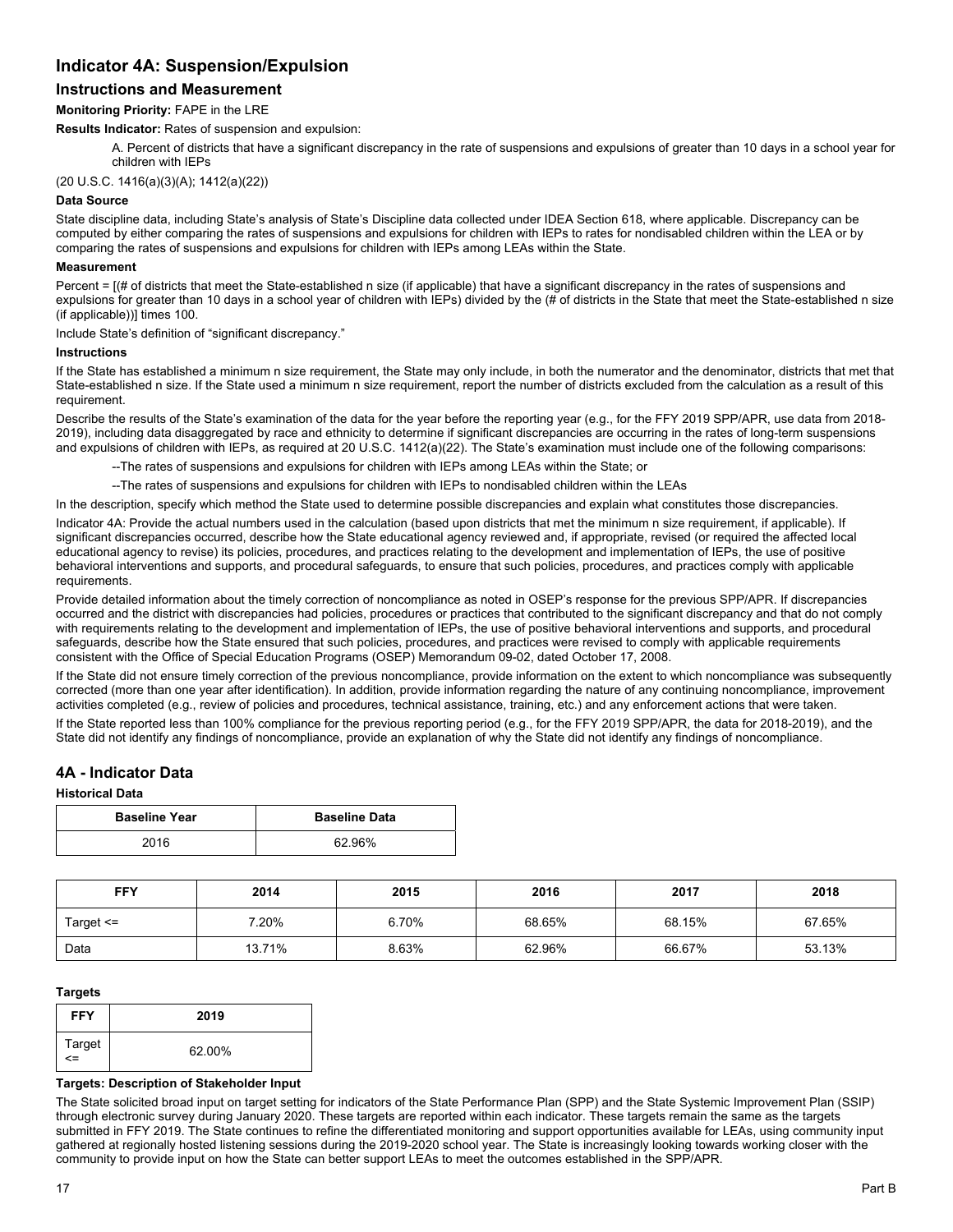#### **FFY 2019 SPP/APR Data**

**Has the state established a minimum n-size requirement? (yes/no)** 

YES

**If yes, the State may only include, in both the numerator and the denominator, districts that met the State-established n size. Report the number of districts excluded from the calculation as a result of the requirement.** 

166

| Number of<br>districts that<br>have a<br>significant<br>discrepancy | <b>Number of Districts</b><br>that met the State's<br>minimum n-size | FFY 2018 Data | FFY 2019 Target | <b>FFY 2019</b><br>Data | <b>Status</b>          | Slippage |
|---------------------------------------------------------------------|----------------------------------------------------------------------|---------------|-----------------|-------------------------|------------------------|----------|
| 21                                                                  | 31                                                                   | 53.13%        | 62.00%          | 67.74%                  | Did Not Meet<br>Target | Slippage |

#### **Provide reasons for slippage, if applicable**

Multiple factors contributed to slippage in this category. The count of Districts with a significant discrepancy grew in 2018-19 from 17 districts to 21 districts. Six of the districts from 2017-18 were no longer identified with a significant discrepancy. Of the 21 districts currently identified, ten were newly identified and eleven were districts previously identified in 2017-18. For the eleven repeater districts, six demonstrated a reduction in their risk ratio. Seven of the repeater eleven districts either stayed the same or varied in their count by one to two individual students.

Although slippage occurred in this indicator, the statewide special education discipline rate for B4A reduced from 0.57% in APR 2019 to 0.54% in APR 2020. The State has a low suspension/expulsion incidence rate among students receiving special education services. Slight changes will cause wide differences in the resulting data and year-to-year variation in the number and frequency of districts that are flagged, as these are small numbers to start.

During statewide training and when providing guidance to districts regarding discipline, the State emphasized the importance of accurately reporting all out-of-school suspensions (e.g., assuring documentation of a removal event in the event that parents/guardians are asked to pick up early for behavioral infractions). Specifically, school districts have been better trained to formally document all removals from classrooms and/or schools. This additional training and guidance resulted in more accurate reporting of disciplinary exclusions.

Finally, districts described increased challenges in supporting the social, emotional and behavioral needs of students experiencing disabilities, as well as those students experiencing disabilities who have been impacted by trauma. Oregon districts have variability in effectiveness of identifying the need for, and then supporting the appropriate interventions for students, beginning at the universal Tier I level of support. As Tier I serves as the universal foundation upon which all other tiers are built, Tier II and III supports are consequently impacted. The State continues to work with districts to support: (a) team structures, data analysis, application of consistent interventions/supports and program evaluation; and (b) the delivery of meaningful professional development to ensure instructional alternatives to exclusionary discipline that include positive behavior interventions and supports, healingcentered/trauma-informed, racial equity-centered, strengths-based, social emotional learning practices that are deployed systemically with effectiveness.

#### **Choose one of the following comparison methodologies to determine whether significant discrepancies are occurring (34 CFR §300.170(a))**

The rates of suspensions and expulsions of greater than 10 days in a school year for children with IEPs in each LEA compared to the rates for nondisabled children in the same LEA

#### **State's definition of "significant discrepancy" and methodology**

The State defines significant discrepancy as a rate of suspension/expulsion for greater than 10 days based on a rate ratio greater than 2.0 and more than three IDEA-eligible students with greater than 10 days suspension/expulsion. Only districts that meet both of these criteria are flagged for significant discrepancy. The State compares the rates of suspensions and expulsions for children with IEPs to children without IEPs within the district. Data is collected from all school districts through the State discipline incidents collection.

The standard operating procedures for this indicator include:

1. Preparing and disseminating to all districts a discipline report for students with and without disabilities.

2. Identifying districts that exceed the threshold with a significant discrepancy.

3. Requiring districts with a significant discrepancy to answer questions about district policies, procedures, and practices related to this indicator. Questions regard the development and implementation of IEPs, the use of positive behavioral interventions & supports (PBIS) and strategies, the use of manifestation determination processes, professional development, and procedural safeguards to ensure compliance with IDEA, as required by 34 CFR § 300.170(b).

4. Providing written notification of noncompliance to districts that have policies, procedures, and practices that contribute to the significant discrepancy.

5. Requiring districts that have policies, procedures, or practices contributing to the significant discrepancy to submit an action plan to address significant discrepancies in the areas of behavior intervention and disciplinary removal.

6. Reviewing district action plans and accompanying documentation to ensure correction of noncompliance with this indicator. In the event that a submitted plan does not adequately address noncompliance, the State provides guidance to the district and requests revisions to ensure compliance or appropriate corrective action.

7. The State's procedural compliance review system requires districts that exceed the threshold for this indicator to complete and submit additional file reviews specific to students with discipline incidences, to assure compliance.

\*166 of the State's 197 districts were excluded from the calculation because they did not meet the State's minimum n-size.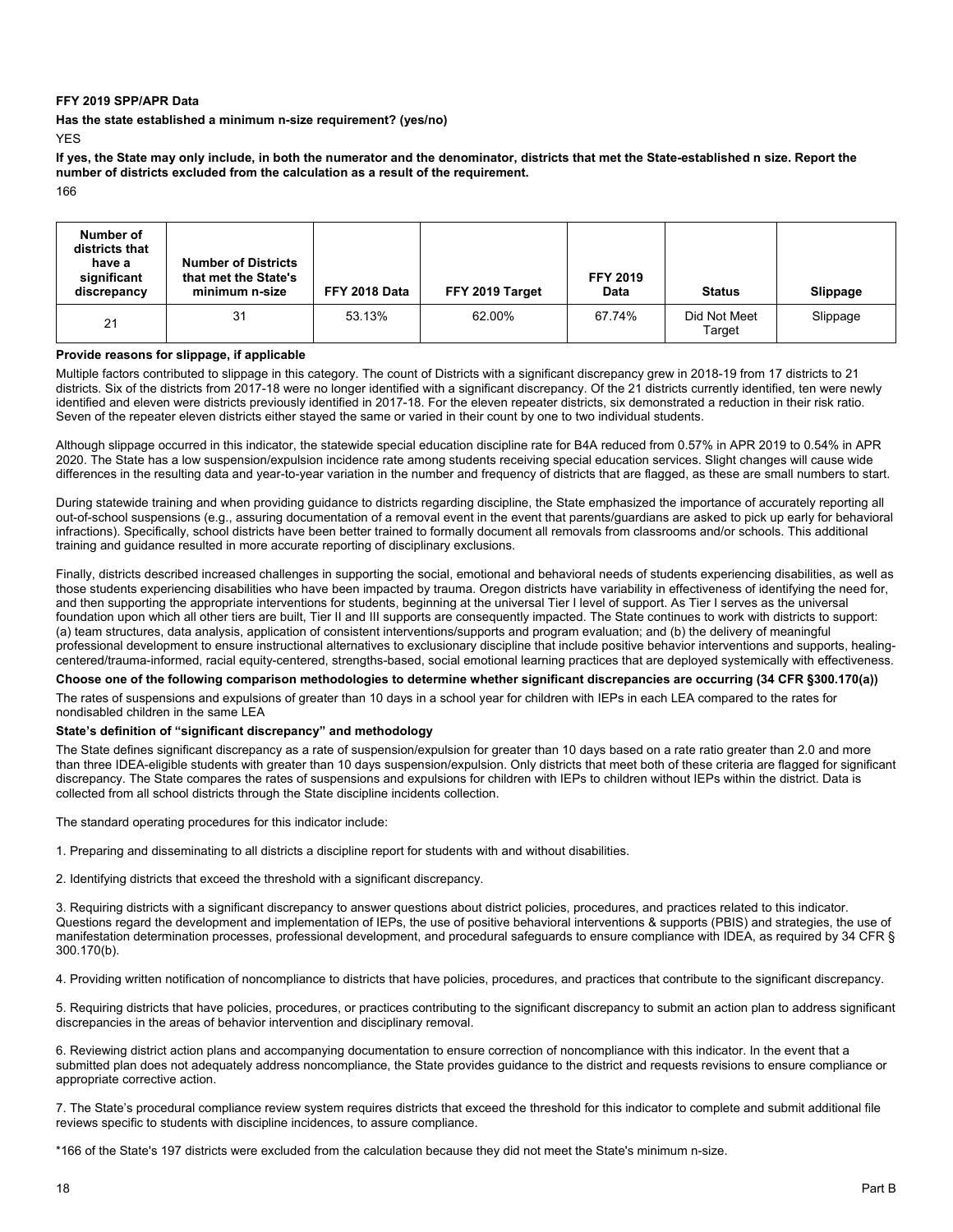#### **Provide additional information about this indicator (optional)**

The State used 2016 as the baseline year for this indicator.

The COVID-19 pandemic had no impact on the data for this indicator for the FFY 2019 SPP/APR report.

#### **Review of Policies, Procedures, and Practices (completed in FFY 2019 using 2018-2019 data)**

#### **Provide a description of the review of policies, procedures, and practices relating to the development and implementation of IEPs, the use of positive behavioral interventions and supports, and procedural safeguards.**

During FFY 2019, the State reviewed plans for 21 districts identified with significant discrepancy based on 2018-2019 data. The planning process

includes a review of three main areas:

(1) district data decision-making;

(2) school/district processes; and

(3) procedural safeguards.

Related sub-components that are reviewed across these three areas include manifestation determination, functional behavior assessment and behavior intervention planning, district professional development, special factors consideration, and other relevant factors as appropriate. Based on this review, the 21 identified districts either developed a behavior intervention and disciplinary removal action plan or reviewed their existing action plan and noted progress or made plan adjustments, as necessary.

The State DID identify noncompliance with Part B requirements as a result of the review required by 34 CFR §300.170(b).

#### **If YES, select one of the following:**

The State DID ensure that such policies, procedures, and practices were revised to comply with applicable requirements consistent with OSEP Memorandum 09-02, dated October 17, 2008.

#### **Describe how the State ensured that such policies, procedures, and practices were revised to comply with applicable requirements consistent with OSEP Memorandum 09-02, dated October 17, 2008***.*

 intervention and disciplinary removal action plan, as well as the process by which they will review subsequent data to ensure there are no other systemic In FFY 2019, ODE reviewed plans for 21 (21/31) districts identified with significant discrepancy. The planning process includes a review of three main areas: (1) district data decision-making; (2) school/district processes; and (3) procedural safeguards. Related sub-components that are reviewed across these three areas include manifestation determination, functional behavior assessment and behavior intervention planning, district professional development, special factors consideration, and other relevant factors as appropriate. Districts flagged for noncompliance developed a behavior issues of noncompliance, pursuant to OSEP memo 09-02. Districts that already had an action plan reviewed their existing action plan and note progress or make plan adjustments, as necessary. All plans were submitted to the State. Plans that did not meet State requirements were amended and resubmitted by the district until each met the State's established requirements.

#### **Correction of Findings of Noncompliance Identified in FFY 2018**

| <b>Findings of Noncompliance</b><br><b>Identified</b> | <b>Findings of Noncompliance</b><br>Verified as Corrected Within One<br>Year | <b>Findings of Noncompliance</b><br><b>Subsequently Corrected</b> | <b>Findings Not Yet Verified as</b><br>Corrected |
|-------------------------------------------------------|------------------------------------------------------------------------------|-------------------------------------------------------------------|--------------------------------------------------|
|                                                       |                                                                              |                                                                   |                                                  |

#### **FFY 2018 Findings of Noncompliance Verified as Corrected**

#### **Describe how the State verified that the source of noncompliance is correctly implementing the** *regulatory requirements*

In FFY 2018, using 2017-2018 data, the State identified 17 (17/32) districts as having significant discrepancies in the rates of suspensions/expulsions of greater than 10 days for more than three children with IEPs. The State reviewed plans for the 17 districts identified with significant discrepancy. The planning process includes a review of three main areas: (1) district data decision-making; (2) school/district processes; and (3) procedural safeguards. Related sub-components that are reviewed across these three areas include manifestation determination, functional behavior assessment and behavior intervention planning, district professional development, special factors consideration, and other relevant factors as appropriate.

Based on these extensive reviews, each of the 17 districts developed a behavior intervention and disciplinary removal action plan and corrected all identified non-compliance within one year. Each district developed, submitted, and obtained State approval for their plans. The State verified, by review of revised policies and procedures and a review of documentation from district Procedural Compliance Review (PCR) file reviews on files from the discipline incidents collection, that each LEA with non-compliance identified in FFY 2018 was correctly implementing the specific regulatory requirements and that 100% (17/17) of findings of noncompliance in FFY 2018 were corrected within one year. Districts with noncompliance demonstrated correction of practices that contributed to the noncompliance as well as current compliance with 34 C.F.R. §300.170(b) based on a State review of updated district plans.

#### **Describe how the State verified that each** *individual case* **of noncompliance was corrected**

The following steps were completed for the verification process for each individual noncompliance: Individual cases of noncompliance were identified through the State's review process. Districts flagged for noncompliance articulated a plan for correcting noncompliance, as well as the process by which they reviewed subsequent data to ensure there are no other systemic issues of noncompliance. All plans were submitted to the State.

In FFY 2018, the State reviewed plans for each of the 17 districts identified with significant discrepancy. Plans that did not adequately address compliance were amended and resubmitted by the district until each met the State's established requirements.

Additionally, within the Systems Performance Review & Improvement (SPR&I) system B4 report tab, flagged districts are able to view discipline incident details for any students suspended/expelled greater than 10 days as part of their required data review.

Additionally, file reviews specific to students with discipline incidences are triggered into the PCR system for identified districts. Districts completed file reviews on individual student discipline files to assure compliance. Districts with noncompliance completed additional reviews of further student discipline files to assure any non-compliance is not systemic in nature. At this stage, if any of the additional files reviewed were to be found non-compliant, districts completed a systemic correction. Utilizing the State file review system, the State was able to ensure that any noncompliance was corrected as soon as possible, but in no case more than one year from identification.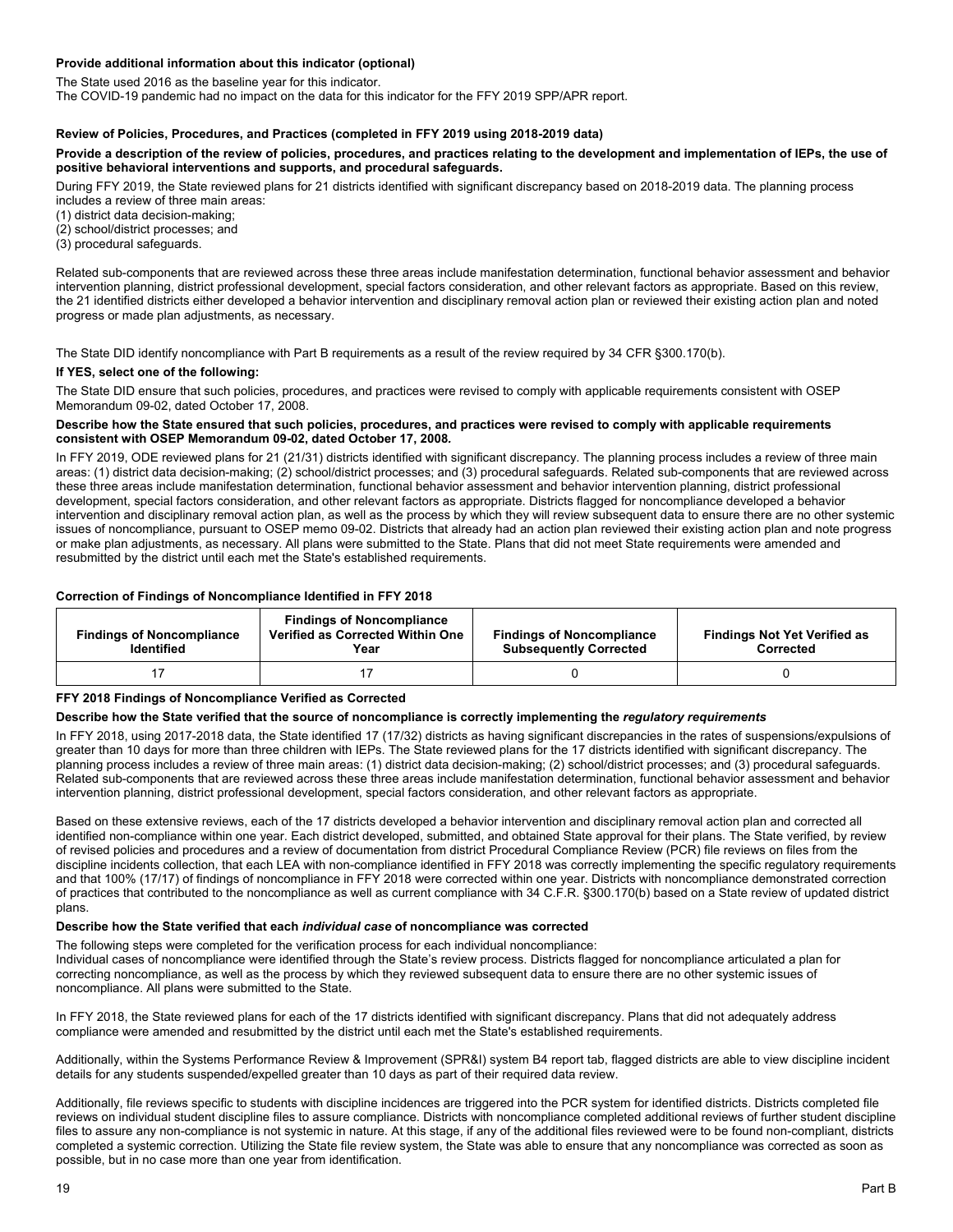# **Correction of Findings of Noncompliance Identified Prior to FFY 2018**

| <b>Year Findings of</b><br><b>Noncompliance Were</b><br><b>Identified</b> | <b>Findings of Noncompliance Not Yet</b><br>Verified as Corrected as of FFY<br><b>2018 APR</b> | <b>Findings of Noncompliance</b><br><b>Verified as Corrected</b> | <b>Findings Not Yet Verified as</b><br>Corrected |
|---------------------------------------------------------------------------|------------------------------------------------------------------------------------------------|------------------------------------------------------------------|--------------------------------------------------|
|                                                                           |                                                                                                |                                                                  |                                                  |
|                                                                           |                                                                                                |                                                                  |                                                  |
|                                                                           |                                                                                                |                                                                  |                                                  |

# **4A - Prior FFY Required Actions**

None

# **4A - OSEP Response**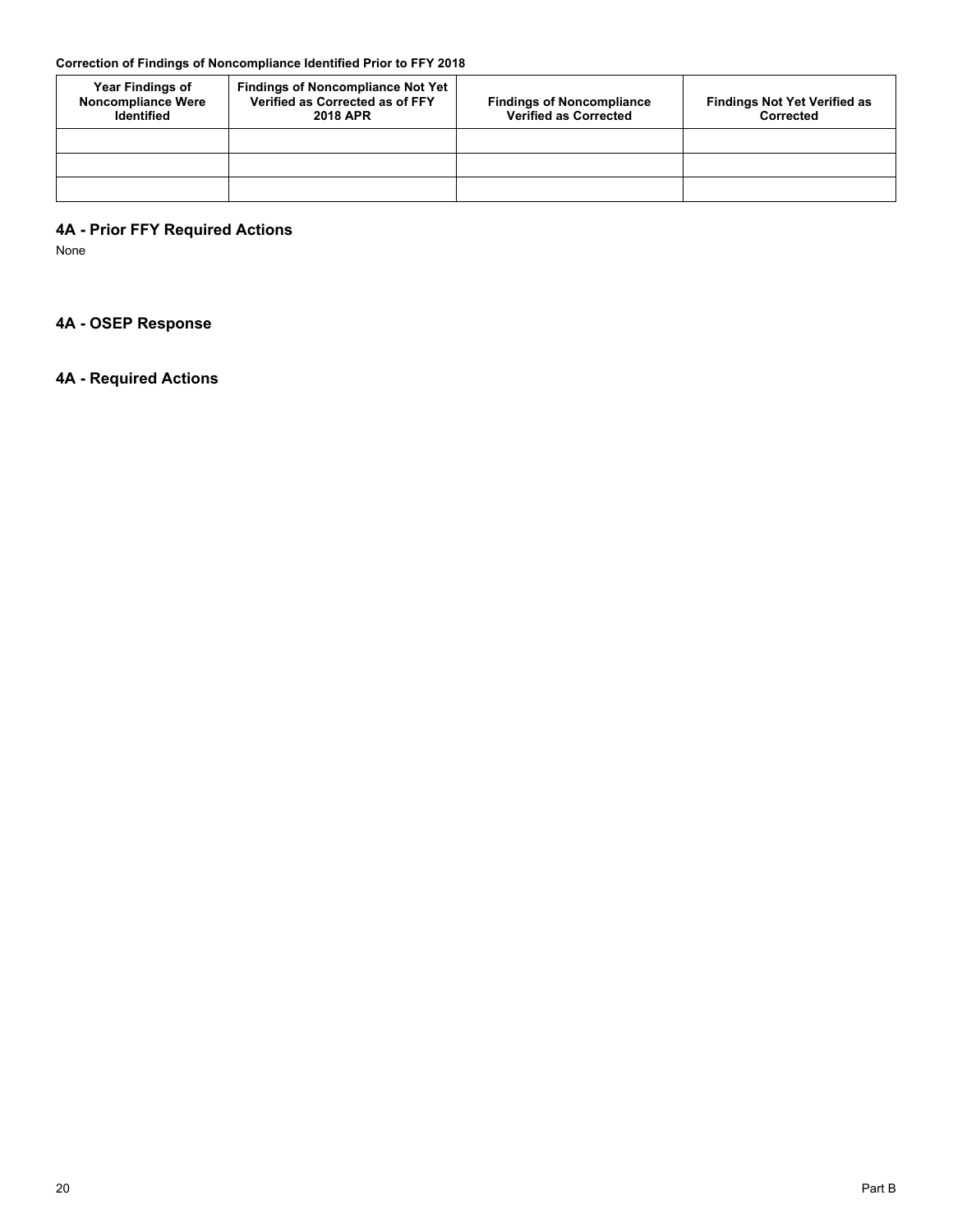# **Indicator 4B: Suspension/Expulsion**

# **Instructions and Measurement**

#### **Monitoring Priority:** FAPE in the LRE

**Compliance Indicator:** Rates of suspension and expulsion:

B. Percent of districts that have: (a) a significant discrepancy, by race or ethnicity, in the rate of suspensions and expulsions of greater than 10 days in a school year for children with IEPs; and (b) policies, procedures or practices that contribute to the significant discrepancy and do not comply with requirements relating to the development and implementation of IEPs, the use of positive behavioral interventions and supports, and procedural safeguards.

(20 U.S.C. 1416(a)(3)(A); 1412(a)(22))

#### **Data Source**

State discipline data, including State's analysis of State's Discipline data collected under IDEA Section 618, where applicable. Discrepancy can be computed by either comparing the rates of suspensions and expulsions for children with IEPs to rates for nondisabled children within the LEA or by comparing the rates of suspensions and expulsions for children with IEPs among LEAs within the State.

#### **Measurement**

Percent = [(# of districts that meet the State-established n size (if applicable) for one or more racial/ethnic groups that have: (a) a significant discrepancy, by race or ethnicity, in the rates of suspensions and expulsions of greater than 10 days in a school year of children with IEPs; and (b) policies, procedures or practices that contribute to the significant discrepancy and do not comply with requirements relating to the development and implementation of IEPs, the use of positive behavioral interventions and supports, and procedural safeguards) divided by the (# of districts in the State that meet the State-established n size (if applicable) for one or more racial/ethnic groups)] times 100.

Include State's definition of "significant discrepancy."

#### **Instructions**

If the State has established a minimum n size requirement, the State may only include, in both the numerator and the denominator, districts that met that State-established n size. If the State used a minimum n size requirement, report the number of districts excluded from the calculation as a result of this requirement.

Describe the results of the State's examination of the data for the year before the reporting year (e.g., for the FFY 2019 SPP/APR, use data from 2018- 2019), including data disaggregated by race and ethnicity to determine if significant discrepancies are occurring in the rates of long-term suspensions and expulsions of children with IEPs, as required at 20 U.S.C. 1412(a)(22). The State's examination must include one of the following comparisons

--The rates of suspensions and expulsions for children with IEPs among LEAs within the State; or

--The rates of suspensions and expulsions for children with IEPs to nondisabled children within the LEAs

In the description, specify which method the State used to determine possible discrepancies and explain what constitutes those discrepancies.

Indicator 4B: Provide the following: (a) the number of districts that met the State-established n size (if applicable) for one or more racial/ethnic groups that have a significant discrepancy, by race or ethnicity, in the rates of suspensions and expulsions of greater than 10 days in a school year for children with IEPs; and (b) the number of those districts in which policies, procedures or practices contribute to the significant discrepancy and do not comply with requirements relating to the development and implementation of IEPs, the use of positive behavioral interventions and supports, and procedural safeguards.

Provide detailed information about the timely correction of noncompliance as noted in OSEP's response for the previous SPP/APR. If discrepancies occurred and the district with discrepancies had policies, procedures or practices that contributed to the significant discrepancy and that do not comply with requirements relating to the development and implementation of IEPs, the use of positive behavioral interventions and supports, and procedural safeguards, describe how the State ensured that such policies, procedures, and practices were revised to comply with applicable requirements consistent with the Office of Special Education Programs (OSEP) Memorandum 09-02, dated October 17, 2008.

If the State did not ensure timely correction of the previous noncompliance, provide information on the extent to which noncompliance was subsequently corrected (more than one year after identification). In addition, provide information regarding the nature of any continuing noncompliance, improvement activities completed (e.g., review of policies and procedures, technical assistance, training, etc.) and any enforcement actions that were taken.

If the State reported less than 100% compliance for the previous reporting period (e.g., for the FFY 2019 SPP/APR, the data for 2018-2019), and the State did not identify any findings of noncompliance, provide an explanation of why the State did not identify any findings of noncompliance. Targets must be 0% for 4B.

# **4B - Indicator Data**

# **Not Applicable**

**Select yes if this indicator is not applicable.**  NO

#### **Historical Data**

| <b>Baseline Year</b> | <b>Baseline Data</b> |
|----------------------|----------------------|
| 2016                 | 0.00%                |

| <b>FFY</b> | 2014 | 2015  | 2016     | 2017       | 2018       |
|------------|------|-------|----------|------------|------------|
| Target     | 0%   | 0%    | 0%       | 0%         | 0%         |
| Data       | .52% | 5.58% | $0.00\%$ | <b>NVR</b> | <b>NVR</b> |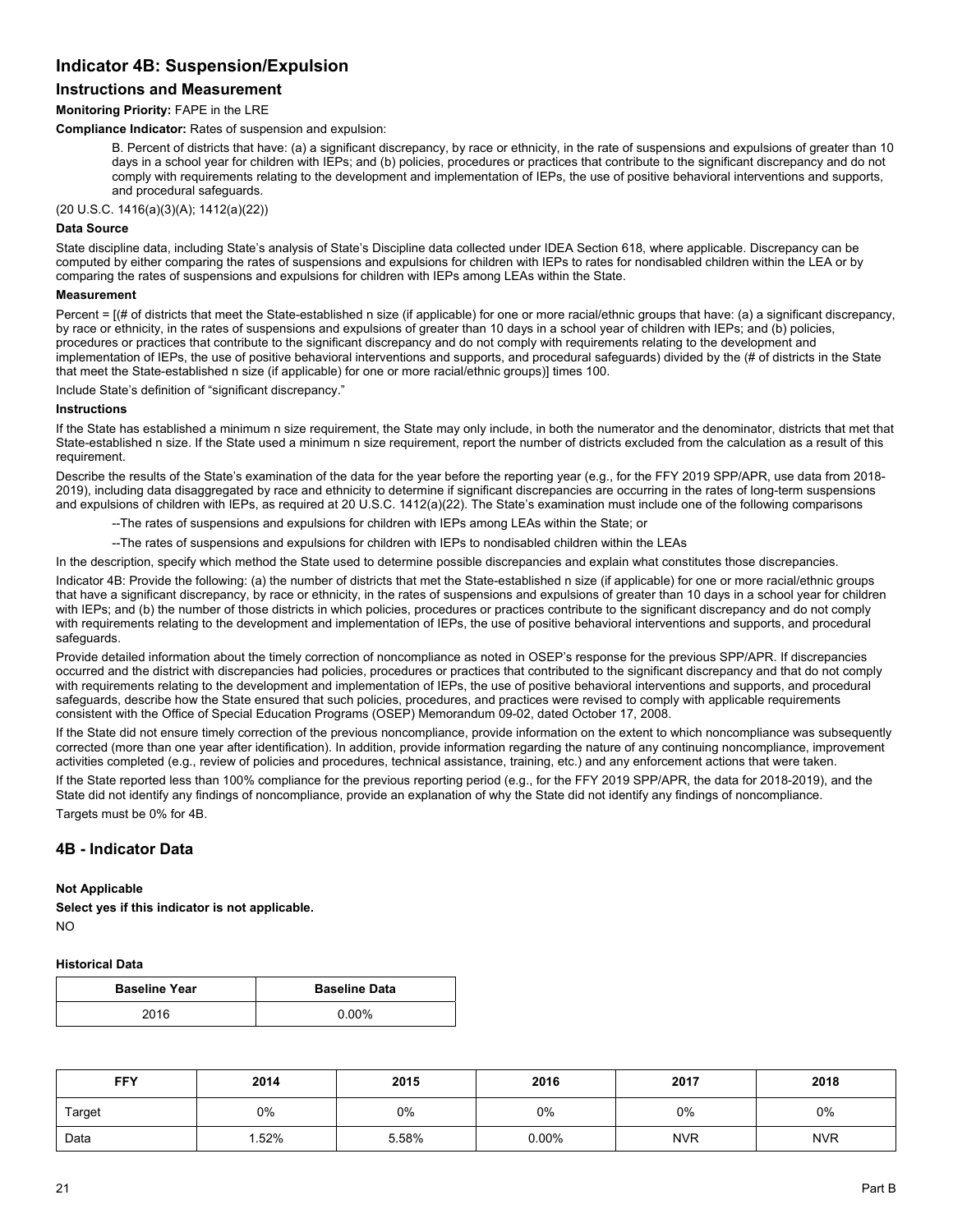**Targets** 

| <b>FFY</b> | 2019 |
|------------|------|
| Target     | 0%   |

#### **FFY 2019 SPP/APR Data**

**Has the state established a minimum n-size requirement? (yes/no)** 

YES

183 **If yes, the State may only include, in both the numerator and the denominator, districts that met the State-established n size. Report the number of districts excluded from the calculation as a result of the requirement.** 

| Number of<br>districts that<br>have a<br>significant<br>discrepancy,<br>by race or<br>ethnicity | Number of<br>those<br>districts that<br>have policies<br>procedure, or<br>practices that<br>contribute to<br>the<br>significant<br>discrepancy<br>and do not<br>comply with<br>requirements | <b>Number of Districts</b><br>that met the State's<br>minimum n-size | <b>FFY 2018</b><br>Data | FFY 2019 Target | <b>FFY 2019</b><br>Data | <b>Status</b> | Slippage    |
|-------------------------------------------------------------------------------------------------|---------------------------------------------------------------------------------------------------------------------------------------------------------------------------------------------|----------------------------------------------------------------------|-------------------------|-----------------|-------------------------|---------------|-------------|
| 10                                                                                              | 0                                                                                                                                                                                           | 14                                                                   | <b>NVR</b>              | 0%              | $0.00\%$                | Met Target    | No Slippage |

#### **Were all races and ethnicities included in the review?**

**YFS** 

# **State's definition of "significant discrepancy" and methodology**

The State defines significant discrepancy as the rates of expulsions and suspensions of greater than 10 days in a school year for children with IEPs in each LEA compared to the rates for all children without IEPs in the same LEA and flags districts where:

- The rate ratio analysis shows a value greater than 2.0 in the same race/ethnic category.
- At least five IDEA eligible students received long-term suspension/expulsions in a specific race/ethnic category.

Only districts that meet both of these criteria are flagged for significant discrepancy.

#### **Provide additional information about this indicator (optional)**

In collaboration with the National Center for Systemic Improvement, Oregon began working on a redesign of the general supervision system in the Fall of 2019. As part of that process, ODE discontinued a component of the Part B general supervision system to reimagine how we could further align our system to results based accountability and support. That component, the Consolidated Plan, provided a mechanism by which ODE collected data to identify and verify correction of noncompliance for this indicator. With its discontinuation, ODE developed bridge procedures to identify and verify correction of noncompliance that were planned to be implemented in the Spring of 2020, but those procedures have not yet been implemented. ODE recognizes that the delay in implementation of these procedures impacts the completeness of this submission. ODE is working with districts to finalize identification and verification of correction of noncompliance and anticipates completing that work by April 1, 2021.

COVID-19 did not directly impact ODE's ability to collect the initial data for this indicator, or the data completeness, validity, and reliability of that initial data. Oregon's response to COVID-19 caused significant stress in most, if not all, statewide systems. The Oregon Department of Education (ODE) and the Office of Enhancing Student Opportunities (OESO) are no exception, having experienced a disruption of normal work processes in order to respond to the COVID-19 crisis, school closures, movement of nearly all Oregon students to Comprehensive Distance Learning, and communities in economic crisis. In the Fall of 2020 Oregon also experienced widespread, historic, and catastrophic wildfires. The wildfires added another layer of stress and trauma to districts; destroying and damaging buildings, including schools, district offices, and homes. Thousands of Oregonians, including students and their families and LEA and SEA staff, were impacted by the toxic smoke and fires. Finally, the Office of Enhancing Student Opportunities experienced a major leadership change in the fall of 2020 with the leave and subsequent resignation of the OESO Assistant Superintendent, who served as the state special education director.

#### **Review of Policies, Procedures, and Practices (completed in FFY 2019 using 2018-2019 data)**

#### **Provide a description of the review of policies, procedures, and practices relating to the development and implementation of IEPs, the use of positive behavioral interventions and supports, and procedural safeguards.**

The State is working with the ten districts identified with significant discrepancy based on 2018-2019 data. The planning process includes a review of three main areas: (1) district data decision-making; (2) school/district processes; and (3) procedural safeguards. Related sub-components that are reviewed across these three areas include manifestation determination, functional behavioral assessment and behavior intervention planning, district professional development, special factors consideration, and other relevant factors as appropriate. The State anticipates having this work with districts completed by April 1, 2021 and updating this response during the SPP/APR clarification period.

The State DID NOT identify noncompliance with Part B requirements as a result of the review required by 34 CFR §300.170(b)

#### **Correction of Findings of Noncompliance Identified in FFY 2018**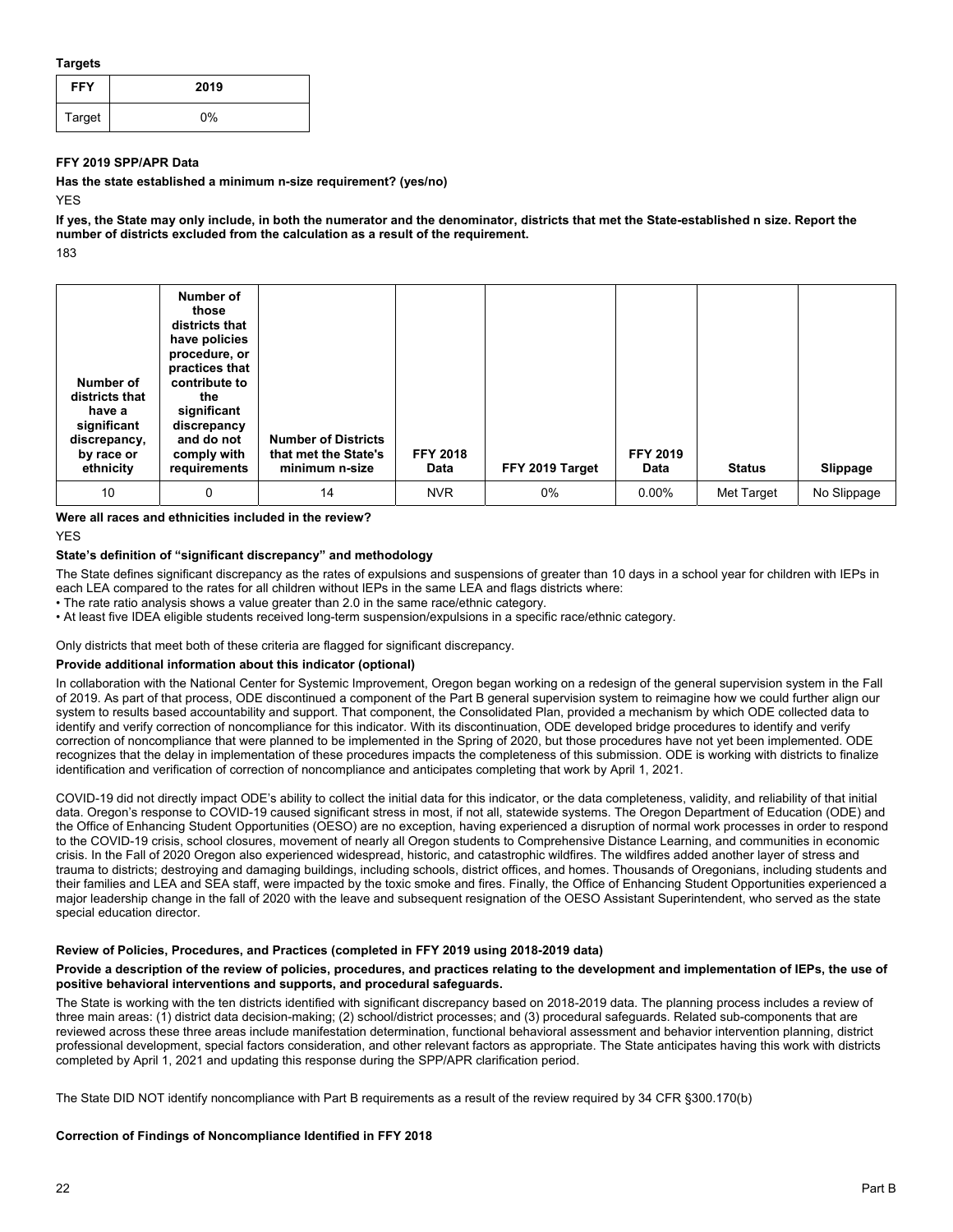| <b>Findings of Noncompliance</b><br><b>Identified</b> | <b>Findings of Noncompliance</b><br>Verified as Corrected Within One<br>Year | <b>Findings of Noncompliance</b><br><b>Subsequently Corrected</b> | <b>Findings Not Yet Verified as</b><br>Corrected |
|-------------------------------------------------------|------------------------------------------------------------------------------|-------------------------------------------------------------------|--------------------------------------------------|
|                                                       |                                                                              |                                                                   |                                                  |

#### **FFY 2018 Findings of Noncompliance Verified as Corrected**

#### **Describe how the State verified that the source of noncompliance is correctly implementing the** *regulatory requirements*

In FFY 2018, using 2017-2018 data, the State identified 12 districts that had a significant discrepancy by race or ethnicity and policies, procedures, or practices that contributed to significant discrepancy. Each district addressed each individual case of noncompliance through a planning process. This process included a review of three main areas: (1) district data decision-making; (2) school/district processes; and (3) procedural safeguards. Related sub-components that were reviewed across these three areas included manifestation determination, interim services, special factors consideration, functional behavioral assessment and behavior intervention planning, and other relevant factors as appropriate.

These 12 districts to completed a corrective action plan to address the discrepancy regarding the development and implementation of IEPs, the use of positive behavioral interventions and supports, and the use of procedural safeguards. For noncompliance identified in FFY 2018, the State verified that these districts showed 100% (12/12) compliance one year after the initial noncompliance was identified based on a review of the required plans. Districts with noncompliance demonstrated correction of practices that contributed to the noncompliance as well as current compliance with 34 C.F.R. §300.170(b) based on a State review of updated district plans.

#### **Describe how the State verified that each** *individual case* **of noncompliance was corrected**

 of noncompliance, as well as the process by which they will review subsequent data to ensure there are no other systemic issues of noncompliance. Individual cases of noncompliance were identified through the planning process required for each district identified with a significant discrepancy. The planning process included a review of three main areas: (1) district data decision-making; (2) school/district processes; and (3) procedural safeguards. Related sub-components that were reviewed across these three areas included manifestation determinations, staff training, special factors consideration, functional behavioral assessment and behavior intervention planning, and other relevant factors as appropriate. Plans submitted by districts were reviewed to determine noncompliance. Districts flagged for noncompliance were required to articulate a plan for correcting individual cases

In FFY 2018, the State reviewed corrective action plans for each of the twelve districts identified with significant discrepancy. These plans discussed policies, procedures, or practices that could have contributed to their significant discrepancy. Districts evaluated their data and decision-making processes and corrected instances of noncompliance and made adjustments, as warranted. All plans were submitted to the State. Plans that did not adequately address compliance were amended and resubmitted by each district to ODE until each met the State's established requirements. Although the districts were flagged for noncompliance, they were able to show through their district plan that systemic policies, procedures, or practices did not contribute to significant discrepancy. The State verified that these districts showed 100% (12/12) compliance corrected within one year after the initial noncompliance was identified based on a review of the required plans.

Additionally, file reviews specific to students with discipline incidences are triggered into the Procedural Compliance Review (PCR) system for identified districts. File reviews were completed by districts on student discipline files to assure compliance. Districts with noncompliance completed additional reviews of further files to assure any non-compliance is not systemic in nature. At this stage, if any of the additional files reviewed were to be found noncompliant, districts completed a systemic correction. Utilizing the State file review system, the State was able to ensure that any noncompliance was corrected as soon as possible, but in no case more than one year from identification.

#### **Correction of Findings of Noncompliance Identified Prior to FFY 2018**

| <b>Year Findings of</b><br><b>Noncompliance Were</b><br><b>Identified</b> | <b>Findings of Noncompliance Not Yet</b><br>Verified as Corrected as of FFY 2018<br><b>APR</b> | <b>Findings of Noncompliance Verified</b><br>as Corrected | <b>Findings Not Yet Verified as</b><br>Corrected |
|---------------------------------------------------------------------------|------------------------------------------------------------------------------------------------|-----------------------------------------------------------|--------------------------------------------------|
|                                                                           |                                                                                                |                                                           |                                                  |
|                                                                           |                                                                                                |                                                           |                                                  |
|                                                                           |                                                                                                |                                                           |                                                  |

#### **Findings of Noncompliance Verified as Corrected**

**Describe how the State verified that the source of noncompliance is correctly implementing the** *regulatory requirements* 

**Describe how the State verified that each** *individual case* **of noncompliance was corrected** 

# **4B - Prior FFY Required Actions**

The State did not provide valid and reliable data for FFY 2018. The State must provide valid and reliable data for FFY 2019 in the FFY 2019 SPP/APR. **Response to actions required in FFY 2018 SPP/APR** 

The State has provided valid and reliable data for FFY 2019 in the FFY 2019 SPP/APR.

#### **4B - OSEP Response**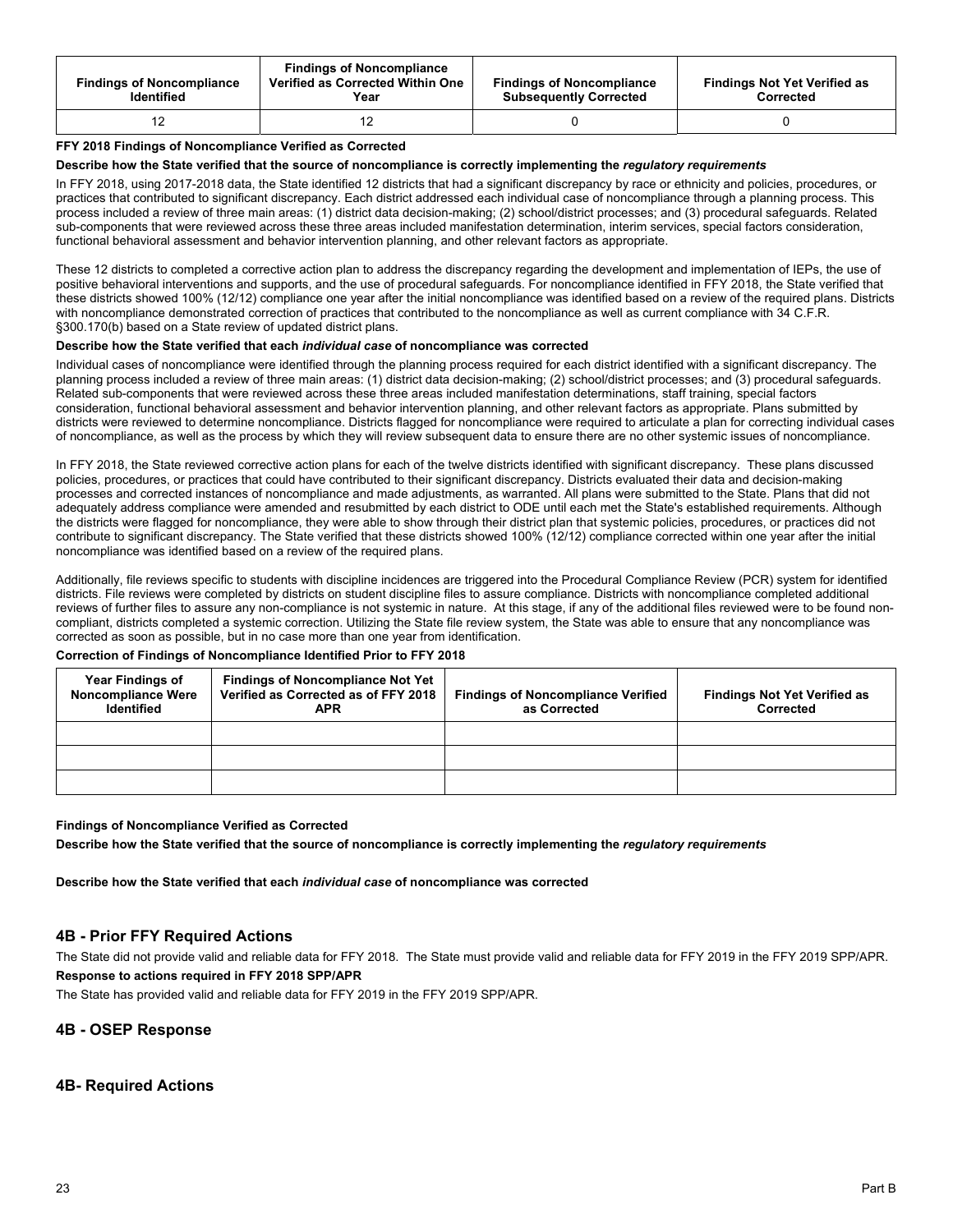# **Indicator 5: Education Environments (children 6-21)**

# **Instructions and Measurement**

# **Monitoring Priority:** FAPE in the LRE

**Results indicator:** Education environments (children 6-21): Percent of children with IEPs aged 6 through 21 served:

- A. Inside the regular class 80% or more of the day;
- B. Inside the regular class less than 40% of the day; and
- C. In separate schools, residential facilities, or homebound/hospital placements.

(20 U.S.C. 1416(a)(3)(A))

# **Data Source**

Same data as used for reporting to the Department under section 618 of the IDEA, using the definitions in EDFacts file specification FS002.

#### **Measurement**

Percent = [(# of children with IEPs aged 6 through 21 served inside the regular class 80% or more of the day) divided by the (total # of students aged 6 through 21 with IEPs)] times 100.

Percent = [(# of children with IEPs aged 6 through 21 served inside the regular class less than 40% of the day) divided by the (total # of students aged 6 through 21 with IEPs)] times 100.

Percent = [(# of children with IEPs aged 6 through 21 served in separate schools, residential facilities, or homebound/hospital placements) divided by the (total # of students aged 6 through 21 with IEPs)]times 100.

#### **Instructions**

Sampling from the State's 618 data is not allowed.

Describe the results of the calculations and compare the results to the target.

If the data reported in this indicator are not the same as the State's data reported under section 618 of the IDEA, explain.

# **5 - Indicator Data**

#### **Historical Data**

| Part | <b>Baseline</b> | <b>FFY</b>    | 2014   | 2015   | 2016   | 2017   | 2018   |
|------|-----------------|---------------|--------|--------|--------|--------|--------|
| A    | 2005            | Target $>=$   | 72.00% | 72.00% | 72.00% | 73.00% | 73.00% |
| A    | 70.60%          | Data          | 72.92% | 73.37% | 73.49% | 73.66% | 73.93% |
| B    | 2005            | Target $\leq$ | 10.80% | 10.70% | 10.70% | 10.60% | 10.60% |
| B    | 11.30%          | Data          | 10.57% | 10.15% | 9.90%  | 9.84%  | 9.64%  |
| С    | 2005            | Target $\leq$ | 1.80%  | 1.80%  | .80%   | 1.80%  | 1.80%  |
| С    | 2.20%           | Data          | 1.42%  | 1.19%  | 1.20%  | 1.44%  | 1.73%  |

#### **Targets**

| FFY               | 2019   |
|-------------------|--------|
| Target $A \geq 0$ | 75.00% |
| Target $B \leq$   | 10.60% |
| Target $C \leq$   | 1.80%  |

#### **Targets: Description of Stakeholder Input**

The State solicited broad input on target setting for indicators of the State Performance Plan (SPP) and the State Systemic Improvement Plan (SSIP) through electronic survey during January 2020. These targets are reported within each indicator. These targets remain the same as the targets submitted in FFY 2019. The State continues to refine the differentiated monitoring and support opportunities available for LEAs, using community input gathered at regionally hosted listening sessions during the 2019-2020 school year. The State is increasingly looking towards working closer with the community to provide input on how the State can better support LEAs to meet the outcomes established in the SPP/APR.

#### **Prepopulated Data**

| <b>Source</b>                                                                                                | Date       | <b>Description</b>                                                                                      | Data   |
|--------------------------------------------------------------------------------------------------------------|------------|---------------------------------------------------------------------------------------------------------|--------|
| SY 2019-20 Child<br>Count/Educational Environment<br>Data Groups (EDFacts file spec<br>FS002; Data group 74) | 07/08/2020 | Total number of children with IEPs aged 6<br>through 21                                                 | 82.484 |
| SY 2019-20 Child<br><b>Count/Educational Environment</b>                                                     | 07/08/2020 | A. Number of children with IEPs aged 6<br>through 21 inside the regular class 80% or<br>more of the day | 61.528 |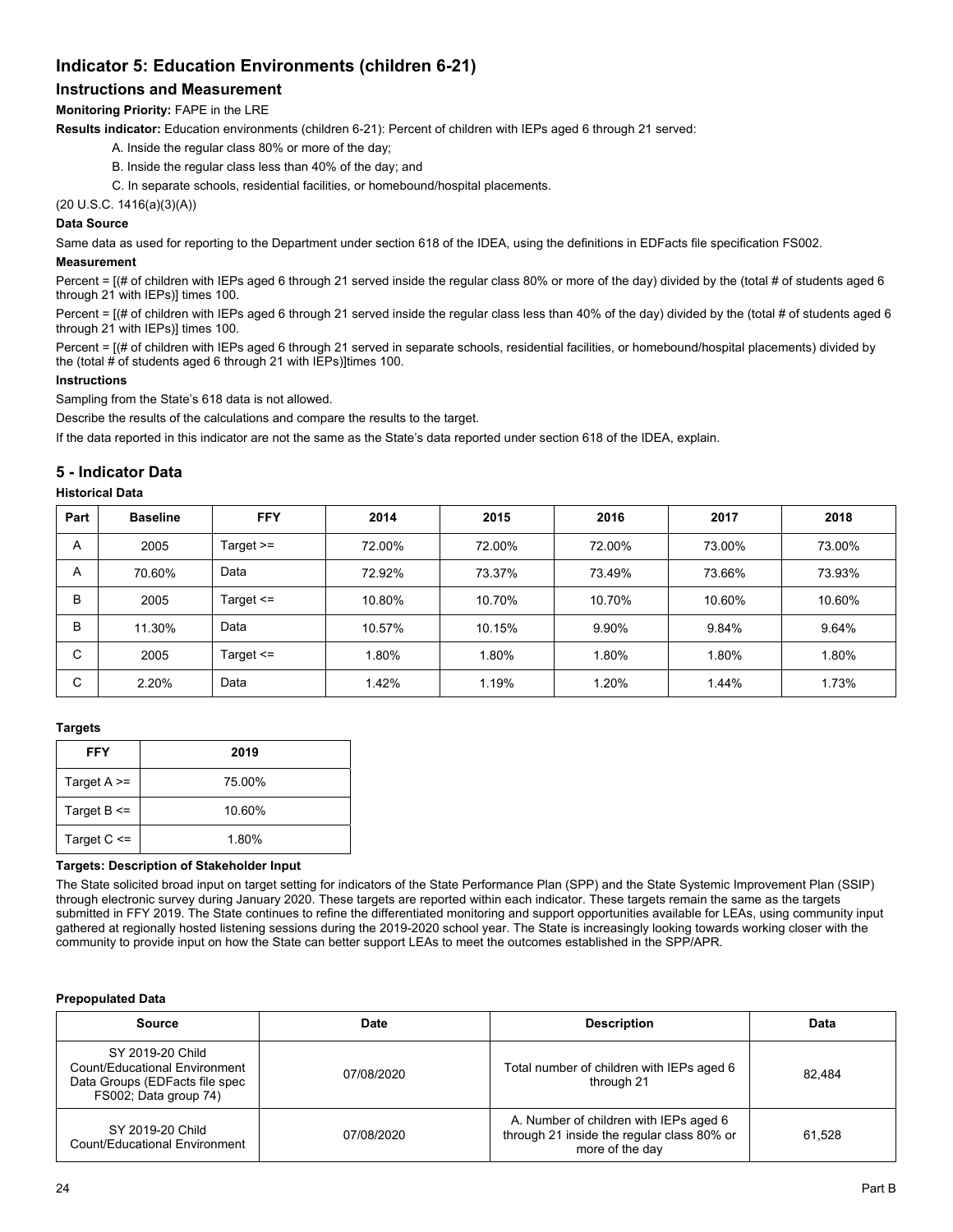| <b>Source</b>                                                                                                       | Date       | <b>Description</b>                                                                                        | Data  |
|---------------------------------------------------------------------------------------------------------------------|------------|-----------------------------------------------------------------------------------------------------------|-------|
| Data Groups (EDFacts file spec<br>FS002; Data group 74)                                                             |            |                                                                                                           |       |
| SY 2019-20 Child<br><b>Count/Educational Environment</b><br>Data Groups (EDFacts file spec<br>FS002; Data group 74) | 07/08/2020 | B. Number of children with IEPs aged 6<br>through 21 inside the regular class less<br>than 40% of the day | 7.888 |
| SY 2019-20 Child<br>Count/Educational Environment<br>Data Groups (EDFacts file spec<br>FS002; Data group 74)        | 07/08/2020 | c1. Number of children with IEPs aged 6<br>through 21 in separate schools                                 | 1,135 |
| SY 2019-20 Child<br><b>Count/Educational Environment</b><br>Data Groups (EDFacts file spec<br>FS002; Data group 74) | 07/08/2020 | c2. Number of children with IEPs aged 6<br>through 21 in residential facilities                           | 52    |
| SY 2019-20 Child<br>Count/Educational Environment<br>Data Groups (EDFacts file spec<br>FS002; Data group 74)        | 07/08/2020 | c3. Number of children with IEPs aged 6<br>through 21 in homebound/hospital<br>placements                 | 286   |

**Select yes if the data reported in this indicator are not the same as the State's data reported under section 618 of the IDEA.**  NO

#### **FFY 2019 SPP/APR Data**

| <b>Education Environments</b>                                                                                                                                 | Number of<br>children with<br>IEPs aged 6<br>through 21<br>served | Total<br>number of<br>children with<br>IEPs aged 6<br>through 21 | <b>FFY 2018</b><br>Data | <b>FFY 2019</b><br>Target | <b>FFY 2019</b><br>Data | <b>Status</b>          | Slippage |
|---------------------------------------------------------------------------------------------------------------------------------------------------------------|-------------------------------------------------------------------|------------------------------------------------------------------|-------------------------|---------------------------|-------------------------|------------------------|----------|
| A. Number of children with<br>IEPs aged 6 through 21<br>inside the regular class 80%<br>or more of the day                                                    | 61,528                                                            | 82,484                                                           | 73.93%                  | 75.00%                    | 74.59%                  | Did Not Meet<br>Target | N/A      |
| B. Number of children with<br>IEPs aged 6 through 21<br>inside the regular class less<br>than 40% of the day                                                  | 7.888                                                             | 82,484                                                           | 9.64%                   | 10.60%                    | 9.56%                   | Met Target             | N/A      |
| C. Number of children with<br>IEPs aged 6 through 21<br>inside separate schools,<br>residential facilities, or<br>homebound/hospital<br>placements [c1+c2+c3] | 1.473                                                             | 82.484                                                           | 1.73%                   | 1.80%                     | 1.79%                   | Met Target             | N/A      |

**Use a different calculation methodology (yes/no)** 

NO

**Provide additional information about this indicator (optional)** 

COVID-19 did not impact this indicator.

# **5 - Prior FFY Required Actions**

None

# **5 - OSEP Response**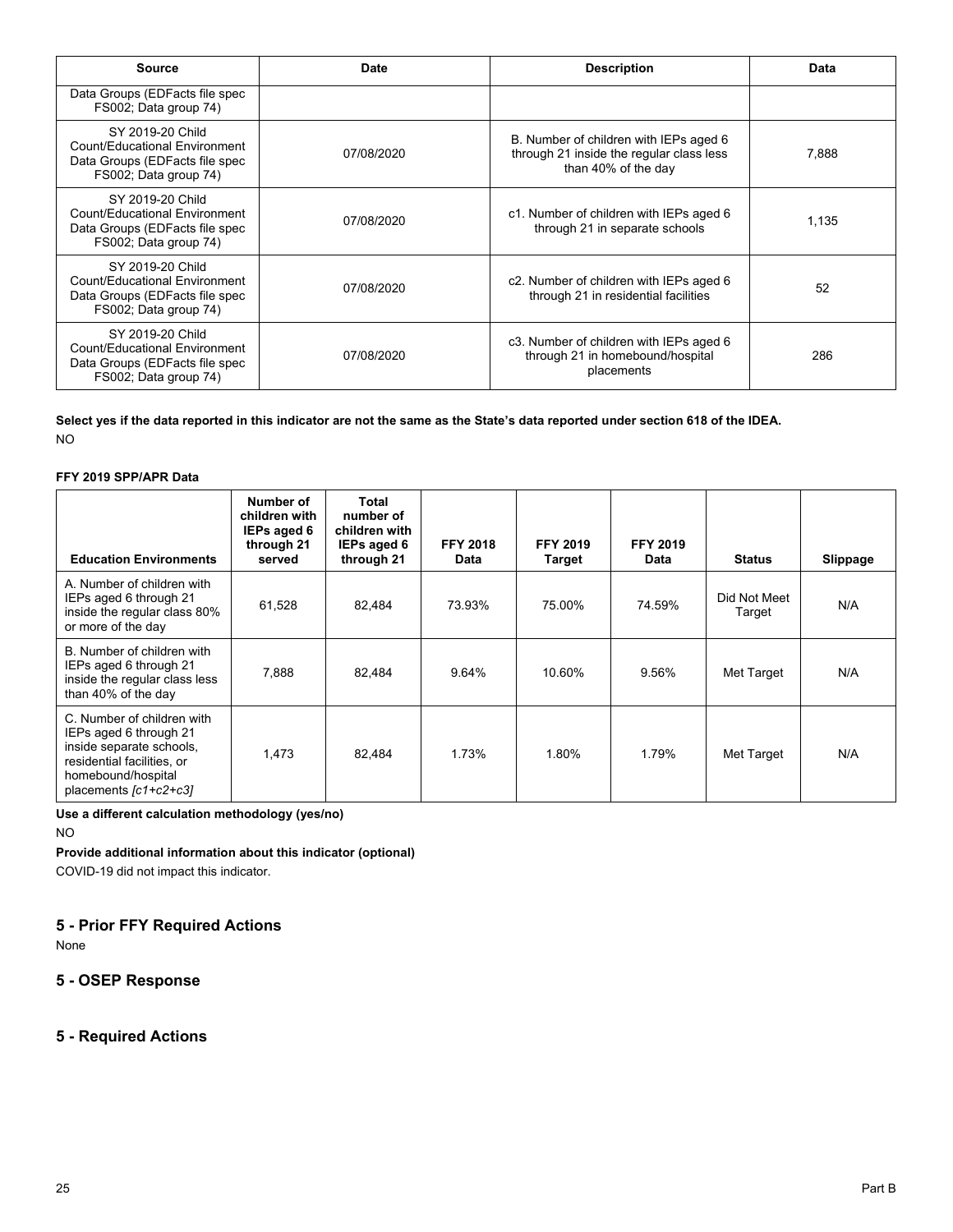# **Indicator 6: Preschool Environments**

# **Instructions and Measurement**

# **Monitoring Priority:** FAPE in the LRE

**Results indicator:** Preschool environments: Percent of children aged 3 through 5 with IEPs attending a:

A. Regular early childhood program and receiving the majority of special education and related services in the regular early childhood program; and

B. Separate special education class, separate school or residential facility.

(20 U.S.C. 1416(a)(3)(A))

#### **Data Source**

Same data as used for reporting to the Department under section 618 of the IDEA, using the definitions in EDFacts file specification FS089.

#### **Measurement**

Percent = [(# of children aged 3 through 5 with IEPs attending a regular early childhood program and receiving the majority of special education and related services in the regular early childhood program) divided by the (total # of children aged 3 through 5 with IEPs)] times 100.

Percent = [(# of children aged 3 through 5 with IEPs attending a separate special education class, separate school or residential facility) divided by the (total # of children aged 3 through 5 with IEPs)] times 100.

#### **Instructions**

Sampling from the State's 618 data is not allowed.

Describe the results of the calculations and compare the results to the target.

If the data reported in this indicator are not the same as the State's data reported under section 618 of the IDEA, explain.

# **6 - Indicator Data**

#### **Not Applicable**

**Select yes if this indicator is not applicable.** 

 $N<sub>O</sub>$ 

#### **Historical Data**

| Part | <b>Baseline</b> | <b>FFY</b>    | 2014   | 2015   | 2016   | 2017   | 2018   |
|------|-----------------|---------------|--------|--------|--------|--------|--------|
| A    | 2011            | Target $>=$   | 35.00% | 35.50% | 35.50% | 36.00% | 36.00% |
| A    | 32.70%          | Data          | 37.00% | 39.91% | 45.25% | 45.05% | 44.57% |
| B    | 2011            | Target $\leq$ | 24.60% | 24.00% | 24.00% | 23.50% | 23.50% |
| B    | 25.60%          | Data          | 22.93% | 23.30% | 19.80% | 19.03% | 19.17% |

## **Targets**

| <b>FFY</b>      | 2019   |
|-----------------|--------|
| Target $A \geq$ | 36.00% |
| Target $B \leq$ | 23.50% |

#### **Targets: Description of Stakeholder Input**

The State solicited broad input on target setting for indicators of the State Performance Plan (SPP) and the State Systemic Improvement Plan (SSIP) through electronic survey during January 2020. These targets are reported within each indicator. These targets remain the same as the targets submitted in FFY 2019. The State continues to refine the differentiated monitoring and support opportunities available for LEAs, using community input gathered at regionally hosted listening sessions during the 2019-2020 school year. The State is increasingly looking towards working closer with the community to provide input on how the State can better support LEAs to meet the outcomes established in the SPP/APR.

#### **Prepopulated Data**

| <b>Source</b>                                                                                                 | Date       | <b>Description</b>                                                                                                                                                                      | Data  |
|---------------------------------------------------------------------------------------------------------------|------------|-----------------------------------------------------------------------------------------------------------------------------------------------------------------------------------------|-------|
| SY 2019-20 Child<br>Count/Educational Environment<br>Data Groups (EDFacts file spec<br>FS089; Data group 613) | 07/08/2020 | Total number of children with IEPs aged 3 through                                                                                                                                       | 9.009 |
| SY 2019-20 Child<br>Count/Educational Environment<br>Data Groups (EDFacts file spec<br>FS089; Data group 613) | 07/08/2020 | a1. Number of children attending a regular early<br>childhood program and receiving the majority of<br>special education and related services in the<br>regular early childhood program | 4.339 |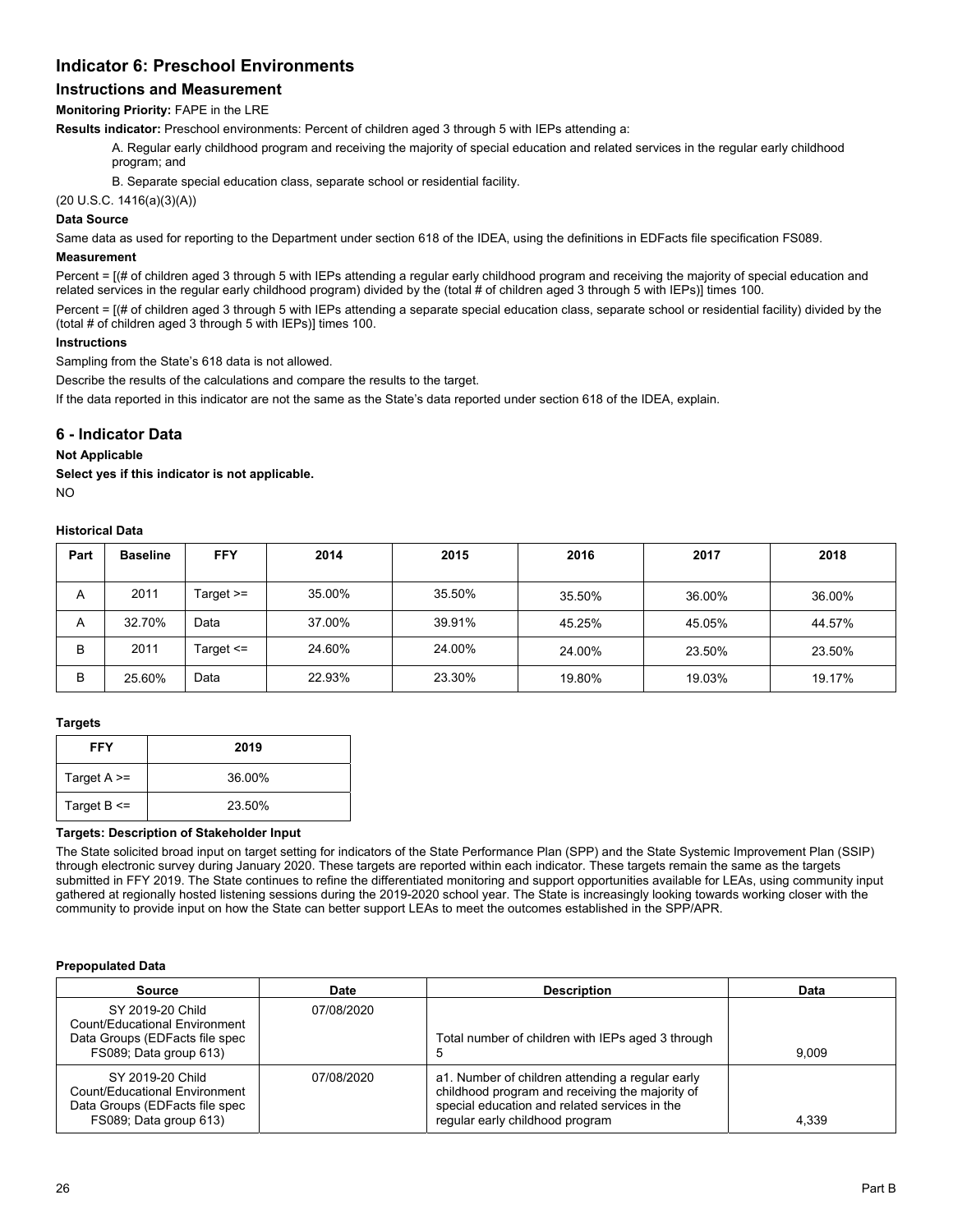| Source                                                                                                        | Date       | <b>Description</b>                                                   | <b>Data</b> |
|---------------------------------------------------------------------------------------------------------------|------------|----------------------------------------------------------------------|-------------|
| SY 2019-20 Child<br>Count/Educational Environment<br>Data Groups (EDFacts file spec<br>FS089; Data group 613) | 07/08/2020 | b1. Number of children attending separate special<br>education class | 2.168       |
| SY 2019-20 Child<br>Count/Educational Environment<br>Data Groups (EDFacts file spec<br>FS089; Data group 613) | 07/08/2020 | b2. Number of children attending separate school                     | 40          |
| SY 2019-20 Child<br>Count/Educational Environment<br>Data Groups (EDFacts file spec<br>FS089; Data group 613) | 07/08/2020 | b3. Number of children attending residential facility                |             |

**Select yes if the data reported in this indicator are not the same as the State's data reported under section 618 of the IDEA.**  NO

## **FFY 2019 SPP/APR Data**

| <b>Preschool Environments</b>                                                                                                                             | Number of<br>children<br>with IEPs<br>aged 3<br>through 5<br>served | Total<br>number of<br>children<br>with IEPs<br>aged 3<br>through 5 | <b>FFY 2018</b><br>Data | <b>FFY 2019</b><br><b>Target</b> | <b>FFY 2019</b><br>Data | <b>Status</b>          | Slippage |
|-----------------------------------------------------------------------------------------------------------------------------------------------------------|---------------------------------------------------------------------|--------------------------------------------------------------------|-------------------------|----------------------------------|-------------------------|------------------------|----------|
| A. A regular early childhood program<br>and receiving the majority of special<br>education and related services in the<br>regular early childhood program | 4,339                                                               | 9.009                                                              | 44.57%                  | 36.00%                           | 48.16%                  | Met Target             | N/A      |
| B. Separate special education class,<br>separate school or residential facility                                                                           | 2,209                                                               | 9.009                                                              | 19.17%                  | 23.50%                           | 24.52%                  | Did Not<br>Meet Target | N/A      |

**Use a different calculation methodology (yes/no)** 

NO

# **Provide additional information about this indicator (optional)**

The COVID-19 pandemic had no impact on the data for this indicator for the FFY 19 SPP/APR report.

# **6 - Prior FFY Required Actions**

None

# **6 - OSEP Response**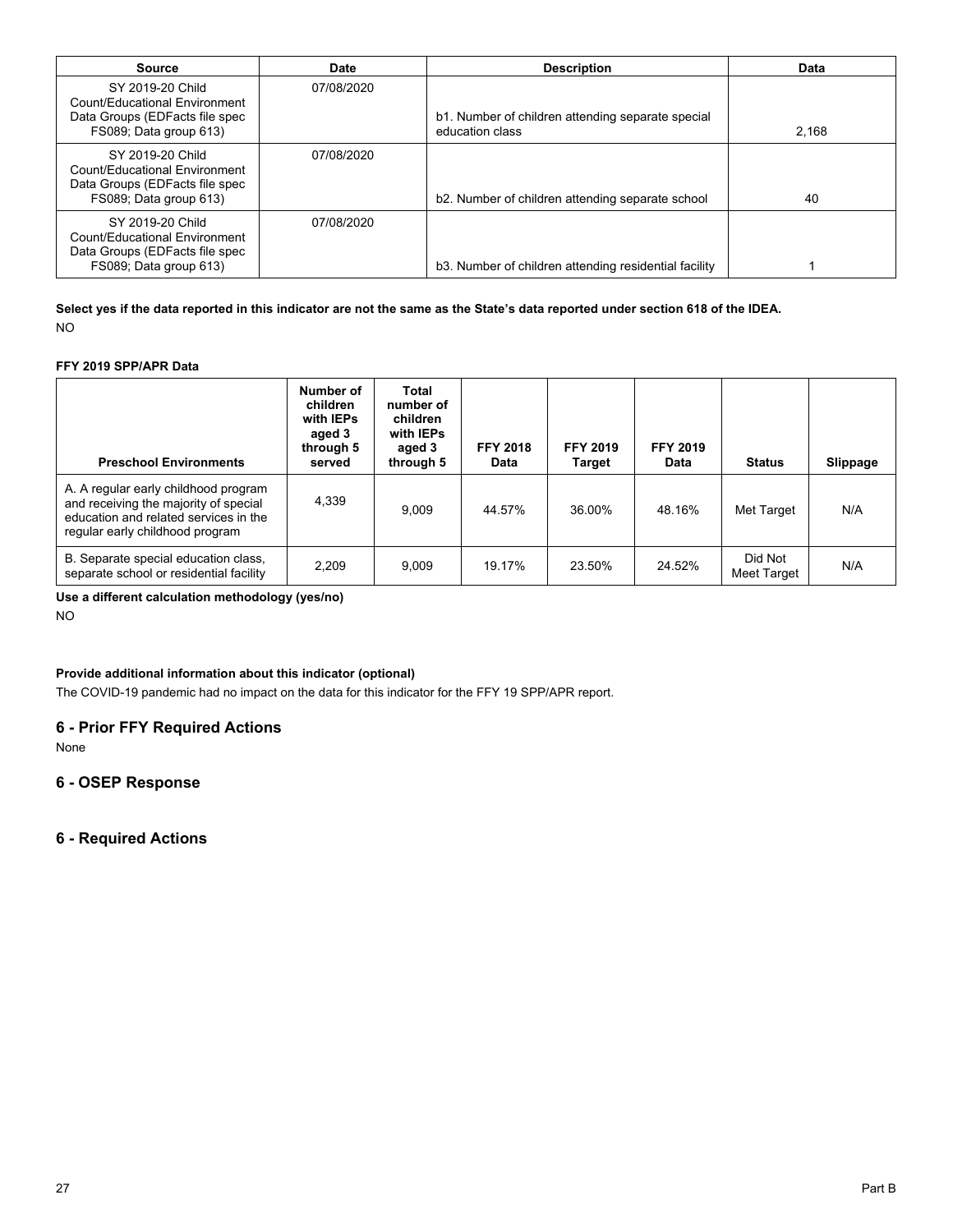# **Indicator 7: Preschool Outcomes**

# **Instructions and Measurement**

**Monitoring Priority:** FAPE in the LRE

**Results indicator:** Percent of preschool children aged 3 through 5 with IEPs who demonstrate improved:

- A. Positive social-emotional skills (including social relationships);
- B. Acquisition and use of knowledge and skills (including early language/ communication and early literacy); and
- C. Use of appropriate behaviors to meet their needs.

(20 U.S.C. 1416 (a)(3)(A))

#### **Data Source**

State selected data source.

#### **Measurement**

Outcomes:

- A. Positive social-emotional skills (including social relationships);
- B. Acquisition and use of knowledge and skills (including early language/communication and early literacy); and
- C. Use of appropriate behaviors to meet their needs.

Progress categories for A, B and C:

a. Percent of preschool children who did not improve functioning = [(# of preschool children who did not improve functioning) divided by (# of preschool children with IEPs assessed)] times 100.

b. Percent of preschool children who improved functioning but not sufficient to move nearer to functioning comparable to same-aged peers = [(# of preschool children who improved functioning but not sufficient to move nearer to functioning comparable to same-aged peers) divided by (# of preschool children with IEPs assessed)] times 100.

c. Percent of preschool children who improved functioning to a level nearer to same-aged peers but did not reach it = [(# of preschool children who improved functioning to a level nearer to same-aged peers but did not reach it) divided by (# of preschool children with IEPs assessed)] times 100.

d. Percent of preschool children who improved functioning to reach a level comparable to same-aged peers = [(# of preschool children who improved functioning to reach a level comparable to same-aged peers) divided by (# of preschool children with IEPs assessed)] times 100. e. Percent of preschool children who maintained functioning at a level comparable to same-aged peers = [(# of preschool children who maintained functioning at a level comparable to same-aged peers) divided by (# of preschool children with IEPs assessed)] times 100.

#### **Summary Statements for Each of the Three Outcomes:**

**Summary Statement 1**: Of those preschool children who entered the preschool program below age expectations in each Outcome, the percent who substantially increased their rate of growth by the time they turned 6 years of age or exited the program.

**Measurement for Summary Statement 1:** Percent = [(# of preschool children reported in progress category (c) plus # of preschool children reported in category (d)) divided by (# of preschool children reported in progress category (a) plus # of preschool children reported in progress category (b) plus # of preschool children reported in progress category (c) plus # of preschool children reported in progress category (d))] times 100.

**Summary Statement 2:** The percent of preschool children who were functioning within age expectations in each Outcome by the time they turned 6 years of age or exited the program.

**Measurement for Summary Statement 2**: Percent = [(# of preschool children reported in progress category (d) plus # of preschool children reported in progress category (e)) divided by (the total # of preschool children reported in progress categories (a) + (b) + (c) + (d) + (e))] times 100.

#### **Instructions**

Sampling of **children for assessment** is allowed. When sampling is used, submit a description of the sampling methodology outlining how the design will yield valid and reliable estimates. (See General Instructions on page 2 for additional instructions on sampling.)

In the measurement include, in the numerator and denominator, only children who received special education and related services for at least six months during the age span of three through five years.

Describe the results of the calculations and compare the results to the targets. States will use the progress categories for each of the three Outcomes to calculate and report the two Summary Statements. States have provided targets for the two Summary Statements for the three Outcomes (six numbers for targets for each FFY).

Report progress data and calculate Summary Statements to compare against the six targets. Provide the actual numbers and percentages for the five reporting categories for each of the three outcomes.

In presenting results, provide the criteria for defining "comparable to same-aged peers." If a State is using the Early Childhood Outcomes Center (ECO) Child Outcomes Summary (COS), then the criteria for defining "comparable to same-aged peers" has been defined as a child who has been assigned a score of 6 or 7 on the COS.

In addition, list the instruments and procedures used to gather data for this indicator, including if the State is using the ECO COS.

# **7 - Indicator Data**

**Not Applicable** 

**Select yes if this indicator is not applicable.**  NO

#### **Historical Data**

| Part           | <b>Baseline</b> | FFY       | 2014   | 2015   | 2016   | 2017   | 2018   |
|----------------|-----------------|-----------|--------|--------|--------|--------|--------|
|                |                 |           |        |        |        |        |        |
| A <sub>1</sub> | 2015            | Target >= | 74.80% | 75.00% | 76.10% | 76.10% | 76.10% |
| A1             | 75.62%          | Data      | 73.96% | 75.62% | 76.17% | 79.61% | 77.90% |
| A2             | 2015            | Target >= | 32.80% | 33.00% | 60.50% | 60.50% | 60.50% |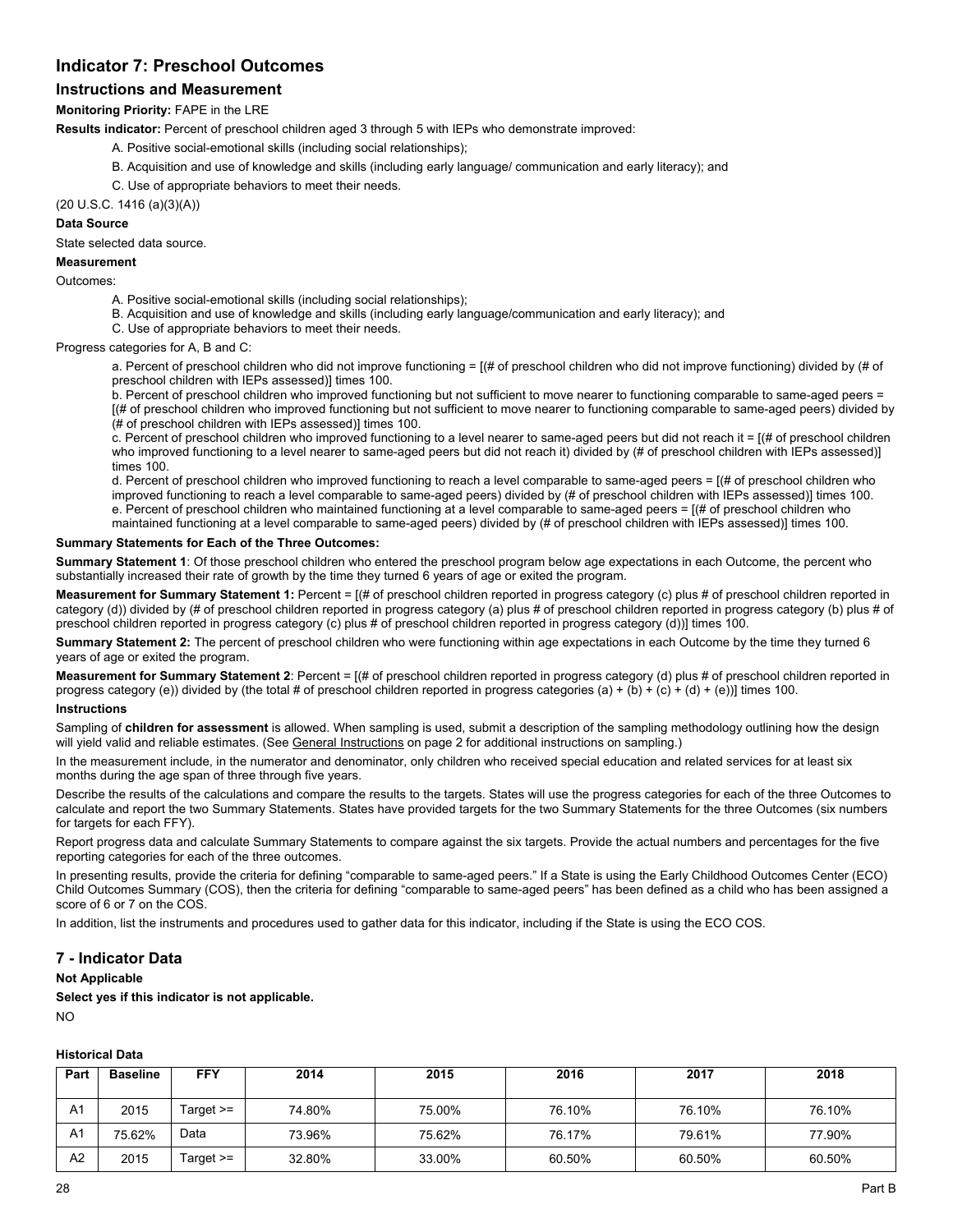| A <sub>2</sub> | 60.20% | Data        | 29.79% | 60.20% | 58.53% | 56.21% | 54.69% |
|----------------|--------|-------------|--------|--------|--------|--------|--------|
| B <sub>1</sub> | 2015   | Target $>=$ | 61.00% | 61.50% | 74.20% | 74.20% | 74.20% |
| <b>B1</b>      | 73.66% | Data        | 53.40% | 73.66% | 71.45% | 74.18% | 74.06% |
| <b>B2</b>      | 2015   | Target $>=$ | 23.90% | 24.00% | 58.10% | 58.10% | 58.10% |
| <b>B2</b>      | 57.84% | Data        | 24.34% | 57.84% | 55.71% | 54.46% | 52.61% |
| C <sub>1</sub> | 2015   | Target $>=$ | 45.30% | 45.50% | 74.10% | 74.10% | 74.10% |
| C <sub>1</sub> | 73.63% | Data        | 38.80% | 73.63% | 73.40% | 76.35% | 75.15% |
| C <sub>2</sub> | 2015   | Target $>=$ | 32.00% | 32.20% | 61.50% | 61.50% | 61.50% |
| C <sub>2</sub> | 61.21% | Data        | 28.83% | 61.21% | 59.74% | 57.30% | 54.54% |

## **Targets**

| <b>FFY</b>         | 2019   |
|--------------------|--------|
| Target $A1 \geq$   | 76.10% |
| Target A2 >=       | 60.50% |
| Target $B1 \geq 0$ | 74.20% |
| Target $B2 \geq$   | 58.10% |
| Target $C1 >=$     | 74.10% |
| Target $C2 \geq$   | 61.50% |

## **Targets: Description of Stakeholder Input**

The State solicited broad input on target setting for indicators of the State Performance Plan (SPP) and the State Systemic Improvement Plan (SSIP) through electronic survey during January 2020. These targets are reported within each indicator. These targets remain the same as the targets submitted in FFY 2019. The State continues to refine the differentiated monitoring and support opportunities available for LEAs, using community input gathered at regionally hosted listening sessions during the 2019-2020 school year. The State is increasingly looking towards working closer with the community to provide input on how the State can better support LEAs to meet the outcomes established in the SPP/APR.

#### **FFY 2019 SPP/APR Data**

## **Number of preschool children aged 3 through 5 with IEPs assessed**

#### **Outcome A: Positive social-emotional skills (including social relationships)**

| <b>Outcome A Progress Category</b>                                                                                               | Number of children | Percentage of<br>Children |
|----------------------------------------------------------------------------------------------------------------------------------|--------------------|---------------------------|
| a. Preschool children who did not improve functioning                                                                            | 67                 | 1.85%                     |
| b. Preschool children who improved functioning but not sufficient to move nearer to functioning<br>comparable to same-aged peers | 465                | 1281%                     |
| c. Preschool children who improved functioning to a level nearer to same-aged peers but did not<br>reach it                      | 1.206              | 33 22%                    |
| d. Preschool children who improved functioning to reach a level comparable to same-aged peers                                    | 585                | 16 12%                    |
| e. Preschool children who maintained functioning at a level comparable to same-aged peers                                        | 1.307              | 36 01%                    |

| <b>Outcome A</b>                                                                                                                                                                                                                                                                | <b>Numerator</b> | <b>Denominator</b> | <b>FFY 2018</b><br><b>Data</b> | <b>FFY 2019</b><br><b>Target</b> | <b>FFY 2019</b><br><b>Data</b> | <b>Status</b> | Slippage    |
|---------------------------------------------------------------------------------------------------------------------------------------------------------------------------------------------------------------------------------------------------------------------------------|------------------|--------------------|--------------------------------|----------------------------------|--------------------------------|---------------|-------------|
| A1. Of those children who<br>entered or exited the<br>program below age<br>expectations in Outcome A,<br>the percent who<br>substantially increased their<br>rate of growth by the time<br>they turned 6 years of age<br>or exited the program.<br>Calculation: (c+d)/(a+b+c+d) | 1.791            | 2.323              | 77.90%                         | 76.10%                           | 77.10%                         | Met Target    | No Slippage |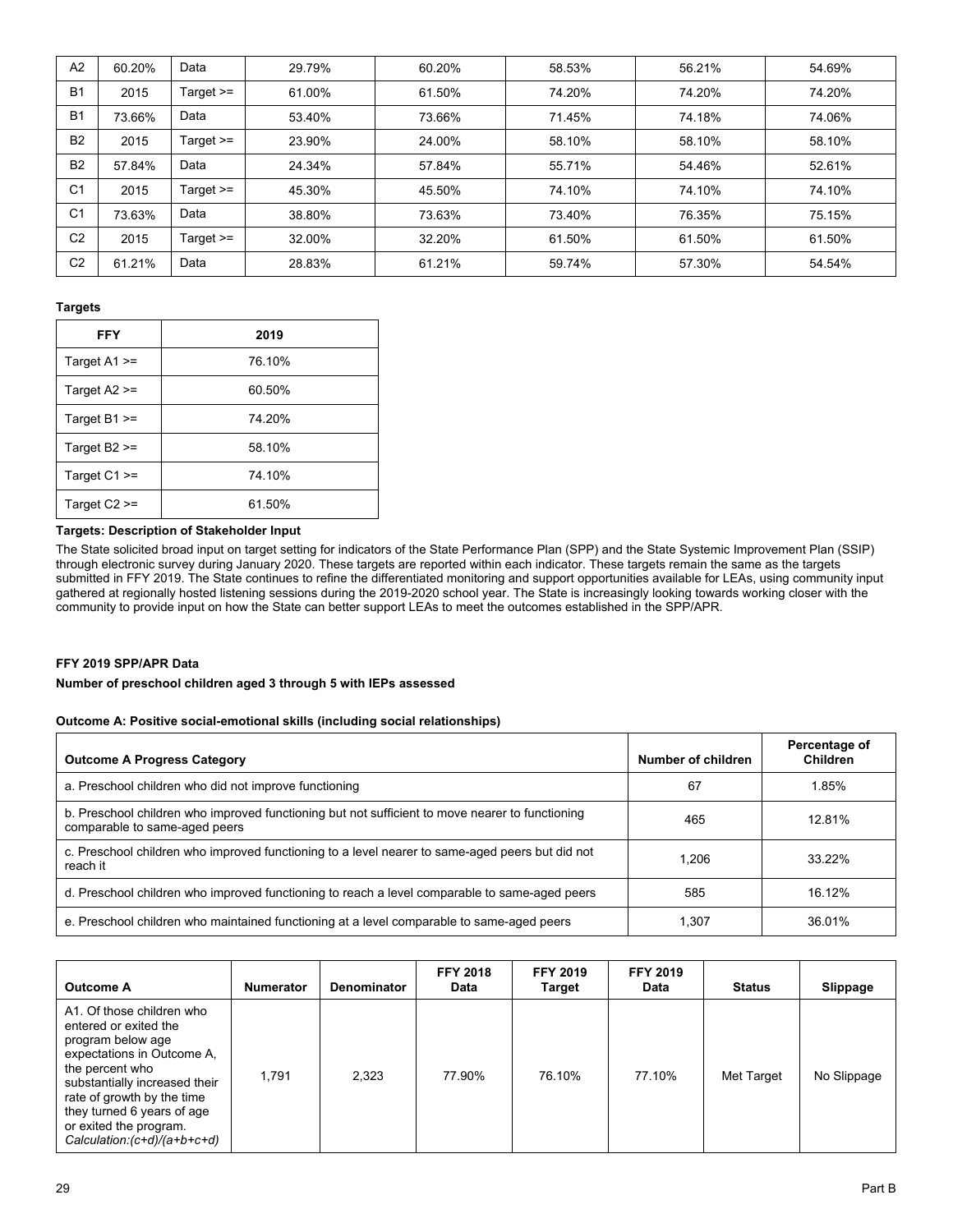| <b>Outcome A</b>                                                                                                                                                                                                    | <b>Numerator</b> | <b>Denominator</b> | <b>FFY 2018</b><br>Data | <b>FFY 2019</b><br><b>Target</b> | <b>FFY 2019</b><br><b>Data</b> | <b>Status</b>          | Slippage |
|---------------------------------------------------------------------------------------------------------------------------------------------------------------------------------------------------------------------|------------------|--------------------|-------------------------|----------------------------------|--------------------------------|------------------------|----------|
| A2. The percent of<br>preschool children who were<br>functioning within age<br>expectations in Outcome A<br>by the time they turned 6<br>years of age or exited the<br>program. Calculation:<br>$(d+e)/(a+b+c+d+e)$ | 1.892            | 3.630              | 54.69%                  | 60.50%                           | 52.12%                         | Did Not Meet<br>Target | Slippage |

**Outcome B: Acquisition and use of knowledge and skills (including early language/communication)** 

| <b>Outcome B Progress Category</b>                                                                                               | Number of Children | Percentage of<br>Children |
|----------------------------------------------------------------------------------------------------------------------------------|--------------------|---------------------------|
| a. Preschool children who did not improve functioning                                                                            | 61                 | 1.68%                     |
| b. Preschool children who improved functioning but not sufficient to move nearer to functioning<br>comparable to same-aged peers | 569                | 15.67%                    |
| c. Preschool children who improved functioning to a level nearer to same-aged peers but did not<br>reach it                      | 1.197              | 32.98%                    |
| d. Preschool children who improved functioning to reach a level comparable to same-aged peers                                    | 422                | 11.63%                    |
| e. Preschool children who maintained functioning at a level comparable to same-aged peers                                        | 1.381              | 38.04%                    |

| <b>Outcome B</b>                                                                                                                                                                                                                                                                     | <b>Numerator</b> | <b>Denominator</b> | <b>FFY 2018</b><br><b>Data</b> | <b>FFY 2019</b><br>Target | <b>FFY 2019</b><br><b>Data</b> | <b>Status</b>             | Slippage |
|--------------------------------------------------------------------------------------------------------------------------------------------------------------------------------------------------------------------------------------------------------------------------------------|------------------|--------------------|--------------------------------|---------------------------|--------------------------------|---------------------------|----------|
| B1. Of those children who<br>entered or exited the<br>program below age<br>expectations in Outcome<br>B, the percent who<br>substantially increased<br>their rate of growth by the<br>time they turned 6 years of<br>age or exited the program.<br>Calculation:<br>$(c+d)/(a+b+c+d)$ | 1,619            | 2,249              | 74.06%                         | 74.20%                    | 71.99%                         | Did Not<br>Meet<br>Target | Slippage |
| B2. The percent of<br>preschool children who<br>were functioning within age<br>expectations in Outcome B<br>by the time they turned 6<br>years of age or exited the<br>program. Calculation:<br>$(d+e)/(a+b+c+d+e)$                                                                  | 1,803            | 3,630              | 52.61%                         | 58.10%                    | 49.67%                         | Did Not<br>Meet<br>Target | Slippage |

**Outcome C: Use of appropriate behaviors to meet their needs** 

| <b>Outcome C Progress Category</b>                                                                                               | Number of Children | Percentage of<br><b>Children</b> |
|----------------------------------------------------------------------------------------------------------------------------------|--------------------|----------------------------------|
| a. Preschool children who did not improve functioning                                                                            | 47                 | 1.29%                            |
| b. Preschool children who improved functioning but not sufficient to move nearer to functioning<br>comparable to same-aged peers | 506                | 13.94%                           |
| c. Preschool children who improved functioning to a level nearer to same-aged peers but did not<br>reach it                      | 1.184              | 32.62%                           |
| d. Preschool children who improved functioning to reach a level comparable to same-aged peers                                    | 539                | 14.85%                           |
| e. Preschool children who maintained functioning at a level comparable to same-aged peers                                        | 1,354              | 37.30%                           |

| <b>Outcome C</b>                                                                                                         | <b>Numerator</b> | <b>Denominator</b> | <b>FFY 2018</b><br><b>Data</b> | <b>FFY 2019</b><br>Target | FFY 2019 Data | <b>Status</b> | Slippage    |
|--------------------------------------------------------------------------------------------------------------------------|------------------|--------------------|--------------------------------|---------------------------|---------------|---------------|-------------|
| C1. Of those children who<br>entered or exited the<br>program below age<br>expectations in Outcome<br>C, the percent who | 1.723            | 2.276              | 75.15%                         | 74.10%                    | 75.70%        | Met Target    | No Slippage |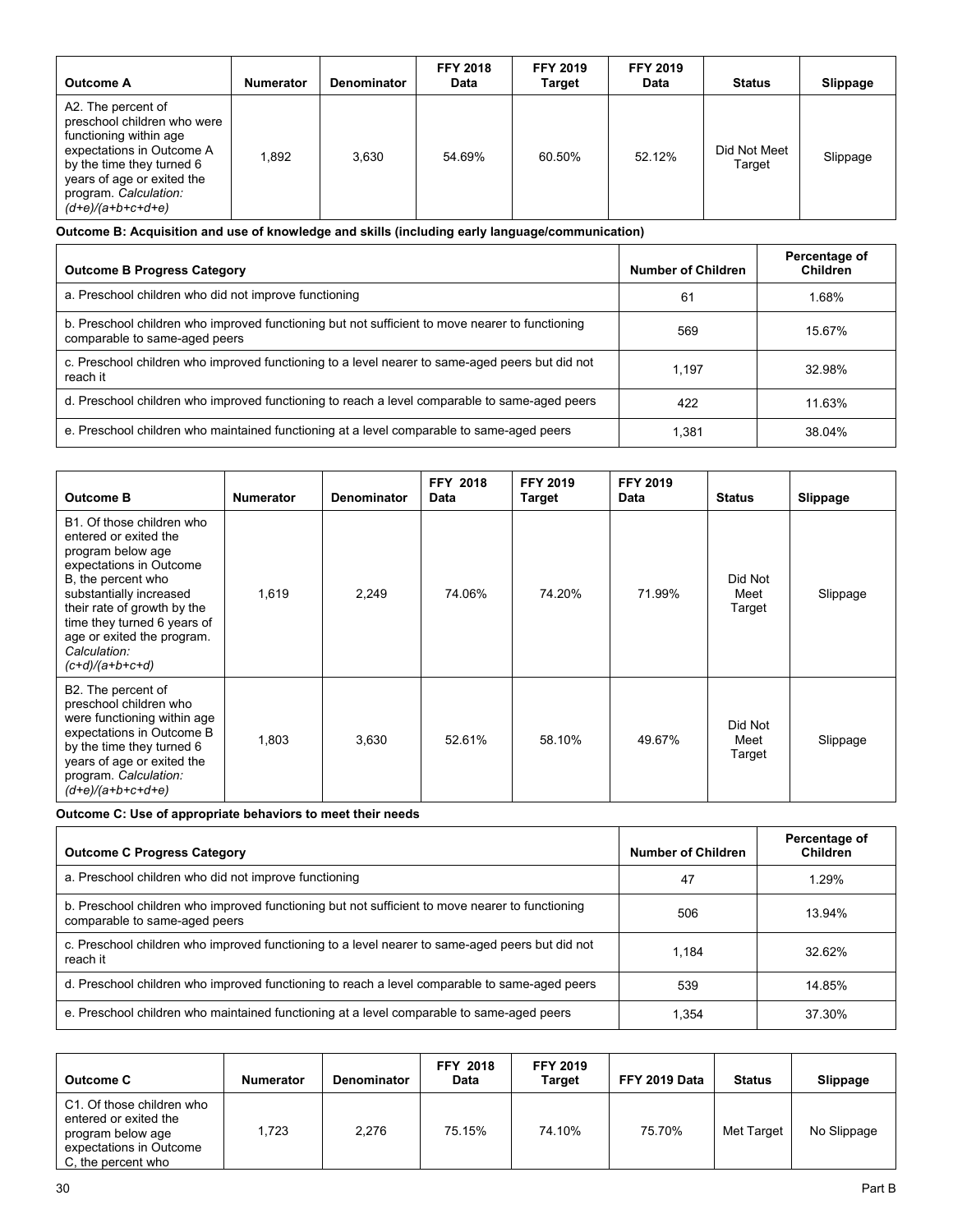| Outcome C                                                                                                                                                                       | <b>Numerator</b> | <b>Denominator</b> | <b>FFY 2018</b><br>Data | <b>FFY 2019</b><br>Target | FFY 2019 Data | <b>Status</b>             | Slippage |
|---------------------------------------------------------------------------------------------------------------------------------------------------------------------------------|------------------|--------------------|-------------------------|---------------------------|---------------|---------------------------|----------|
| substantially increased<br>their rate of growth by the<br>time they turned 6 years of<br>age or exited the program.                                                             |                  |                    |                         |                           |               |                           |          |
| Calculation: (c+d)/(a+b+c+d                                                                                                                                                     |                  |                    |                         |                           |               |                           |          |
| C2. The percent of<br>preschool children who<br>were functioning within age<br>expectations in Outcome C<br>by the time they turned 6<br>years of age or exited the<br>program. | 1,893            | 3.630              | 54.54%                  | 61.50%                    | 52.15%        | Did Not<br>Meet<br>Target | Slippage |
| Calculation:<br>$(d+e)/(a+b+c+d+e)$                                                                                                                                             |                  |                    |                         |                           |               |                           |          |

| Part           | Reasons for slippage, if applicable                                                                                                                                                                                                                                                                                                                                                                                                                                                                                                                                                                      |
|----------------|----------------------------------------------------------------------------------------------------------------------------------------------------------------------------------------------------------------------------------------------------------------------------------------------------------------------------------------------------------------------------------------------------------------------------------------------------------------------------------------------------------------------------------------------------------------------------------------------------------|
| A2             | The State uses the AEPS I and II as its one statewide tool for determining the B7 child outcome data. The AEPS is administered at<br>eligibility or the initial IFSP, at least at the annual IFSP, and at the time of exiting from ECSE. Due to the COVID-19 pandemic,<br>administering an exit AEPS was not possible. Subsequently, the annual IFSP AEPS score was used as the exit score for these children or<br>some of the exiting children's data were not available because they were in service for less than a year. These factors resulted in<br>depressing the child outcome data for B7: A2. |
| <b>B1</b>      | The State uses the AEPS I and II as its one statewide tool for determining the B7 child outcome data. The AEPS is administered at<br>eligibility or the initial IFSP, at least at the annual IFSP, and at the time of exiting from ECSE. Due to the COVID-19, administering an exit<br>AEPS was not possible. Subsequently, the annual IFSP AEPS score was used as the exit score for these children or some of the exiting<br>children's data were not available because they were in service for less than a year. These factors resulted in depressing the child<br>outcome data for B7: B1.          |
| <b>B2</b>      | The State uses the AEPS I and II as its one statewide tool for determining the B7 child outcome data. The AEPS is administered at<br>eligibility or the initial IFSP, at least at the annual IFSP, and at the time of exiting from ECSE. Due to the COVID-19 pandemic,<br>administering an exit AEPS was not possible. Subsequently, the annual IFSP AEPS score was used as the exit score for these children or<br>some of the exiting children's data were not available because they were in service for less than a year. These factors resulted in<br>depressing the child outcome data for B7: B2. |
| C <sub>2</sub> | The State uses the AEPS I and II as its one statewide tool for determining the B7 child outcome data. The AEPS is administered at<br>eligibility or the initial IFSP, at least at the annual IFSP, and at the time of exiting from ECSE. Due to the COVID-19 pandemic,<br>administering an exit AEPS was not possible. Subsequently, the annual IFSP AEPS score was used as the exit score for these children or<br>some of the exiting children's data were not available because they were in service for less than a year. These factors resulted in<br>depressing the child outcome data for B7: C2. |

 **months during the age span of three through five years? (yes/no) Does the State include in the numerator and denominator only children who received special education and related services for at least six YES** 

| .                        |          |  |
|--------------------------|----------|--|
| <b>Sampling Question</b> | Yes / No |  |
| Was sampling used?       | NΟ       |  |

**Did you use the Early Childhood Outcomes Center (ECO) Child Outcomes Summary Form (COS) process? (yes/no)**  NO

#### **If no, provide the criteria for defining "comparable to same-aged peers."**

 early childhood special education services in May of 2008. Beginning in 2008 for all children qualifying for early childhood special education services, all State EI/ECSE programs are required to enter child the Assessment, Evaluation, and Programming System (AEPS) data into the Early Childhood Web (ecWeb) system, starting with all children qualifying for

Criteria for defining "comparable to same-aged peers":

In 2015, using a national AEPS data set from typically developing children, a review team considered 90%, 85%, and 80% percentile cut offs against the national data results to decide the cut off level that best reflected the State's children in ECSE programs. The review team, State staff, the EI/ECSE Contractors and the EI/ECSE stakeholder group were all asked to analyze the percentile cut offs and determine the cut off level that the State should use for reporting to the ECSE child outcomes. The consensus was to use the 80% cut off level. This most closely represents the children who are eligible for Early Childhood Special Education programs and receive services in Oregon.

#### Child progress is measured using the following rubric:

If a child enters with a score below the normal range and stays the same or regresses at the next test administration, the child is categorized as (a) does not improve functioning. If the child makes progress and the ratio of how far below the normal level of development increases between test administrations, the child is categorized as (b) improved functioning but not sufficient to move nearer to functioning comparable to same-aged peers. If the child makes progress but the ratio of how far below the normal level of development decreases between test administrations, the child is categorized as (c) improved functioning to a level nearer to the functioning of same-aged peers, but did not reach it. If a child enters with a score below the normal range and increases to reach or exceed the normal range at the next test administration, the child is categorized as (d) improved functioning sufficient to reach a level comparable to same-aged peers. If a child enters with a score at or above the normal range and maintains their score at or above the normal range at the next test administration, the child is categorized as (e) maintains functioning at or above same age peers.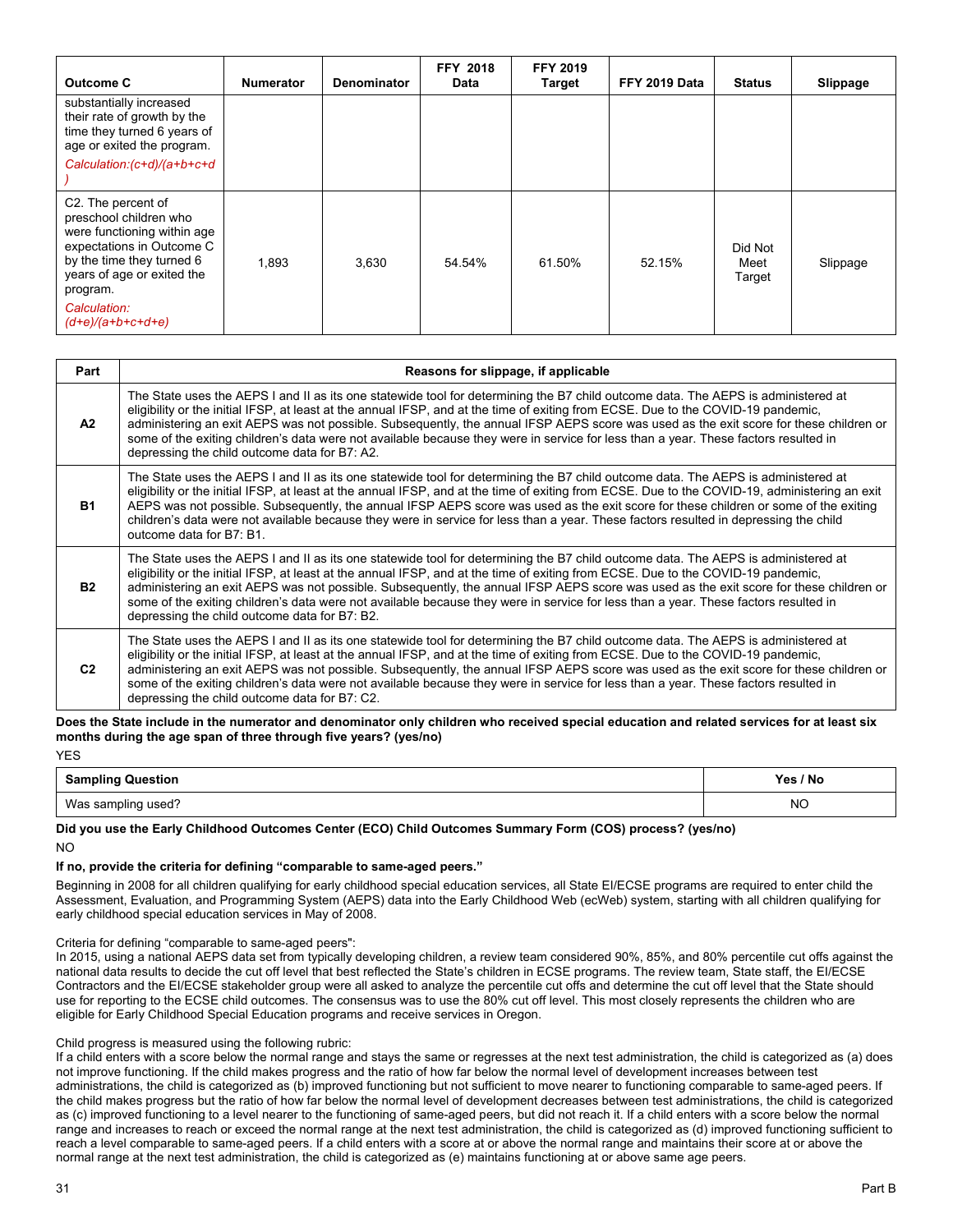#### **List the instruments and procedures used to gather data for this indicator.**

As of 2008, all EI/ECSE programs in the State are required to enter individual child assessment results from the Assessment, Evaluation, and Programming System (AEPS) into the Early Childhood Web (ecWeb). The aggregate results are utilized for reporting on this indicator.

#### **Provide additional information about this indicator (optional)**

Impact of COVID -19 on data completeness, validity, and reliability for the indicator

As documented in the slippage statements, the emergence of the COVID-19 pandemic in March 2020 reduced the ability of EI/ECSE programs to complete exit AEPS 1 assessments resulting in reverting to the annual administration of the AEPS 1 as the exit data, or having no exit data at all, and resulting in the elimination of that child record from the data. This resulted in the reduction of the number of records submitted by programs for this indicator.

Explanation of how COVID-19 specifically affected the state's ability to collect the data for the indicator

The inability of the EI/ECSE programs to administer some of the exit AEPS I assessments resulted in reverting to the annual administration of the AEPS 1 as the exit data, or having no exit data at all and the elimination of that child record from the data. This resulted in the reduction of the number of<br>records utilized for this indicator.

Any steps the state took to mitigate the impact of COVID-19 on the data collection

The State supplied its EI/ECSE programs with guidance and training materials concerning how to administer the AEPS 1 virtually, which helped some programs and practitioners gather accurate exit data for FFY 2019.

### **7 - Prior FFY Required Actions**

None

# **7 - OSEP Response**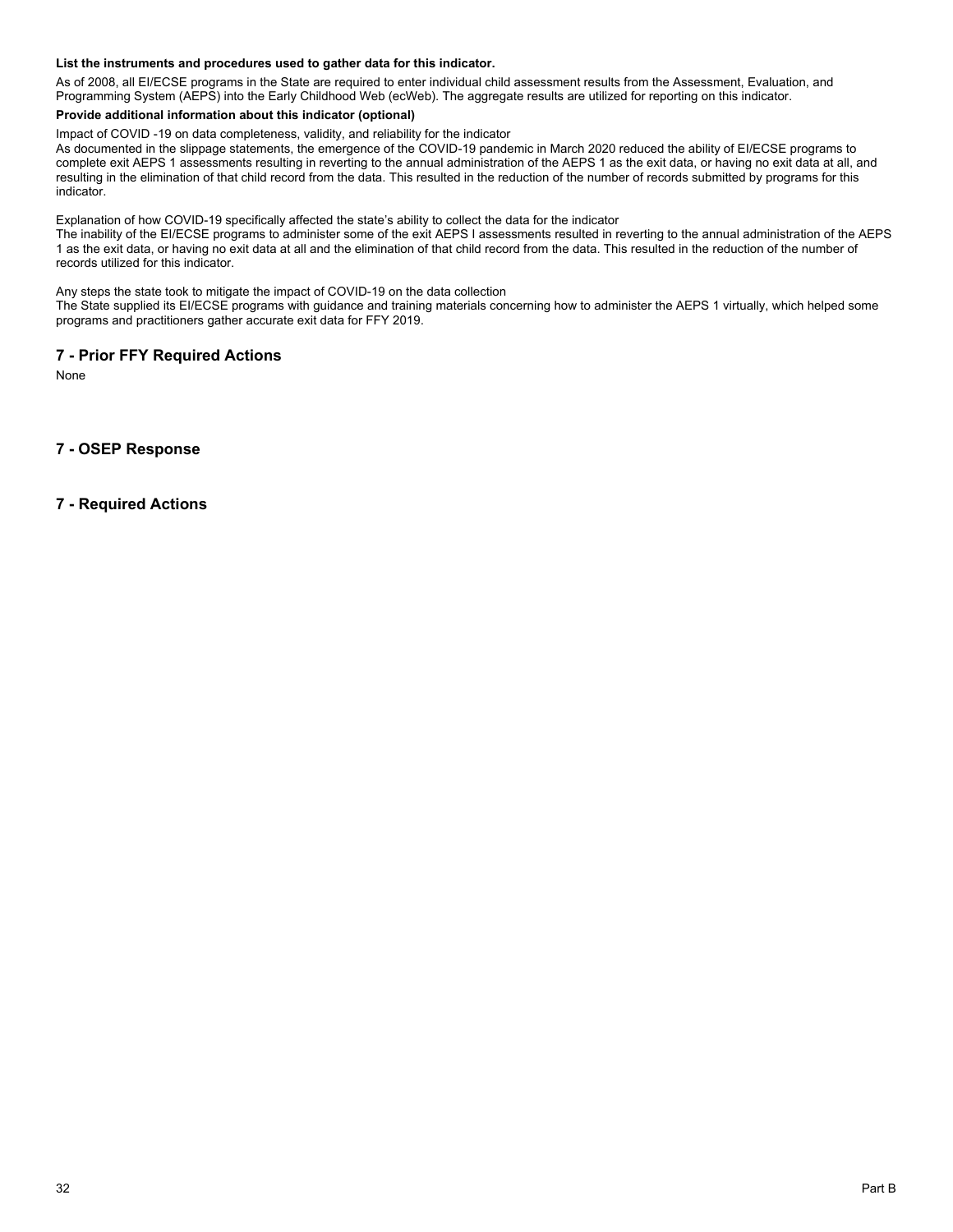# **Indicator 8: Parent involvement**

# **Instructions and Measurement**

#### **Monitoring Priority:** FAPE in the LRE

**Results indicator:** Percent of parents with a child receiving special education services who report that schools facilitated parent involvement as a means of improving services and results for children with disabilities.

## (20 U.S.C. 1416(a)(3)(A))

#### **Data Source**

State selected data source.

#### **Measurement**

Percent = [(# of respondent parents who report schools facilitated parent involvement as a means of improving services and results for children with disabilities) divided by the (total # of respondent parents of children with disabilities)] times 100.

#### **Instructions**

Sampling **of parents from whom response is requested** is allowed. When sampling is used, submit a description of the sampling methodology outlining how the design will yield valid and reliable estimates. (See General Instructions on page 2 for additional instructions on sampling.)

Describe the results of the calculations and compare the results to the target.

Provide the actual numbers used in the calculation.

If the State is using a separate data collection methodology for preschool children, the State must provide separate baseline data, targets, and actual target data or discuss the procedures used to combine data from school age and preschool data collection methodologies in a manner that is valid and reliable.

While a survey is not required for this indicator, a State using a survey must submit a copy of any new or revised survey with its SPP/APR.

Report the number of parents to whom the surveys were distributed.

Include the State's analysis of the extent to which the demographics of the parents responding are representative of the demographics of children receiving special education services. States should consider categories such as race and ethnicity, age of the student, disability category, and geographic location in the State.

If the analysis shows that the demographics of the parents responding are not representative of the demographics of children receiving special education services in the State, describe the strategies that the State will use to ensure that in the future the response data are representative of those demographics. In identifying such strategies, the State should consider factors such as how the State distributed the survey to parents (e.g., by mail, by e-mail, on-line, by telephone, in-person through school personnel), and how responses were collected.

States are encouraged to work in collaboration with their OSEP-funded parent centers in collecting data.

# **8 - Indicator Data**

| Question                                                                  | Yes / No   |
|---------------------------------------------------------------------------|------------|
| Do you use a separate data collection methodology for preschool children? | YES        |
| If yes, will you be providing the data for preschool children separately? | <b>YES</b> |

#### **Targets: Description of Stakeholder Input**

The State solicited broad input on target setting for indicators of the State Performance Plan (SPP) and the State Systemic Improvement Plan (SSIP) through electronic survey during January 2020. These targets are reported within each indicator. These targets remain the same as the targets submitted in FFY 2019. The State continues to refine the differentiated monitoring and support opportunities available for LEAs, using community input gathered at regionally hosted listening sessions during the 2019-2020 school year. The State is increasingly looking towards working closer with the community to provide input on how the State can better support LEAs to meet the outcomes established in the SPP/APR.

#### **Historical Data**

| Group      | <b>Baseline</b> | <b>FFY</b>     | 2014   | 2015   | 2016   | 2017   | 2018   |
|------------|-----------------|----------------|--------|--------|--------|--------|--------|
| Preschool  | 2014            | Target<br>$>=$ | 82.18% | 82.48% | 82.68% | 83.68% | 85.68% |
| Preschool  | 82.18%          | Data           | 82.18% | 81.16% | 86.23% | 79.37% | 84.59% |
| School age | 2014            | Target<br>$>=$ | 76.23% | 76.73% | 77.73% | 78.73% | 81.23% |
| School age | 76.23%          | Data           | 76.23% | 78.12% | 78.74% | 79.43% | 78.98% |

#### **Targets**

| FFY               | 2019   |
|-------------------|--------|
| Target $A \geq$   | 85.68% |
| Target $B \geq 0$ | 81.23% |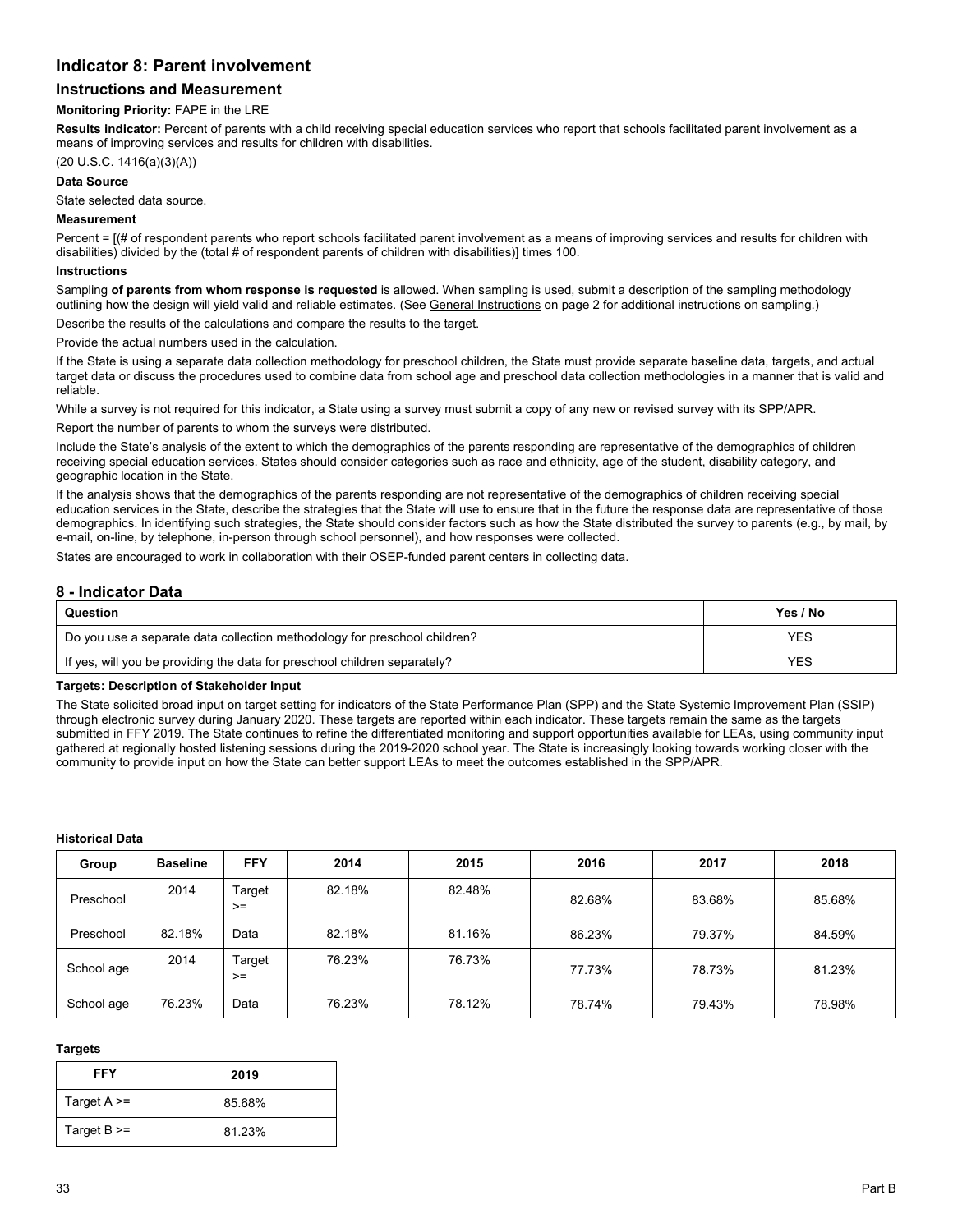#### **FFY 2019 SPP/APR Data: Preschool Children Reported Separately**

| Group         | Number of<br>respondent parents<br>who report schools<br>facilitated parent<br>involvement as a<br>means of improving<br>services and results<br>for children with<br>disabilities | Total number of<br>respondent<br>parents of<br>children with<br>disabilities | <b>FFY 2018</b><br>Data | FFY 2019 Target | <b>FFY 2019</b><br>Data | <b>Status</b> | Slippage    |
|---------------|------------------------------------------------------------------------------------------------------------------------------------------------------------------------------------|------------------------------------------------------------------------------|-------------------------|-----------------|-------------------------|---------------|-------------|
| Preschool     | 190                                                                                                                                                                                | 214                                                                          | 84.59%                  | 85.68%          | 88.79%                  | Met Target    | No Slippage |
| School<br>age | 1.675                                                                                                                                                                              | 2,005                                                                        | 78.98%                  | 81.23%          | 83.54%                  | Met Target    | No Slippage |

 **The number of parents to whom the surveys were distributed.**  21,260

# **Percentage of respondent parents**

10.44%

| <b>Sampling Question</b>                                    | Yes / No   |
|-------------------------------------------------------------|------------|
| Was sampling used?                                          | <b>YES</b> |
| If yes, has your previously-approved sampling plan changed? | <b>NC</b>  |

# **Describe the sampling methodology outlining how the design will yield valid and reliable estimates.**

The sampling methodology is designed to choose a representative set of districts/programs each year that is reflective of the state population as a whole. Within districts/programs, the State uses either a census or sample, depending on district/program size. In cases where a sample of parents is selected, the population is stratified by school, grade, race/ethnicity, primary disability, and gender in order to ensure the representativeness of the sample.

| <b>Survey Question</b>                                                                                                                 | Yes / No                        |
|----------------------------------------------------------------------------------------------------------------------------------------|---------------------------------|
| Was a survey used?                                                                                                                     | <b>YES</b>                      |
| If yes, is it a new or revised survey?                                                                                                 | <b>YES</b>                      |
| If yes, provide a copy of the survey.                                                                                                  | ORpartB619survey1920and<br>Rept |
| The demographics of the parents responding are representative of the demographics of children receiving special<br>education services. | NO                              |

# **If no, describe the strategies that the State will use to ensure that in the future the response data are representative of those demographics.**

Informed by Oregon's participation in the Early Childhood TA Center (ECTA) & The Center for IDEA Early Childhood Data Systems (DaSy) Family Outcomes CoP, ODE continues to work with FACT (Oregon's PTI Center) to collect the following data so as to inform districts support of the SEA's parent involvement survey efforts to capture response data that are representative of Oregon's survey demographics:

1. Identify current communication and dissemination strategies districts are utilizing.

2. Collect district input as to why the response rate of parents of students of color is low.

3. Identify additional communication and/or dissemination strategies for increasing the response rate of parents--especially, parents of students of color. 4. Ask districts if there are actions ODE and/or its survey vendor could do in terms of survey design/format/administration that would increase the likelihood parents of students of color responding.

#### **Include the State's analyses of the extent to which the demographics of the parents responding are representative of the demographics of children receiving special education services.**

#### Part B 619

Note: The State used statistical significance testing to determine if one group was over- or under-represented in the response rate.

The representativeness of the Part B 619 results was assessed by examining the demographic characteristics of the children of the parents who responded to the survey to the demographic characteristics of children experiencing disabilities in the Part B 619 population. This comparison indicates the results are generally representative by: (1) age of the child, and (2) primary disability of the child. For example, 18% of the population has a child who was age 3 as of December 1st, and 17% of the respondents had a child who was age 3 as of December 1st. Further, 32% of the population have a child identified as experiencing a developmental delay, and the results indicate that 33% of the respondents have a child identified as experiencing a developmental delay.

Parents of white students were slightly over-represented (the results indicate that 66% of parent respondents had a student who is white whereas 61% of preschool children experiencing disabilities are white), and parents of Hispanic students were under-represented. However, there were no significant differences in the positivity of responses on the survey itself between parents across demographic characteristics, so the overall results are representative of Oregon. Furthermore, results were weighted by program to ensure that the parent survey results reflected the population of parents. The State will continue to encourage parents of children of all races/ethnicities to complete the survey. To that end, the State plans to collect the following data to inform and support programs parent involvement survey efforts:

1. Identify current communication and dissemination strategies used by programs.

2. Collect program input as to why the response rate of parents of students of color is low.

3. Identify additional communication and/or dissemination strategies for increasing the response rate of parents, especially parents of students of color. 4. Ask programs if there are actions that the State and/or its survey vendor could take in terms of survey design, format, and administration that would increase the response rate of parents of students of color.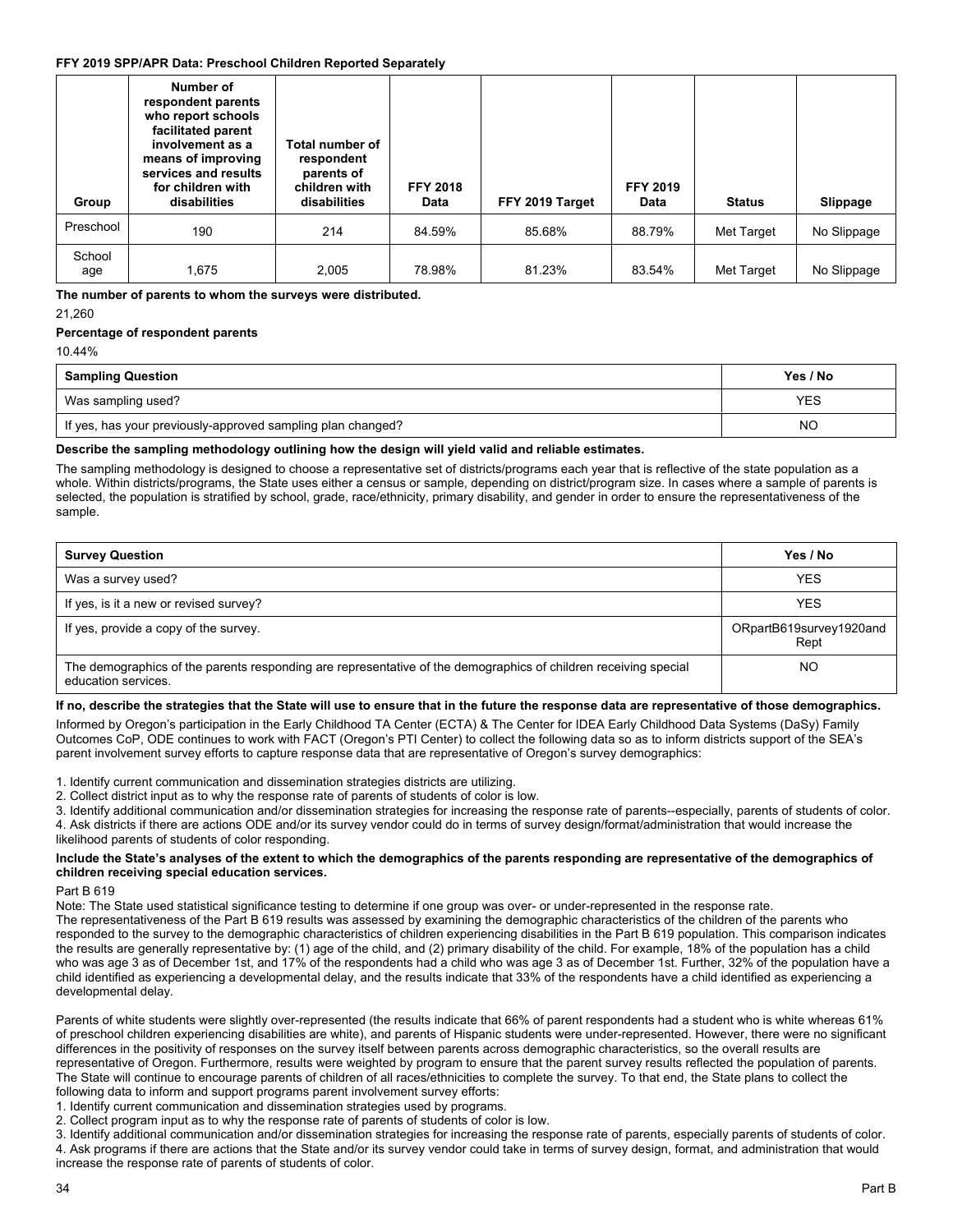## Part B

The representativeness of the K-12 results was assessed by examining the demographic characteristics of the students of the parents who responded to the survey to the demographic characteristics of students experiencing disabilities in K-12 in the population. This comparison indicates the results are generally representative by: (1) size of the district, and (2) grade level of the child. For example, 4% of the population has a child who was age 5 as of December 1st, and 5% of the respondents had a child who was age 5 as of December 1st. Parents of white students were slightly over-represented (the results indicated that 72% of parent respondents had a student who is white whereas 64% of students receiving special education services are white). Additionally, parents of Hispanic students were slightly under-represented (the results indicated that 15% of parent respondents had a student who is Hispanic whereas 25% of students receiving special education services are Hispanic).

In addition, parents of students experiencing a specific learning disability were slightly under-represented (the results indicated that 24% of parent respondents had a student experiencing a specific learning disability whereas 31% of students in the population experience a learning disability). However, there were no significant differences in the parent involvement percentage between parents of white children and parents of children of other races/ethnicities or between parents of students experiencing specific learning disabilities and parents of students experiencing other disabilities, so the overall results are representative of Oregon. Furthermore, results were weighted by district to ensure that the parent survey results reflected the population of parents. The State will continue to encourage parents of children of all races/ethnicities to complete the survey. To that end, the State plans to collect the following data to inform and support programs parent involvement survey efforts:

1. Identify current communication and dissemination strategies used by programs.

2. Collect program input as to why the response rate of parents of students of color is low.

3. Identify additional communication and/or dissemination strategies for increasing the response rate of parents, especially parents of students of color. 4. Ask programs if there are actions that the State and/or its survey vendor could do in terms of survey design, format, and administration that would increase the response rate of parents of students of color.

#### **Provide additional information about this indicator (optional)**

Part B & Part B 619

The State does not think that COVID-19 had an impact on the response rate given that the same process was used as before (mail). The State has no reason to suspect that COVID-19 had an impact on the positivity of the survey responses. The parent involvement percentage did increase from 2018- 19 to 2019-20 and item responses also increased from 2018-19 to 2019-20, but the State has no reason to believe that was a function of COVID-19.

# **8 - Prior FFY Required Actions**

None

# **8 - OSEP Response**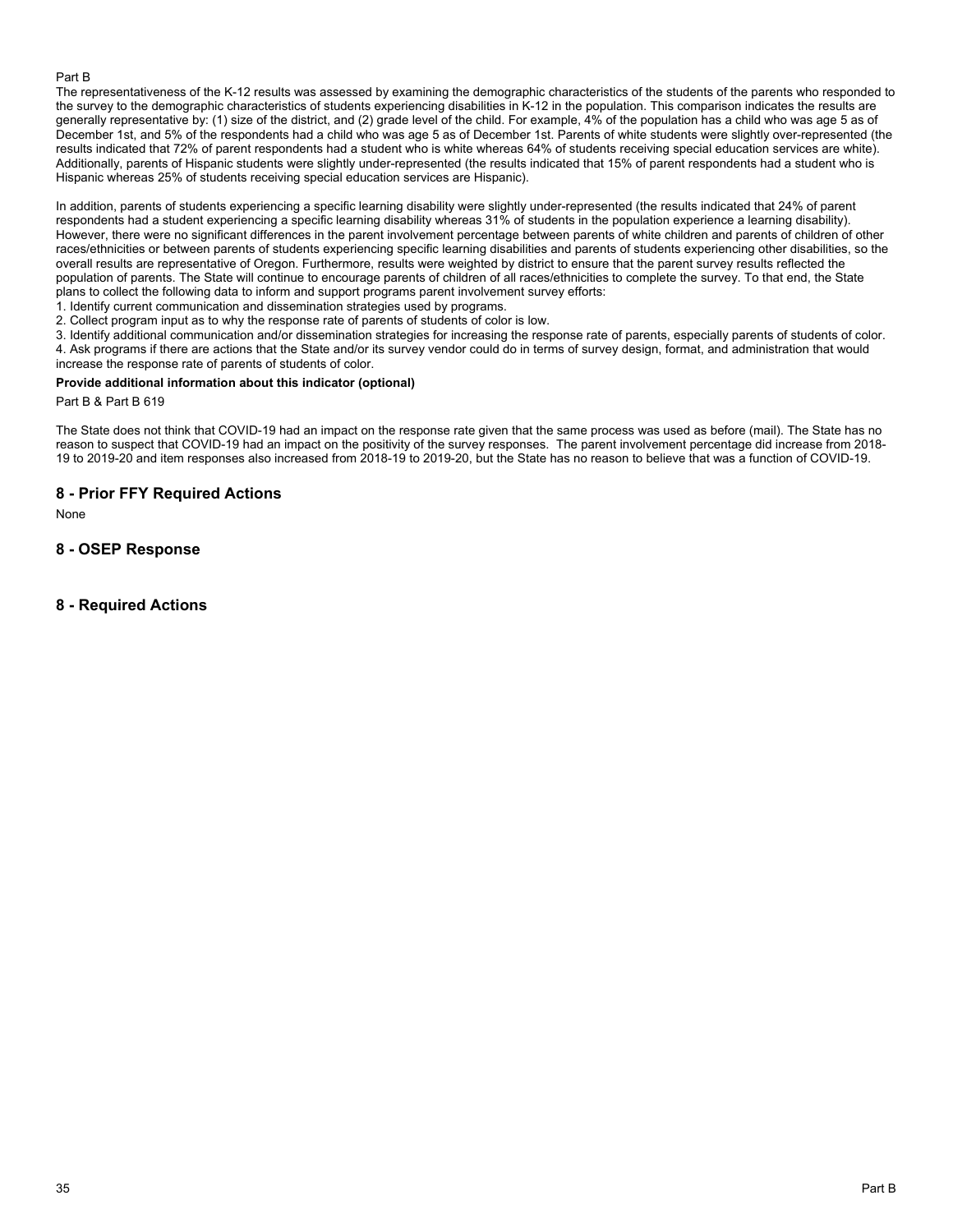# **Indicator 9: Disproportionate Representation**

# **Instructions and Measurement**

#### **Monitoring Priority:** Disproportionality

**Compliance indicator**: Percent of districts with disproportionate representation of racial and ethnic groups in special education and related services that is the result of inappropriate identification.

(20 U.S.C. 1416(a)(3)(C))

## **Data Source**

State's analysis, based on State's Child Count data collected under IDEA section 618, to determine if the disproportionate representation of racial and ethnic groups in special education and related services was the result of inappropriate identification.

#### **Measurement**

Percent =  $I$ (# of districts, that meet the State-established n and/or cell size (if applicable) for one or more racial/ethnic groups, with disproportionate representation of racial and ethnic groups in special education and related services that is the result of inappropriate identification) divided by the (# of districts in the State that meet the State-established n and/or cell size (if applicable) for one or more racial/ethnic groups)] times 100.

Include State's definition of "disproportionate representation." Please specify in your definition: 1) the calculation method(s) being used (i.e., risk ratio, weighted risk ratio, e-formula, etc.); and 2) the threshold at which disproportionate representation is identified. Also include, as appropriate, 3) the number of years of data used in the calculation; and 4) any minimum cell and/or n-sizes (i.e., risk numerator and/or risk denominator).

Based on its review of the 618 data for FFY 2018, describe how the State made its annual determination as to whether the disproportionate representation it identified of racial and ethnic groups in special education and related services was the result of inappropriate identification as required by 34 CFR §§300.600(d)(3) and 300.602(a), e.g., using monitoring data; reviewing policies, practices and procedures, etc. In determining disproportionate representation, analyze data, for each district, for all racial and ethnic groups in the district, or all racial and ethnic groups in the district that meet a minimum n and/or cell size set by the State. Report on the percent of districts in which disproportionate representation of racial and ethnic groups in special education and related services is the result of inappropriate identification, even if the determination of inappropriate identification was made after the end of the FFY 2019 reporting period (i.e., after June 30, 2020).

#### **Instructions**

Provide racial/ethnic disproportionality data for all children aged 6 through 21 served under IDEA, aggregated across all disability categories.

States are not required to report on underrepresentation.

If the State has established a minimum n and/or cell size requirement, the State may only include, in both the numerator and the denominator, districts that met that State-established n and/or cell size. If the State used a minimum n and/or cell size requirement, report the number of districts totally excluded from the calculation as a result of this requirement because the district did not meet the minimum n and/or cell size for any racial/ethnic group.

Consider using multiple methods in calculating disproportionate representation of racial and ethnic groups to reduce the risk of overlooking potential problems. Describe the method(s) used to calculate disproportionate representation.

Provide the number of districts that met the State-established n and/or cell size (if applicable) for one or more racial/ethnic groups identified with disproportionate representation of racial and ethnic groups in special education and related services and the number of those districts identified with disproportionate representation that is the result of inappropriate identification.

#### Targets must be 0%.

 identify any findings of noncompliance, provide an explanation of why the State did not identify any findings of noncompliance. Provide detailed information about the timely correction of noncompliance as noted in OSEP's response for the previous SPP/APR. If the State did not ensure timely correction of the previous noncompliance, provide information on the extent to which noncompliance was subsequently corrected (more than one year after identification). In addition, provide information regarding the nature of any continuing noncompliance, improvement activities completed (e.g., review of policies and procedures, technical assistance, training, etc.) and any enforcement actions that were taken. If the State reported less than 100% compliance for the previous reporting period (e.g., for the FFY 2019 SPP/APR, the data for FFY 2018), and the State did not

# **9 - Indicator Data**

#### **Not Applicable**

**Select yes if this indicator is not applicable.** 

#### NO **Historical Data**

| <b>Baseline Year</b> | <b>Baseline Data</b> |
|----------------------|----------------------|
| 2005                 | 0.00%                |

| <b>FFY</b> | 2014     | 2015     | 2016     | 2017     | 2018     |
|------------|----------|----------|----------|----------|----------|
| Target     | 0%       | 0%       | 0%       | 0%       | 0%       |
| Data       | $0.00\%$ | $0.00\%$ | $0.00\%$ | $0.00\%$ | $0.00\%$ |

#### **Targets**

| <b>FFY</b> | 2019 |
|------------|------|
| Target     | 0%   |

#### **FFY 2019 SPP/APR Data**

**Has the state established a minimum n and/or cell size requirement? (yes/no)** 

YES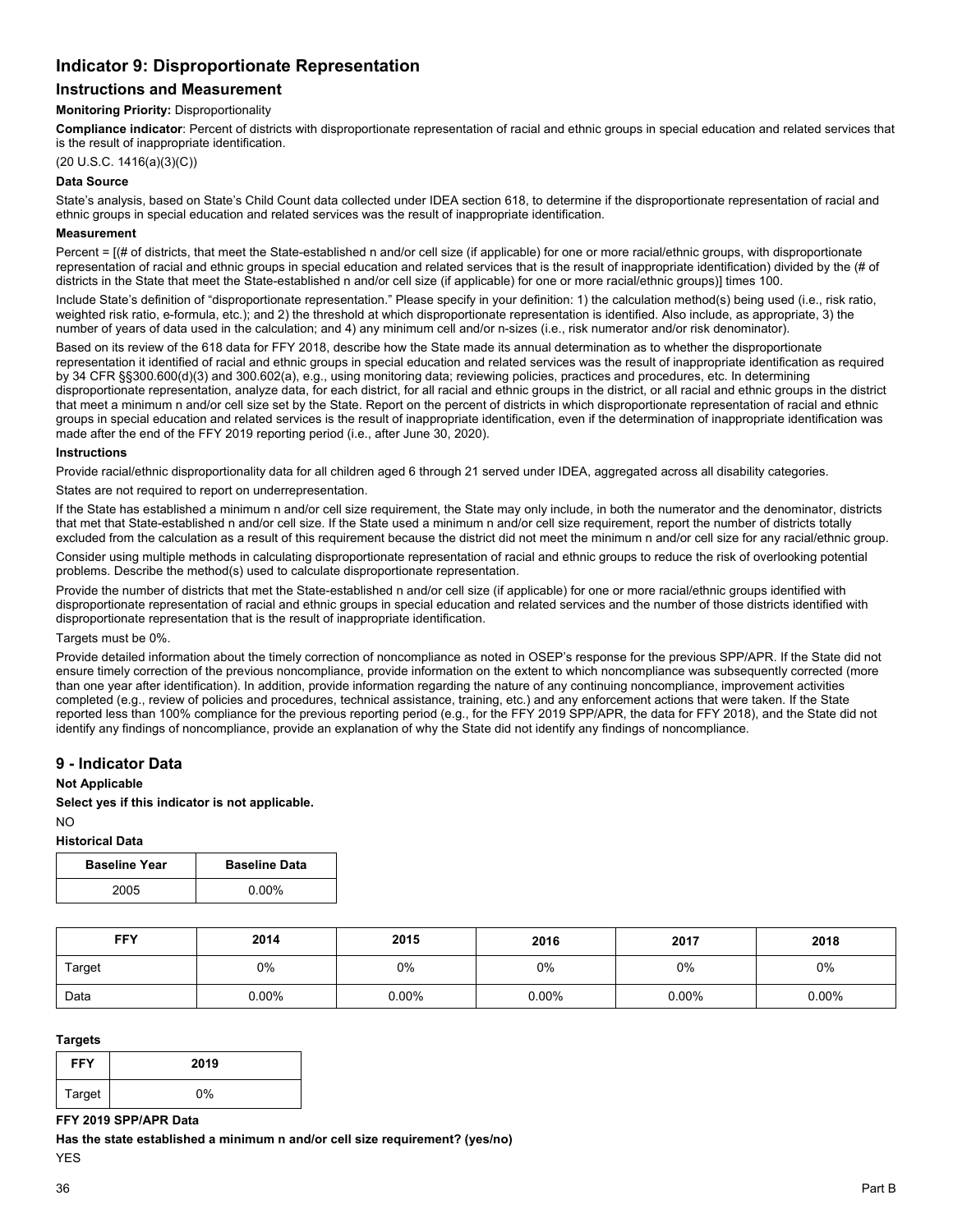**If yes, the State may only include, in both the numerator and the denominator, districts that met the State-established n and/or cell size. Report the number of districts excluded from the calculation as a result of the requirement.** 

26

| Number of<br>districts with<br>disproportionate<br>representation<br>of racial and<br>ethnic groups in<br>special<br>education and<br>related services | Number of<br>districts with<br>disproportionate<br>representation<br>of racial and<br>ethnic groups in<br>special<br>education and<br>related services<br>that is the result<br>of inappropriate<br>identification | <b>Number of Districts</b><br>that met the State's<br>minimum n-size | <b>FFY 2018</b><br>Data | FFY 2019 Target | <b>FFY 2019</b><br>Data | <b>Status</b> | Slippage    |
|--------------------------------------------------------------------------------------------------------------------------------------------------------|--------------------------------------------------------------------------------------------------------------------------------------------------------------------------------------------------------------------|----------------------------------------------------------------------|-------------------------|-----------------|-------------------------|---------------|-------------|
|                                                                                                                                                        | 0                                                                                                                                                                                                                  | 171                                                                  | $0.00\%$                | 0%              | $0.00\%$                | Met Target    | No Slippage |

**Were all races and ethnicities included in the review?** 

YES

**Define "disproportionate representation." Please specify in your definition: 1) the calculation method(s) being used (i.e., risk ratio, weighted risk ratio, e-formula, etc.); and 2) the threshold at which disproportionate representation is identified. Also include, as appropriate, 3) the number of years of data used in the calculation; and 4) any minimum cell and/or n-sizes (i.e., risk numerator and/or risk denominator).** 

The State defines Disproportionate Representation of racial and ethnic groups in special education and related services as:

• The percentage of IDEA eligible students disaggregated by race/ethnicity differs by +/- 20% from the percentage of all students within the district disaggregated by race/ethnicity in at least one race/ethnicity category;

• A weighted risk ratio analysis shows a value of >2.0 in the same race/ethnicity category; and

• The district has at least ten IDEA eligible students in the same race/ethnicity category in special education.

#### **Describe how the State made its annual determination as to whether the disproportionate representation it identified of racial and ethnic groups in special education and related services was the result of inappropriate identification.**

ODE used district-provided data to identify if there was Disproportionate Representation in Special Education. This disproportionate representation was identified in 7/171 districts (4.09%). As described below (in the section labeled "provide additional information about this indicator (optional)), ODE continues to work with districts to finalize the determination as to whether the disproportionate representation of racial and ethnic groups in special education and related services was the result of inappropriate identification.

### **Provide additional information about this indicator (optional)**

In collaboration with the National Center for Systemic Improvement, Oregon began working on a redesign of the general supervision system in the Fall of 2019. As part of that process, ODE discontinued a component of the Part B general supervision system to reimagine how we could further align our system to results based accountability and support. That component, the Consolidated Plan, provided a mechanism by which ODE collected data to identify and verify correction of noncompliance for this indicator. With its discontinuation, ODE developed bridge procedures to identify and verify correction of noncompliance that were planned to be implemented in the Spring of 2020, but those procedures have not yet been implemented. ODE recognizes that the delay in implementation of these procedures impacts the completeness of this submission. ODE is working with districts to finalize identification and verification of correction of noncompliance and anticipates completing that work by April 1, 2021.

COVID-19 did not directly impact ODE's ability to collect the initial data for this indicator, or the data completeness, validity, and reliability of that initial data. Oregon's response to COVID-19 caused significant stress in most, if not all, statewide systems. The Oregon Department of Education (ODE) and the Office of Enhancing Student Opportunities (OESO) are no exception, having experienced a disruption of normal work processes in order to respond to the COVID-19 crisis, school closures, movement of nearly all Oregon students to Comprehensive Distance Learning, and communities in economic crisis. In the Fall of 2020 Oregon also experienced widespread, historic, and catastrophic wildfires. The wildfires added another layer of stress and trauma to districts; destroying and damaging buildings, including schools, district offices, and homes. Thousands of Oregonians, including students and their families and LEA and SEA staff, were impacted by the toxic smoke and fires. Finally, the Office of Enhancing Student Opportunities experienced a major leadership change in the fall of 2020 with the leave and subsequent resignation of the OESO Assistant Superintendent, who served as the state special education director.

#### **Correction of Findings of Noncompliance Identified in FFY 2018**

| <b>Findings of Noncompliance</b><br><b>Identified</b> | <b>Findings of Noncompliance</b><br>Verified as Corrected Within One<br>Year | <b>Findings of Noncompliance</b><br><b>Subsequently Corrected</b> | <b>Findings Not Yet Verified as</b><br>Corrected |
|-------------------------------------------------------|------------------------------------------------------------------------------|-------------------------------------------------------------------|--------------------------------------------------|
|                                                       |                                                                              |                                                                   |                                                  |

#### **Correction of Findings of Noncompliance Identified Prior to FFY 2018**

| <b>Year Findings of</b><br><b>Noncompliance Were</b><br><b>Identified</b> | <b>Findings of Noncompliance Not Yet</b><br>Verified as Corrected as of FFY 2018<br><b>APR</b> | <b>Findings of Noncompliance Verified</b><br>as Corrected | <b>Findings Not Yet Verified as</b><br>Corrected |
|---------------------------------------------------------------------------|------------------------------------------------------------------------------------------------|-----------------------------------------------------------|--------------------------------------------------|
|                                                                           |                                                                                                |                                                           |                                                  |
|                                                                           |                                                                                                |                                                           |                                                  |
|                                                                           |                                                                                                |                                                           |                                                  |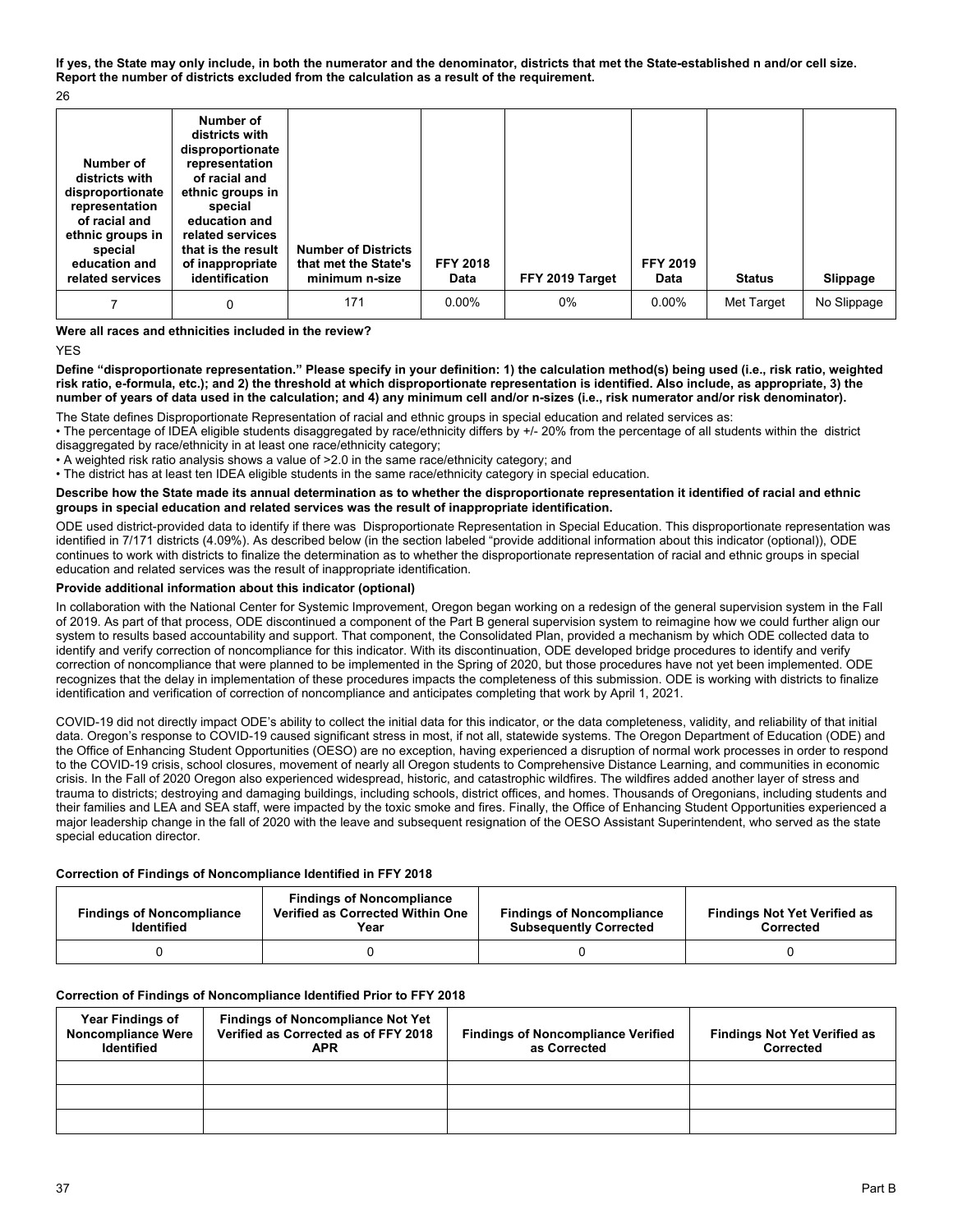# **9 - Prior FFY Required Actions**

**Response to actions required in FFY 2018 SPP/APR** 

# **9 - OSEP Response**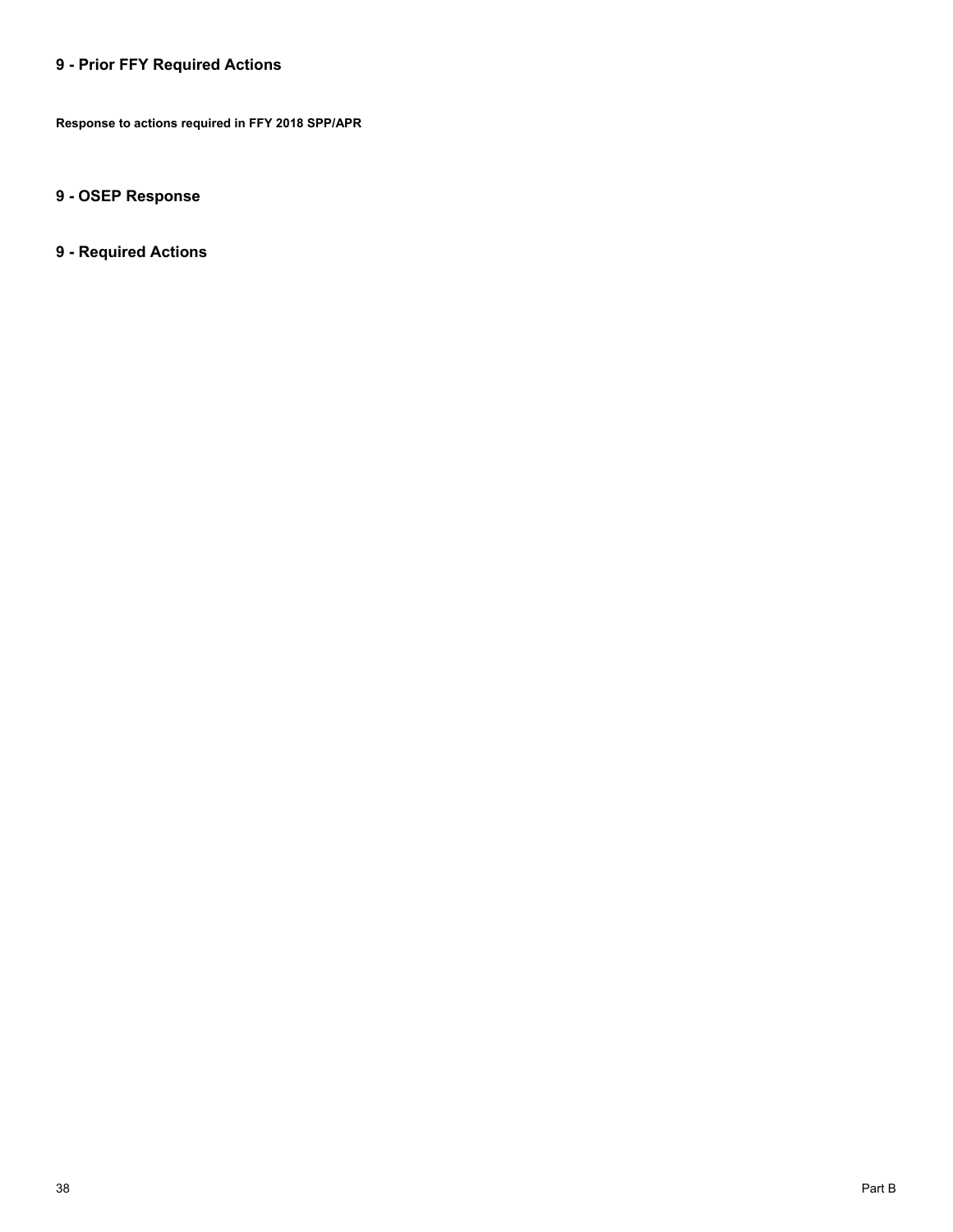# **Indicator 10: Disproportionate Representation in Specific Disability Categories**

# **Instructions and Measurement**

#### **Monitoring Priority:** Disproportionality

**Compliance indicator**: Percent of districts with disproportionate representation of racial and ethnic groups in specific disability categories that is the result of inappropriate identification.

(20 U.S.C. 1416(a)(3)(C))

## **Data Source**

State's analysis, based on State's Child Count data collected under IDEA section 618, to determine if the disproportionate representation of racial and ethnic groups in specific disability categories was the result of inappropriate identification.

#### **Measurement**

Percent = [(# of districts, that meet the State-established n and/or cell size (if applicable) for one or more racial/ethnic groups, with disproportionate representation of racial and ethnic groups in specific disability categories that is the result of inappropriate identification) divided by the (# of districts in the State that meet the State-established n and/or cell size (if applicable) for one or more racial/ethnic groups)] times 100.

Include State's definition of "disproportionate representation." Please specify in your definition: 1) the calculation method(s) being used (i.e., risk ratio, weighted risk ratio, e-formula, etc.); and 2) the threshold at which disproportionate representation is identified. Also include, as appropriate, 3) the number of years of data used in the calculation; and 4) any minimum cell and/or n-sizes (i.e., risk numerator and/or risk denominator).

Based on its review of the 618 data for FFY 2019, describe how the State made its annual determination as to whether the disproportionate representation it identified of racial and ethnic groups in specific disability categories was the result of inappropriate identification as required by 34 CFR §§300.600(d)(3) and 300.602(a), e.g., using monitoring data; reviewing policies, practices and procedures, etc. In determining disproportionate representation, analyze data, for each district, for all racial and ethnic groups in the district, or all racial and ethnic groups in the district that meet a minimum n and/or cell size set by the State. Report on the percent of districts in which disproportionate representation of racial and ethnic groups in special education and related services is the result of inappropriate identification, even if the determination of inappropriate identification was made after the end of the FFY 2019 reporting period (i.e., after June 30, 2020).

#### **Instructions**

Provide racial/ethnic disproportionality data for all children aged 6 through 21 served under IDEA, aggregated across all disability categories.

States are not required to report on underrepresentation.

If the State has established a minimum n and/or cell size requirement, the State may only include, in both the numerator and the denominator, districts that met that State-established n and/or cell size. If the State used a minimum n and/or cell size requirement, report the number of districts totally excluded from the calculation as a result of this requirement because the district did not meet the minimum n and/or cell size for any racial/ethnic group.

Consider using multiple methods in calculating disproportionate representation of racial and ethnic groups to reduce the risk of overlooking potential problems. Describe the method(s) used to calculate disproportionate representation.

Provide the number of districts that met the State-established n and/or cell size (if applicable) for one or more racial/ethnic groups identified with disproportionate representation of racial and ethnic groups in special education and related services and the number of those districts identified with disproportionate representation that is the result of inappropriate identification.

#### Targets must be 0%.

Provide detailed information about the timely correction of noncompliance as noted in OSEP's response for the previous SPP/APR. If the State did not ensure timely correction of the previous noncompliance, provide information on the extent to which noncompliance was subsequently corrected (more than one year after identification). In addition, provide information regarding the nature of any continuing noncompliance, improvement activities completed (e.g., review of policies and procedures, technical assistance, training, etc.) and any enforcement actions that were taken.

If the State reported less than 100% compliance for the previous reporting period (e.g., for the FFY 2019 SPP/APR, the data for FFY 2018), and the State did not identify any findings of noncompliance, provide an explanation of why the State did not identify any findings of noncompliance.

# **10 - Indicator Data**

#### **Not Applicable**

**Select yes if this indicator is not applicable.** 

NO

#### **Historical Data**

| <b>Baseline Year</b> | <b>Baseline Data</b> |
|----------------------|----------------------|
| 2005                 | $0.00\%$             |

| <b>FFY</b> | 2014     | 2015  | 2016     | 2017     | 2018     |
|------------|----------|-------|----------|----------|----------|
| Target     | 0%       | 0%    | 0%       | 0%       | 0%       |
| Data       | $0.00\%$ | 0.00% | $0.00\%$ | $0.00\%$ | $0.00\%$ |

#### **Targets**

| <b>FFY</b> | 2019  |
|------------|-------|
| Target     | $0\%$ |

#### **FFY 2019 SPP/APR Data**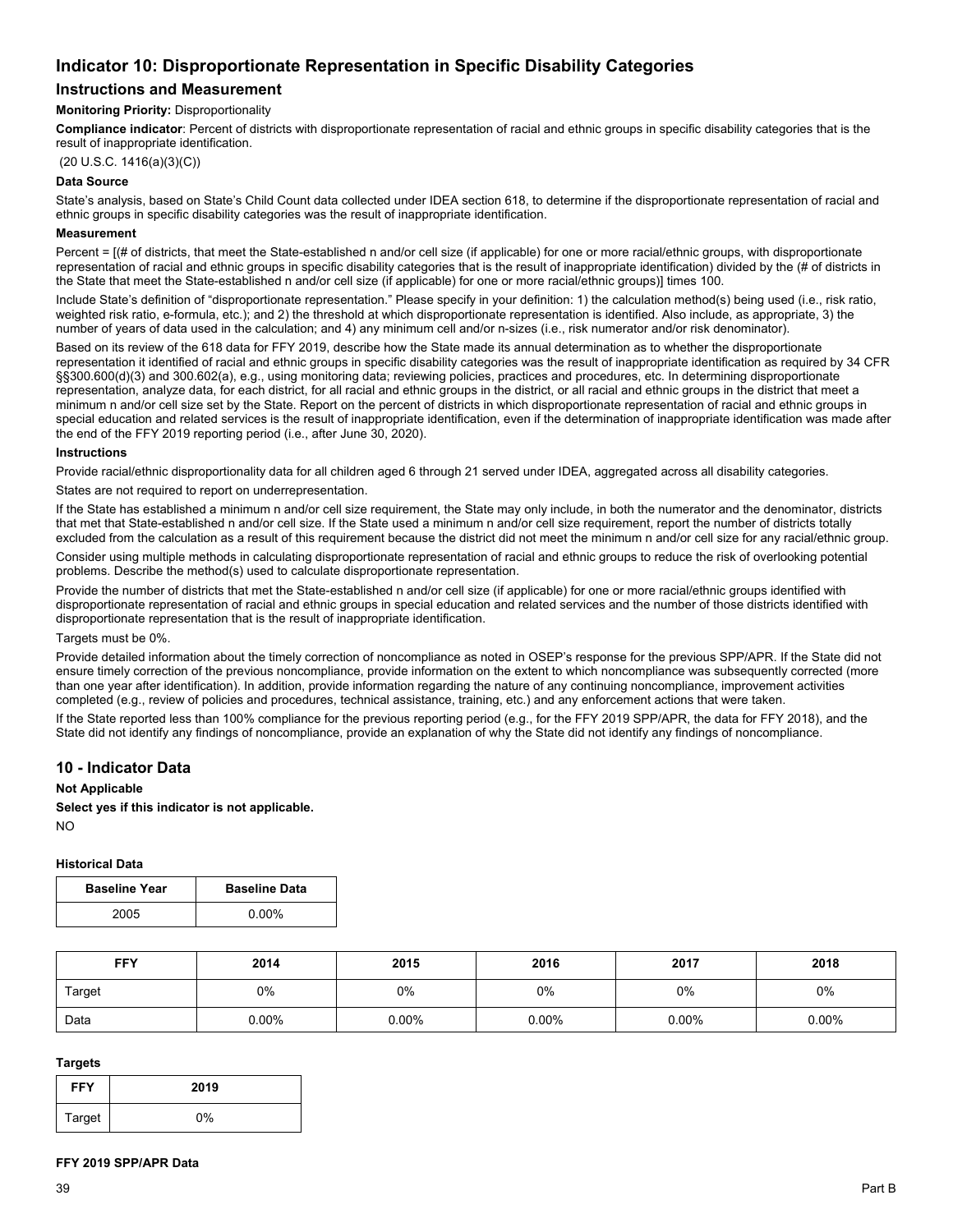**Has the state established a minimum n and/or cell size requirement? (yes/no)**  YES

**If yes, the State may only include, in both the numerator and the denominator, districts that met the State-established n and/or cell size. Report the number of districts excluded from the calculation as a result of the requirement.** 

38

| Number of<br>districts with<br>disproportionate<br>representation<br>of racial and<br>ethnic groups in<br>specific<br>disability<br>categories | Number of<br>districts with<br>disproportionate<br>representation<br>of racial and<br>ethnic groups in<br>specific<br>disability<br>categories that<br>is the result of<br>inappropriate<br>identification | <b>Number of Districts</b><br>that met the State's<br>minimum n-size | <b>FFY 2018</b><br>Data | FFY 2019 Target | <b>FFY 2019</b><br>Data | <b>Status</b> | Slippage    |
|------------------------------------------------------------------------------------------------------------------------------------------------|------------------------------------------------------------------------------------------------------------------------------------------------------------------------------------------------------------|----------------------------------------------------------------------|-------------------------|-----------------|-------------------------|---------------|-------------|
| 38                                                                                                                                             | 0                                                                                                                                                                                                          | 159                                                                  | $0.00\%$                | 0%              | $0.00\%$                | Met Target    | No Slippage |

#### **Were all races and ethnicities included in the review?**

YES

**Define "disproportionate representation." Please specify in your definition: 1) the calculation method(s) being used (i.e., risk ratio, weighted risk ratio, e-formula, etc.); and 2) the threshold at which disproportionate representation is identified. Also include, as appropriate, 3) the number of years of data used in the calculation; and 4) any minimum cell and/or n-sizes (i.e., risk numerator and/or risk denominator).** 

The State defines Disproportionate Representation of racial and ethnic groups in special education and related services as existing when: • The percentage of IDEA eligible students disaggregated by race/ethnicity differs by +/- 20% from the percentage of all students within the district disaggregated by race/ethnicity in at least one race/ethnicity category, and

• A weighted risk ratio analysis shows a value of >2.0 in the same race/ethnicity category within the same disability category, and

• At least ten IDEA eligible students in the same race/ethnicity category within the same disability category in special education.

#### **Describe how the State made its annual determination as to whether the disproportionate overrepresentation it identified of racial and ethnic groups in specific disability categories was the result of inappropriate identification.**

ODE used district-provided data to identify if there was disproportionate overrepresentation in specific disability categories. The State prepared and disseminated a Disproportionate Representation in Special Education Report to all districts with the following information:

1. The percentage of IDEA eligible students disaggregated by race/ethnicity compared to all students within district disaggregated

2. A weighted risk ratio analysis for each race/ethnicity category.

3. The number of IDEA eligible students in each race/ethnicity category.

As described below (in the section labeled "provide additional information about this indicator (optional)), ODE continues to work with districts to finalize the determination as to whether the disproportionate representation of racial and ethnic groups in special education and related services was the result of inappropriate identification.

#### **Provide additional information about this indicator (optional)**

In collaboration with the National Center for Systemic Improvement, Oregon began working on a redesign of the general supervision system in the Fall of 2019. As part of that process, ODE discontinued a component of the Part B general supervision system to reimagine how we could further align our system to results based accountability and support. That component, the Consolidated Plan, provided a mechanism by which ODE collected data to identify and verify correction of noncompliance for this indicator. With its discontinuation, ODE developed bridge procedures to identify and verify correction of noncompliance that were planned to be implemented in the Spring of 2020, but those procedures have not yet been implemented. ODE recognizes that the delay in implementation of these procedures impacts the completeness of this submission. ODE is working with districts to finalize identification and verification of correction of noncompliance and anticipates completing that work by April 1, 2021.

COVID-19 did not directly impact ODE's ability to collect the initial data for this indicator, or the data completeness, validity, and reliability of that initial data. Oregon's response to COVID-19 caused significant stress in most, if not all, statewide systems. The Oregon Department of Education (ODE) and the Office of Enhancing Student Opportunities (OESO) are no exception, having experienced a disruption of normal work processes in order to respond to the COVID-19 crisis, school closures, movement of nearly all Oregon students to Comprehensive Distance Learning, and communities in economic crisis. In the Fall of 2020 Oregon also experienced widespread, historic, and catastrophic wildfires. The wildfires added another layer of stress and trauma to districts; destroying and damaging buildings, including schools, district offices, and homes. Thousands of Oregonians, including students and their families and LEA and SEA staff, were impacted by the toxic smoke and fires. Finally, the Office of Enhancing Student Opportunities experienced a major leadership change in the fall of 2020 with the leave and subsequent resignation of the OESO Assistant Superintendent, who served as the state special education director.

# **Correction of Findings of Noncompliance Identified in FFY 2018**

| <b>Findings of Noncompliance</b><br><b>Identified</b> | <b>Findings of Noncompliance</b><br>Verified as Corrected Within One<br>Year | <b>Findings of Noncompliance</b><br><b>Subsequently Corrected</b> | <b>Findings Not Yet Verified as</b><br>Corrected |
|-------------------------------------------------------|------------------------------------------------------------------------------|-------------------------------------------------------------------|--------------------------------------------------|
|                                                       |                                                                              |                                                                   |                                                  |

# **Correction of Findings of Noncompliance Identified Prior to FFY 2018**

| <b>Year Findings of</b><br>Noncompliance Were<br><b>Identified</b> | <b>Findings of Noncompliance Not Yet</b><br>Verified as Corrected as of FFY 2018<br>APR | <b>Findings of Noncompliance</b><br><b>Verified as Corrected</b> | <b>Findings Not Yet Verified as</b><br>Corrected |
|--------------------------------------------------------------------|-----------------------------------------------------------------------------------------|------------------------------------------------------------------|--------------------------------------------------|
|                                                                    |                                                                                         |                                                                  |                                                  |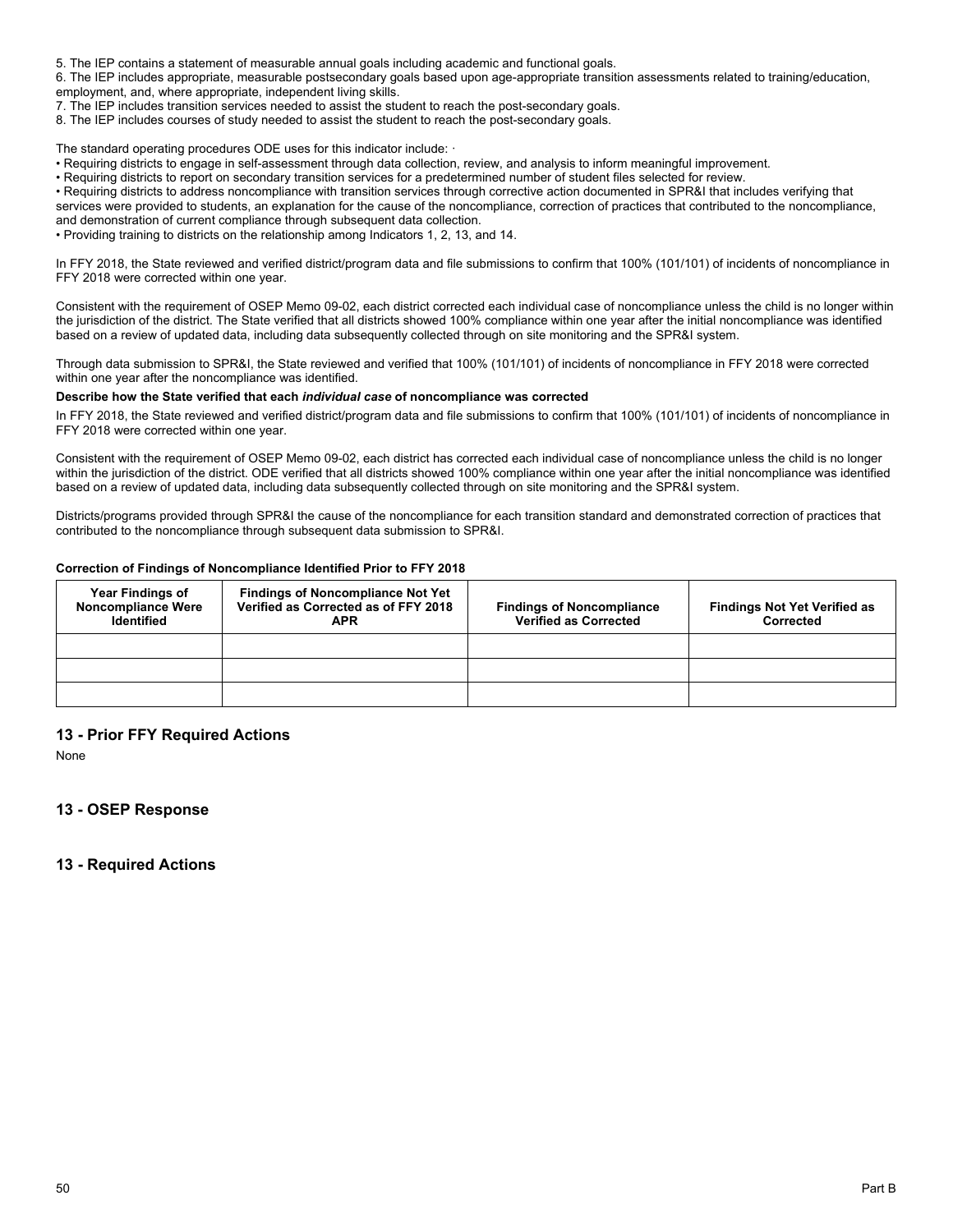# **Indicator 14: Post-School Outcomes**

# **Instructions and Measurement**

**Monitoring Priority**: Effective General Supervision Part B / Effective Transition

**Results indicator:** Post-school outcomes: Percent of youth who are no longer in secondary school, had IEPs in effect at the time they left school, and were:

Enrolled in higher education within one year of leaving high school.

Enrolled in higher education or competitively employed within one year of leaving high school.

Enrolled in higher education or in some other postsecondary education or training program; or competitively employed or in some other employment within one year of leaving high school.

(20 U.S.C. 1416(a)(3)(B))

#### **Data Source**

State selected data source.

#### **Measurement**

A. Percent enrolled in higher education = [(# of youth who are no longer in secondary school, had IEPs in effect at the time they left school and were enrolled in higher education within one year of leaving high school) divided by the (# of respondent youth who are no longer in secondary school and had IEPs in effect at the time they left school)] times 100.

B. Percent enrolled in higher education or competitively employed within one year of leaving high school = [(# of youth who are no longer in secondary school, had IEPs in effect at the time they left school and were enrolled in higher education or competitively employed within one year of leaving high school) divided by the (# of respondent youth who are no longer in secondary school and had IEPs in effect at the time they left school)] times 100.

C. Percent enrolled in higher education, or in some other postsecondary education or training program; or competitively employed or in some other employment = [(# of youth who are no longer in secondary school, had IEPs in effect at the time they left school and were enrolled in higher education, or in some other postsecondary education or training program; or competitively employed or in some other employment) divided by the (# of respondent youth who are no longer in secondary school and had IEPs in effect at the time they left school)] times 100.

#### **Instructions**

Sampling of youth who had IEPs and are no longer in secondary school is allowed. When sampling is used, submit a description of the sampling *methodology outlining how the design will yield valid and reliable estimates of the target population. (See General Instructions on page 2 for additional instructions on sampling.)* 

Collect data by September 2020 on students who left school during 2018-2019, timing the data collection so that at least one year has passed since the students left school. Include students who dropped out during 2018-2019 or who were expected to return but did not return for the current school year. This includes all youth who had an IEP in effect at the time they left school, including those who graduated with a regular diploma or some other credential, dropped out, or aged out.

#### **I.** *Definitions*

*Enrolled in higher education* as used in measures A, B, and C means youth have been enrolled on a full- or part-time basis in a community college (twoyear program) or college/university (four or more year program) for at least one complete term, at any time in the year since leaving high school.

*Competitive employment* as used in measures B and C: States have two options to report data under "competitive employment" in the FFY 2019 SPP/APR, due February 2021:

Option 1: Use the same definition as used to report in the FFY 2015 SPP/APR, i.e., competitive employment means that youth have worked for pay at or above the minimum wage in a setting with others who are nondisabled for a period of 20 hours a week for at least 90 days at any time in the year since leaving high school. This includes military employment.

Option 2: States report in alignment with the term "competitive integrated employment" and its definition, in section 7(5) of the Rehabilitation Act, as amended by Workforce Innovation and Opportunity Act (WIOA), and 34 CFR §361.5(c)(9). For the purpose of defining the rate of compensation for students working on a "part-time basis" under this category, OSEP maintains the standard of 20 hours a week for at least 90 days at any time in the year since leaving high school. This definition applies to military employment.

*Enrolled in other postsecondary education or training* as used in measure C, means youth have been enrolled on a full- or part-time basis for at least 1 complete term at any time in the year since leaving high school in an education or training program (e.g., Job Corps, adult education, workforce development program, vocational technical school which is less than a two-year program).

*Some other employment* as used in measure C means youth have worked for pay or been self-employed for a period of at least 90 days at any time in the year since leaving high school. This includes working in a family business (e.g., farm, store, fishing, ranching, catering services, etc.).

#### **II.** *Data Reporting*

Provide the actual numbers for each of the following mutually exclusive categories. The actual number of "leavers" who are:

- 1. Enrolled in higher education within one year of leaving high school;
- 2. Competitively employed within one year of leaving high school (but not enrolled in higher education);

 higher education or competitively employed); 3. Enrolled in some other postsecondary education or training program within one year of leaving high school (but not enrolled in

4. In some other employment within one year of leaving high school (but not enrolled in higher education, some other postsecondary education or training program, or competitively employed).

"Leavers" should only be counted in one of the above categories, and the categories are organized hierarchically. So, for example, "leavers" who are enrolled in full- or part-time higher education within one year of leaving high school should only be reported in category 1, even if they also happen to be employed. Likewise, "leavers" who are not enrolled in either part- or full-time higher education, but who are competitively employed, should only be reported under category 2, even if they happen to be enrolled in some other postsecondary education or training program.

#### **III.** *Reporting on the Measures/Indicators*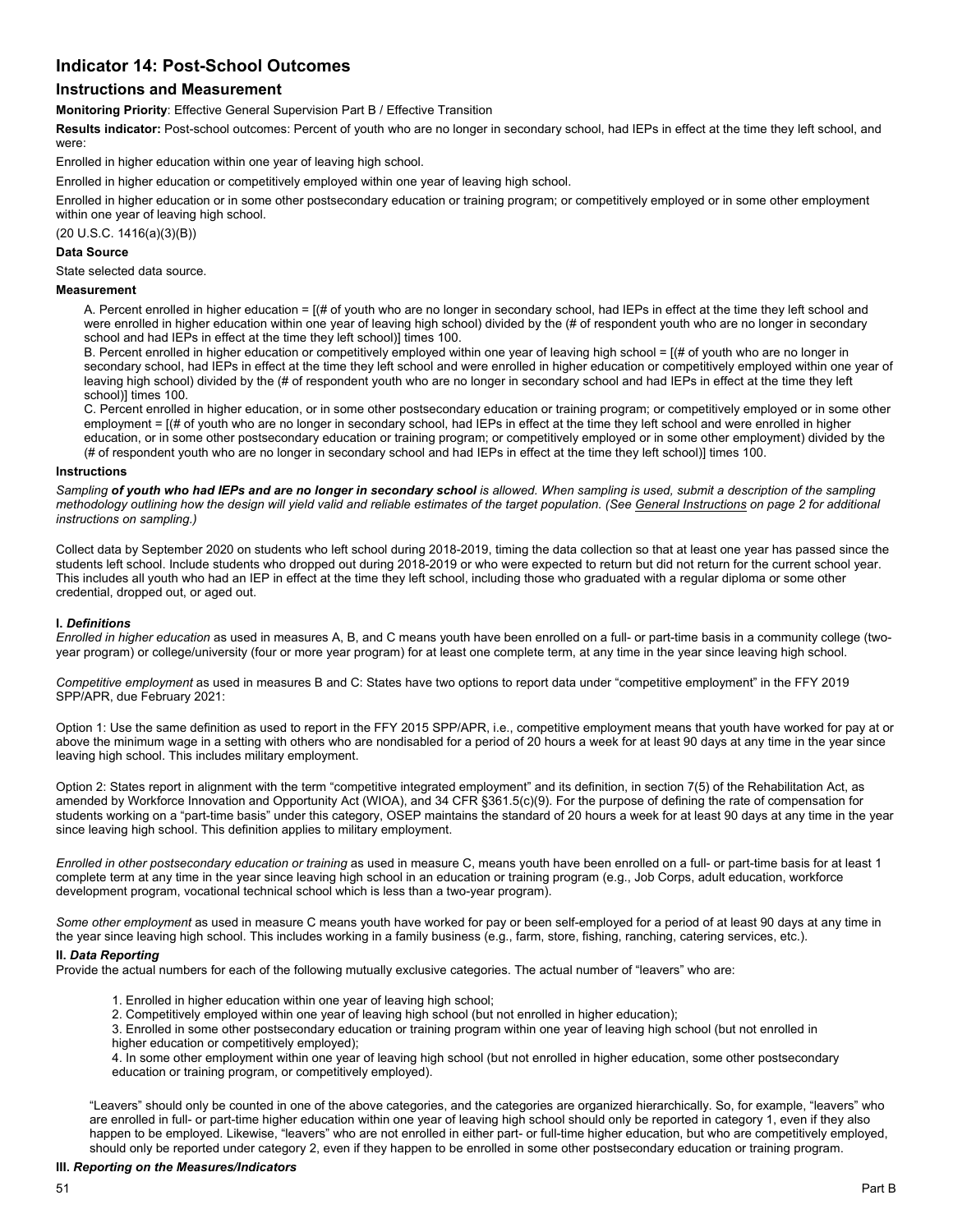Targets must be established for measures A, B, and C.

Measure A: For purposes of reporting on the measures/indicators, please note that any youth enrolled in an institution of higher education (that meets any definition of this term in the Higher Education Act (HEA)) within one year of leaving high school must be reported under measure A. This could include youth who also happen to be competitively employed, or in some other training program; however, the key outcome we are interested in here is enrollment in higher education.

Measure B: All youth reported under measure A should also be reported under measure B, in addition to all youth that obtain competitive employment within one year of leaving high school.

Measure C: All youth reported under measures A and B should also be reported under measure C, in addition to youth that are enrolled in some other postsecondary education or training program, or in some other employment.

Include the State's analysis of the extent to which the response data are representative of the demographics of youth who are no longer in secondary school and had IEPs in effect at the time they left school. States should consider categories such as race and ethnicity, disability category, and geographic location in the State.

If the analysis shows that the response data are not representative of the demographics of youth who are no longer in secondary school and had IEPs in effect at the time they left school, describe the strategies that the State will use to ensure that in the future the response data are representative of those demographics. In identifying such strategies, the State should consider factors such as how the State collected the data.

# **14 - Indicator Data**

#### **Historical Data**

| Measure | <b>Baseline</b> | <b>FFY</b>     | 2014   | 2015   | 2016   | 2017   | 2018   |
|---------|-----------------|----------------|--------|--------|--------|--------|--------|
| A       | 2009            | Target<br>$>=$ | 28.00% | 29.00% | 30.00% | 31.00% | 32.00% |
| A       | 24.18%          | Data           | 22.37% | 24.41% | 24.56% | 22.82% | 25.13% |
| B       | 2009            | Target<br>$>=$ | 55.00% | 55.00% | 55.50% | 55.50% | 56.00% |
| B       | 50.60%          | Data           | 56.40% | 59.52% | 60.46% | 61.99% | 46.46% |
| C       | 2009            | Target<br>$>=$ | 70.00% | 72.00% | 72.00% | 72.00% | 74.00% |
| C       | 66.04%          | Data           | 71.34% | 73.24% | 74.59% | 74.20% | 81.56% |

#### **FFY 2019 Targets**

| FFY               | 2019   |
|-------------------|--------|
| Target $A \geq 0$ | 32.00% |
| Target $B \geq 0$ | 56.00% |
| Target $C \geq$   | 74.00% |

#### **Targets: Description of Stakeholder Input**

The State solicited broad input on target setting for indicators of the State Performance Plan (SPP) and the State Systemic Improvement Plan (SSIP) through electronic survey during January 2020. These targets are reported within each indicator. These targets remain the same as the targets submitted in FFY 2019. The State continues to refine the differentiated monitoring and support opportunities available for LEAs, using community input gathered at regionally hosted listening sessions during the 2019-2020 school year. The State is increasingly looking towards working closer with the community to provide input on how the State can better support LEAs to meet the outcomes established in the SPP/APR.

#### **FFY 2019 SPP/APR Data**

| Number of respondent youth who are no longer in secondary school and had IEPs in effect at the time they left school                                                                                                                | 2.399 |
|-------------------------------------------------------------------------------------------------------------------------------------------------------------------------------------------------------------------------------------|-------|
| 1. Number of respondent youth who enrolled in higher education within one year of leaving high school                                                                                                                               | 596   |
| 2. Number of respondent youth who competitively employed within one year of leaving high school                                                                                                                                     | 858   |
| 3. Number of respondent youth enrolled in some other postsecondary education or training program within one year of<br>leaving high school (but not enrolled in higher education or competitively employed)                         | 153   |
| 4. Number of respondent youth who are in some other employment within one year of leaving high school (but not enrolled in<br>higher education, some other postsecondary education or training program, or competitively employed). | 244   |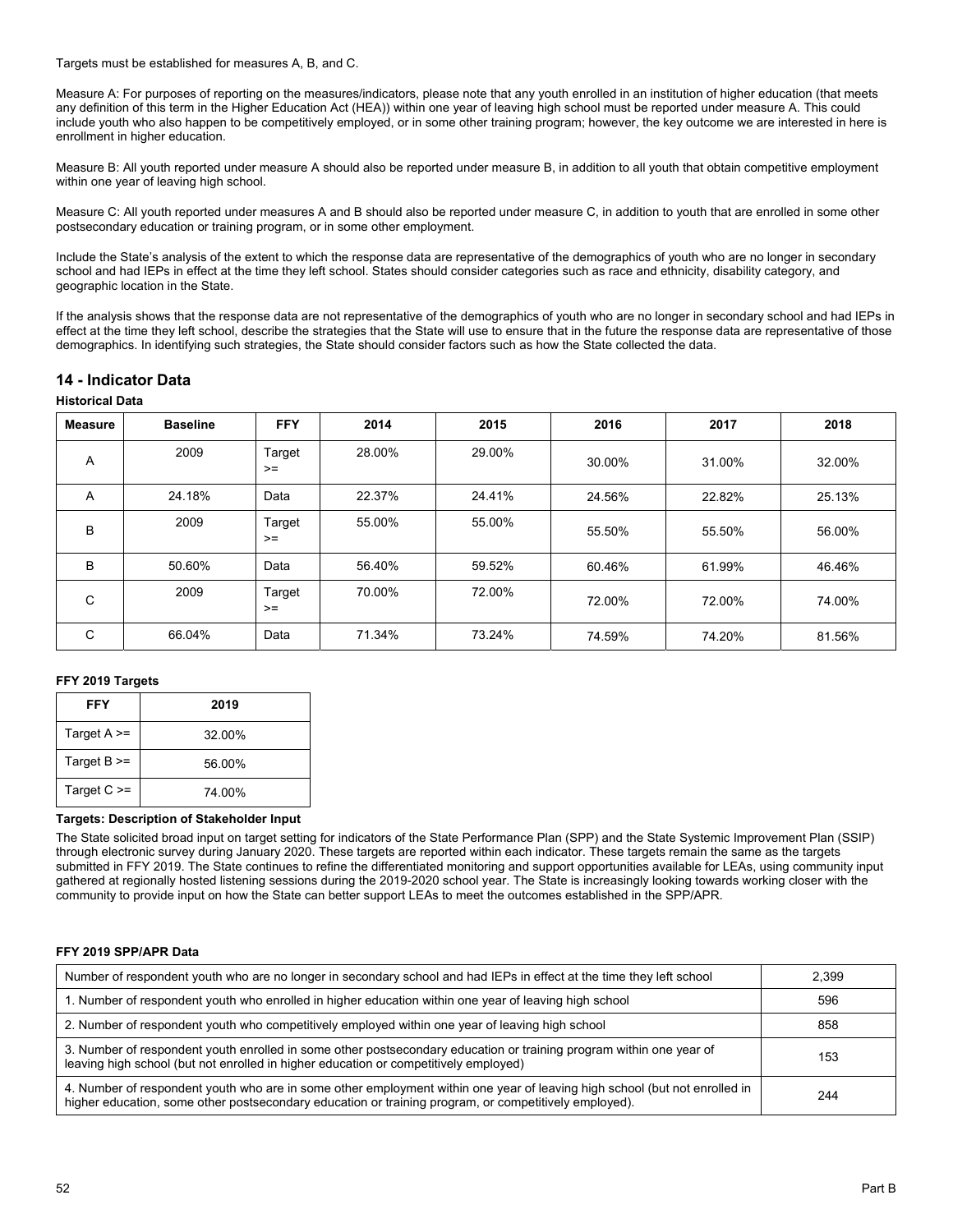| <b>Measure</b>                                                                                                                                                                                       | Number of<br>respondent<br>youth | Number of<br>respondent<br>youth who are<br>no longer in<br>secondary<br>school and<br>had IEPs in<br>effect at the<br>time they left<br>school | FFY 2018 Data | <b>FFY 2019</b><br><b>Target</b> | FFY 2019 Data | <b>Status</b>          | Slippage    |
|------------------------------------------------------------------------------------------------------------------------------------------------------------------------------------------------------|----------------------------------|-------------------------------------------------------------------------------------------------------------------------------------------------|---------------|----------------------------------|---------------|------------------------|-------------|
| A. Enrolled in<br>higher<br>education (1)                                                                                                                                                            | 596                              | 2,399                                                                                                                                           | 25.13%        | 32.00%                           | 24.84%        | Did Not Meet<br>Target | No Slippage |
| <b>B.</b> Enrolled in<br>higher<br>education or<br>competitively<br>employed<br>within one year<br>of leaving high<br>school $(1 + 2)$                                                               | 1,454                            | 2,399                                                                                                                                           | 46.46%        | 56.00%                           | 60.61%        | Met Target             | No Slippage |
| C. Enrolled in<br>higher<br>education, or in<br>some other<br>postsecondary<br>education or<br>training<br>program; or<br>competitively<br>employed or in<br>some other<br>employment<br>$(1+2+3+4)$ | 1.851                            | 2,399                                                                                                                                           | 81.56%        | 74.00%                           | 77.16%        | Met Target             | No Slippage |

#### **Please select the reporting option your State is using:**

Option 1: Use the same definition as used to report in the FFY 2015 SPP/APR, i.e., competitive employment means that youth have worked for pay at or above the minimum wage in a setting with others who are nondisabled for a period of 20 hours a week for at least 90 days at any time in the year since leaving high school. This includes military employment.

| .<br><b>Sampling Question</b> | Yes / No  |
|-------------------------------|-----------|
| Was sampling used?            | <b>NO</b> |

#### **Describe the sampling methodology outlining how the design will yield valid and reliable estimates.**

| <b>Survey Question</b>                 | Yes / No |
|----------------------------------------|----------|
| Was a survey used?                     | YES      |
| If yes, is it a new or revised survey? | NO       |

#### **Include the State's analyses of the extent to which the response data are representative of the demographics of youth who are no longer in secondary school and had IEPs in effect at the time they left school.**

The State analyzed the representativeness of the respondent group to the target leaver group, which is a census of all leavers in the state. This survey follows all students ages 16-21 who were reported on the 618 exit collection as leaving special education services and are included in the required lists of students to be interviewed by school districts the following year. Districts report if the interview is completed or not completed for each student.

Demographic analyses on Oregon's Target Leaver and Respondent groups was conducted using the NPSO/NTACT Response Calculator. This analysis showed respondents were representative of targeted leavers across disability, gender, race/ethnicity, and English learners. Data underrepresented (- 5.51%) students who dropped out. The underrepresentation of dropouts is not uncommon, as these students are more difficult to reach due to lack of current contact information and general difficulty in tracking students who leave school unexpectedly. The NPSO/NTACT Response Calculator uses a difference of greater than +/-3% as an indicator of an important difference between respondent groups and targeted leaver groups. With the exception of dropouts, these data show no substantive difference in the characteristics between those who responded to the survey and those who did not.

Oregon had a response rate of 50% (total number of leavers, N = 4797, divided by the total number of respondents, n = 2399). Using the NPSO/NTACT Response Calculator, in which a difference of greater than +/-3% is an important difference, respondents were representative in all categories except dropouts (i.e., disability, gender, race/ethnicity, English learners). As shown in the data table, dropouts were underrepresented by 5.51% in the respondent group.

| Question                                                                                                                                              | Yes / No |
|-------------------------------------------------------------------------------------------------------------------------------------------------------|----------|
| Are the response data representative of the demographics of youth who are no longer in school and had IEPs in<br>effect at the time they left school? | YES      |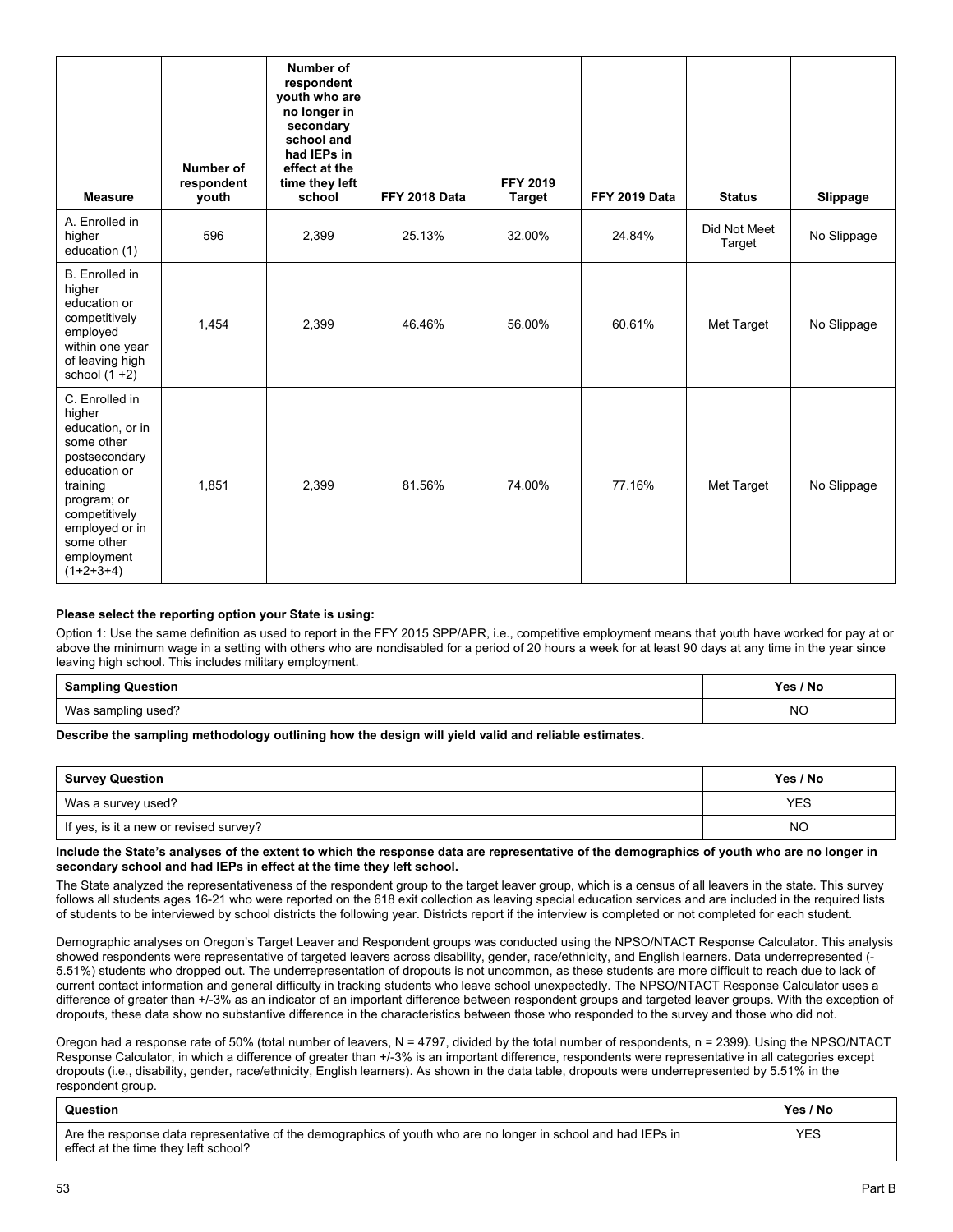#### **Provide additional information about this indicator (optional)**

COVID-19 impacted this indicator.

Impact of COVID-19 on data completeness, validity, and reliability for the indicator:

COVID-19 impacted data completeness, validity and reliability for this indicator during the time of the collection (June 1, 2020 through September 30, 2020) as districts and schools were preparing for in-person instruction and the possibility of needed transitions to Comprehensive Distance Learning models for the 2020-21 school year. Districts had to prepare staff by providing professional learning for staff on virtual platforms, training on new protocols, setting up physical spaces, designing instruction, setting up technology, and cleaning and disinfecting. Therefore teachers' time was cut short to make the phone calls to do the survey and collect the data.

Explanation of how COVID-19 specifically affected the state's ability to collect the data for the indicator:

The State's ability to collect the data for indicator 14 in the SPR&I system was not impacted but the input of data from the school districts was impacted due to COVID-19 and wildfires as teachers and families had a significant and widespread loss of their homes, internet connectivity, and technology devices. Teachers and students who were displaced from their homes were not able to connect with each other to complete the survey over the phone or in person like years past.

Any steps the state took to mitigate the impact of COVID-19 on the data collection:

School districts have filled out a paper copy of the follow-up survey and the State offered to input the data into the system if districts needed help with the task.

# **14 - Prior FFY Required Actions**

None

# **14 - OSEP Response**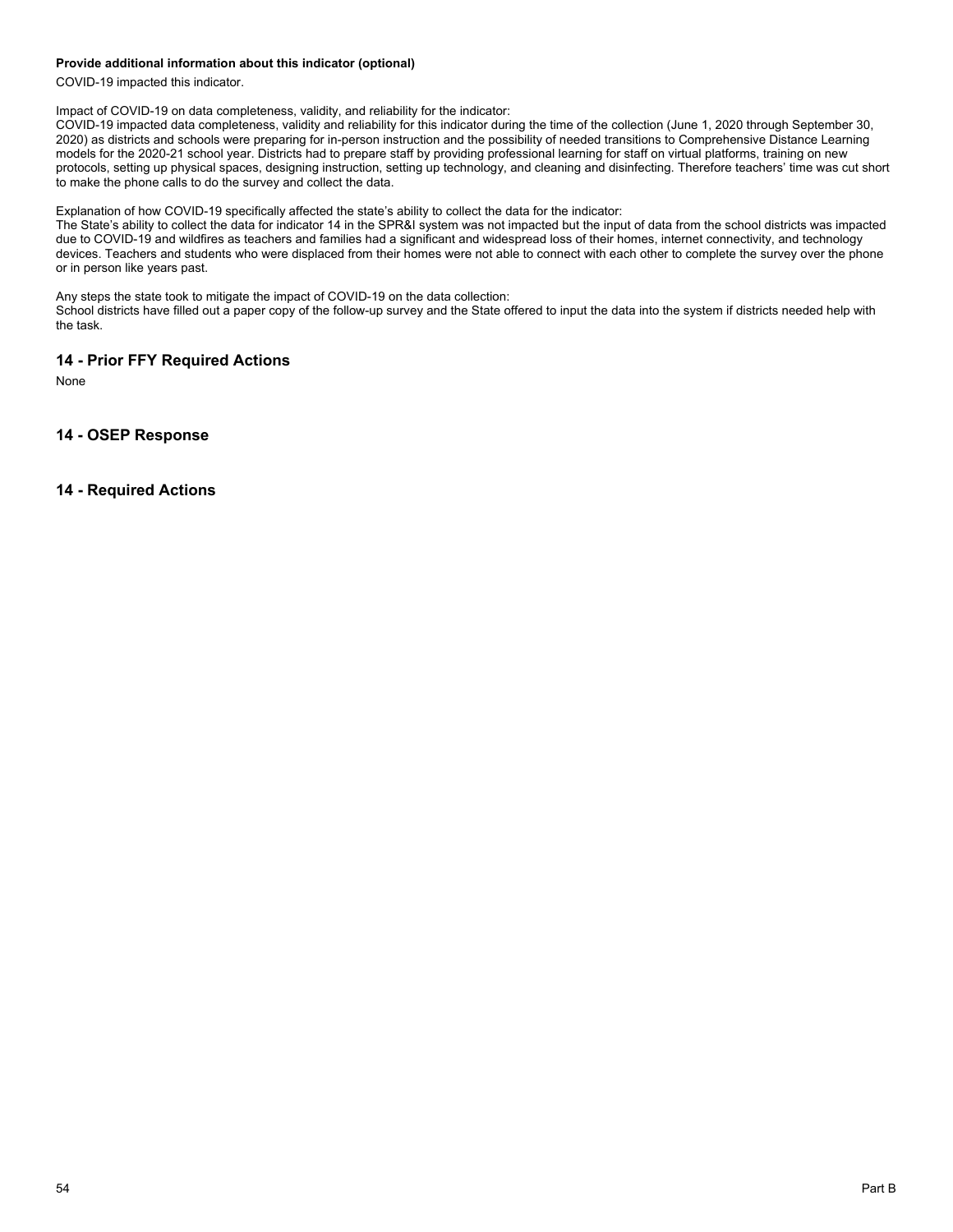# **Indicator 15: Resolution Sessions**

# **Instructions and Measurement**

**Monitoring Priority**: Effective General Supervision Part B / General Supervision

**Results Indicator:** Percent of hearing requests that went to resolution sessions that were resolved through resolution session settlement agreements.

(20 U.S.C. 1416(a)(3)(B))

#### **Data Source**

Data collected under section 618 of the IDEA (IDEA Part B Dispute Resolution Survey in the EDFacts Metadata and Process System (E*MAPS*)).

# **Measurement**

Percent =  $(3.1(a)$  divided by 3.1) times 100.

# **Instructions**

Sampling is not allowed.

Describe the results of the calculations and compare the results to the target.

States are not required to establish baseline or targets if the number of resolution sessions is less than 10. In a reporting period when the number of resolution sessions reaches 10 or greater, develop baseline, targets and improvement activities, and report on them in the corresponding SPP/APR. States may express their targets in a range (e.g., 75-85%).

If the data reported in this indicator are not the same as the State's data under IDEA section 618, explain.

States are not required to report data at the LEA level.

# **15 - Indicator Data**

Select yes to use target ranges

Target Range not used

#### **Prepopulated Data**

| Source                                                                                             | Date       | <b>Description</b>                                                          | Data |
|----------------------------------------------------------------------------------------------------|------------|-----------------------------------------------------------------------------|------|
| SY 2019-20 EMAPS IDEA Part B<br>Dispute Resolution Survey;<br>Section C: Due Process<br>Complaints | 11/04/2020 | 3.1 Number of resolution sessions                                           |      |
| SY 2019-20 EMAPS IDEA Part B<br>Dispute Resolution Survey;<br>Section C: Due Process<br>Complaints | 11/04/2020 | 3.1(a) Number resolution sessions resolved<br>through settlement agreements |      |

**Select yes if the data reported in this indicator are not the same as the State's data reported under section 618 of the IDEA.**  NO

#### **Targets: Description of Stakeholder Input**

The State solicited broad input on target setting for indicators of the State Performance Plan (SPP) and the State Systemic Improvement Plan (SSIP) through electronic survey during January 2020. These targets are reported within each indicator. These targets remain the same as the targets submitted in FFY 2019. The State continues to refine the differentiated monitoring and support opportunities available for LEAs, using community input gathered at regionally hosted listening sessions during the 2019-2020 school year. The State is increasingly looking towards working closer with the community to provide input on how the State can better support LEAs to meet the outcomes established in the SPP/APR.

#### **Historical Data**

| <b>Baseline Year</b> | <b>Baseline Data</b> |
|----------------------|----------------------|
| 2005                 | 11.00%               |

| <b>FFY</b>  | 2014   | 2015   | 2016    | 2017     | 2018   |
|-------------|--------|--------|---------|----------|--------|
| Target $>=$ | 29.50% | 29.50% | 29.50%  | 29.50%   | 29.50% |
| Data        | 0.00%  | 14.29% | 100.00% | $0.00\%$ |        |

#### **Targets**

| <b>FFY</b>  | 2019 |
|-------------|------|
| Target $>=$ |      |

#### **FFY 2019 SPP/APR Data**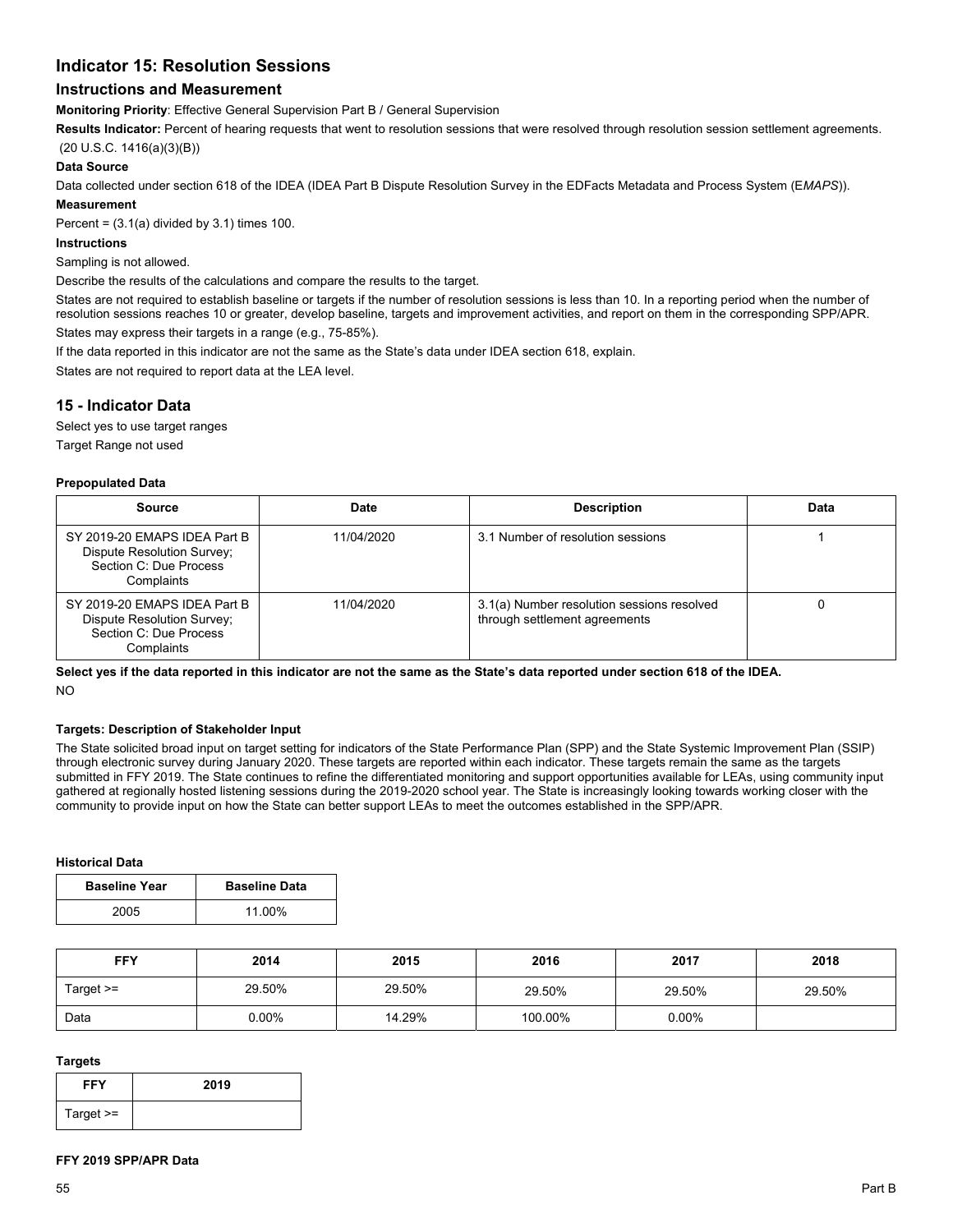| 3.1(a) Number<br>resolutions<br>sessions resolved<br>through<br>settlement<br>agreements | 3.1 Number of<br>resolutions<br>sessions | <b>FFY 2018</b><br><b>Data</b> | FFY 2019 Target | FFY 2019 Data | <b>Status</b> | Slippage |
|------------------------------------------------------------------------------------------|------------------------------------------|--------------------------------|-----------------|---------------|---------------|----------|
|                                                                                          |                                          |                                |                 | $0.00\%$      | N/A           | N/A      |

**Provide additional information about this indicator (optional)** 

This indicator was not impacted by COVID-19.

# **15 - Prior FFY Required Actions**

None

# **15 - OSEP Response**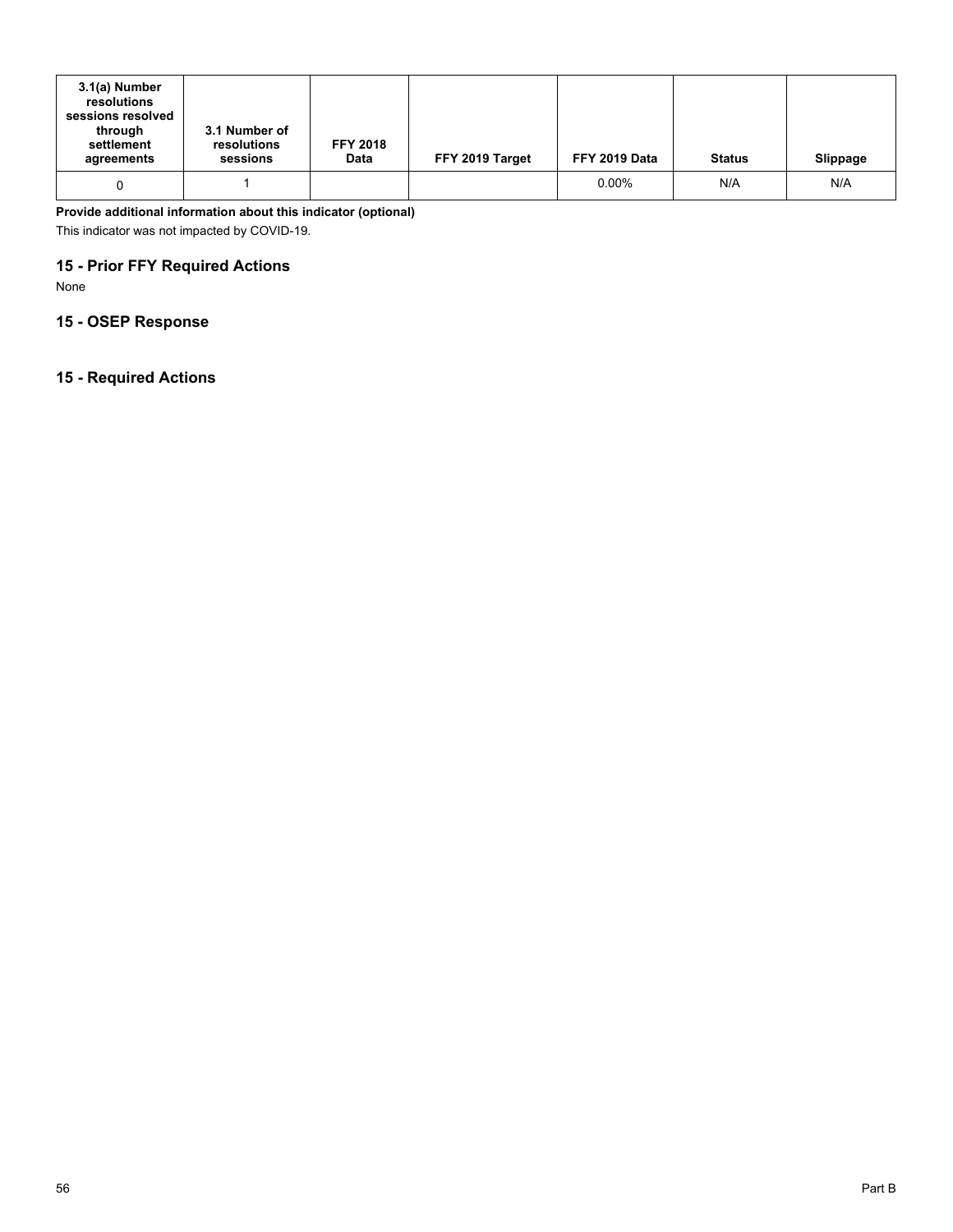# **Indicator 16: Mediation**

# **Instructions and Measurement**

**Monitoring Priority**: Effective General Supervision Part B / General Supervision

**Results indicator:** Percent of mediations held that resulted in mediation agreements.

(20 U.S.C. 1416(a)(3(B))

#### **Data Source**

Data collected under section 618 of the IDEA (IDEA Part B Dispute Resolution Survey in the EDFacts Metadata and Process System (E*MAPS*)). **Measurement** 

Percent =  $(2.1(a)(i) + 2.1(b)(i))$  divided by 2.1) times 100.

#### **Instructions**

Sampling is not allowed.

Describe the results of the calculations and compare the results to the target.

States are not required to establish baseline or targets if the number of resolution sessions is less than 10. In a reporting period when the number of resolution sessions reaches 10 or greater, develop baseline, targets and improvement activities, and report on them in the corresponding SPP/APR. States may express their targets in a range (e.g., 75-85%).

If the data reported in this indicator are not the same as the State's data under IDEA section 618, explain.

States are not required to report data at the LEA level.

# **16 - Indicator Data**

#### **Select yes to use target ranges**

Target Range not used

#### **Prepopulated Data**

| Source                                                                                      | Date       | <b>Description</b>                                                     | Data |
|---------------------------------------------------------------------------------------------|------------|------------------------------------------------------------------------|------|
| SY 2019-20 EMAPS IDEA Part B<br>Dispute Resolution Survey;<br>Section B: Mediation Requests | 11/04/2020 | 2.1 Mediations held                                                    | 25   |
| SY 2019-20 EMAPS IDEA Part B<br>Dispute Resolution Survey;<br>Section B: Mediation Requests | 11/04/2020 | 2.1.a.i Mediations agreements related to due<br>process complaints     |      |
| SY 2019-20 EMAPS IDEA Part B<br>Dispute Resolution Survey;<br>Section B: Mediation Requests | 11/04/2020 | 2.1.b. iMediations agreements not related to<br>due process complaints | 6    |

**Select yes if the data reported in this indicator are not the same as the State's data reported under section 618 of the IDEA.**  NO

#### **Targets: Description of Stakeholder Input**

The State solicited broad input on target setting for indicators of the State Performance Plan (SPP) and the State Systemic Improvement Plan (SSIP) through electronic survey during January 2020. These targets are reported within each indicator. These targets remain the same as the targets submitted in FFY 2019. The State continues to refine the differentiated monitoring and support opportunities available for LEAs, using community input gathered at regionally hosted listening sessions during the 2019-2020 school year. The State is increasingly looking towards working closer with the community to provide input on how the State can better support LEAs to meet the outcomes established in the SPP/APR.

#### **Historical Data**

| <b>Baseline Year</b> | <b>Baseline Data</b> |
|----------------------|----------------------|
| 2005                 | 86.36%               |

| FFY       | 2014   | 2015   | 2016   | 2017   | 2018   |
|-----------|--------|--------|--------|--------|--------|
| Target >= | 88.00% | 89.00% | 89.00% | 90.00% | 90.00% |
| Data      | 86.67% | 83.78% | 86.67% | 72.97% | 64.71% |

#### **Targets**

| FFY         | 2019   |
|-------------|--------|
| Target $>=$ | 90.00% |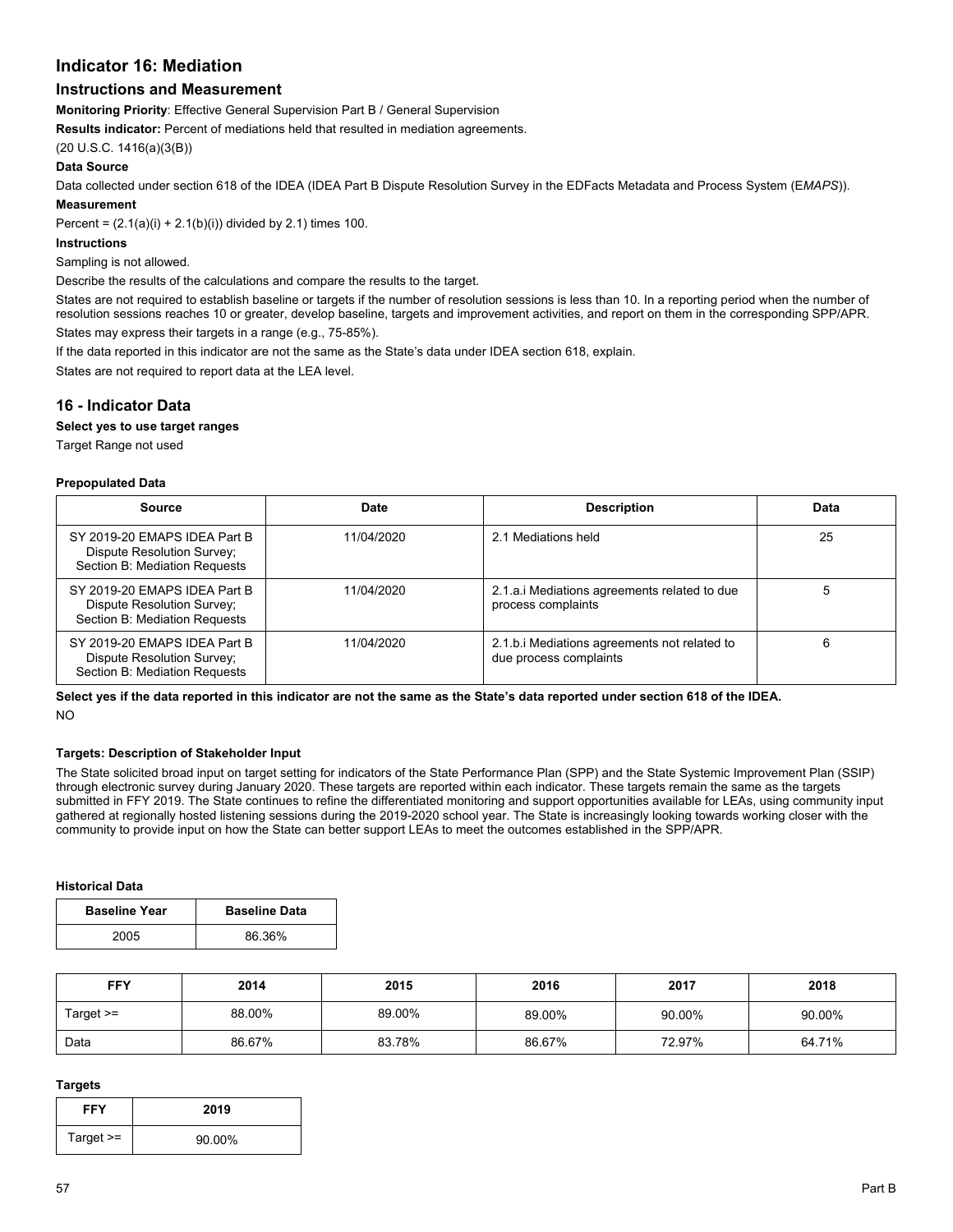#### **FFY 2019 SPP/APR Data**

| 2.1.a.i<br><b>Mediation</b><br>agreements<br>related to due<br>process<br>complaints | 2.1.b.i<br><b>Mediation</b><br>agreements not<br>related to due<br>process<br>complaints | 2.1 Number of<br>mediations<br>held | <b>FFY 2018</b><br>Data | FFY 2019 Target | <b>FFY 2019</b><br>Data | <b>Status</b>          | Slippage |
|--------------------------------------------------------------------------------------|------------------------------------------------------------------------------------------|-------------------------------------|-------------------------|-----------------|-------------------------|------------------------|----------|
| 5                                                                                    | 6                                                                                        | 25                                  | 64.71%                  | 90.00%          | 44.00%                  | Did Not Meet<br>Target | Slippage |

#### **Provide reasons for slippage, if applicable**

Slippage occurred due to the need to conduct virtual mediations rather than the in-person meetings held prior to COVID-19. While both mediators and parties have worked hard to make this process more streamlined, challenges exist due to technological issues and the greater difficulty in building trusting relationships through virtual meeting modes. The State also notes more requests for mediation filed in cases where the likelihood of successful mediation is fairly low due to heightened emotions and complex issues.

#### **Provide additional information about this indicator (optional)**

COVID-19 impacted this indicator.

#### Impact on data completeness, validity, and reliability for the indicator:

Fewer mediation sessions occurred during the 2019-20 school year (41) than the previous year, and the number of completed mediation sessions also dropped (25 compared to 34). The percentage of successful mediations also dropped to 44% (previously 73%). On March 12, 2020, Governor Brown implemented a mandate that closed all schools. The purpose of this mandate was to lessen the spread of the COVID-19 virus. Beginning on April 13, school districts were mandated to provide only distance learning instruction for all students. Data completion was impacted in that numerous scheduled mediations had to be delayed. In many instances, it was difficult to schedule appointments with families that were struggling with daily COVID-19 related activities and/or relocating for economic reasons. The impact of school district personnel to access necessary information to prepare for mediation sessions was also impacted. COVID-19 related planning also disrupted the schedules of many district personnel, making mediation sessions more difficult to schedule.

#### Explanation of how COVID-19 specifically affected the State's ability to collect the data for the indicator:

The State's ability to collect data for B16 was impacted in the following ways: The overall situation made tracking down individual cases to see where they were in the process and getting signed agreements difficult to accomplish. On March 12, 2020, Governor Brown implemented a mandate that closed all schools. The purpose of this mandate was to lessen the spread of the COVID-19 virus. Beginning on April 13, school districts were mandated to provide only distance learning instruction for all students. Data completion was impacted in that numerous scheduled mediations had to be delayed. In many instances, it was difficult to schedule appointments with families that were struggling with daily COVID-19 related activities and/or relocating for economic reasons. The impact of school district personnel to access necessary information to prepare for mediation sessions was also impacted. COVID-19 related planning also disrupted the schedules of many district personnel, making mediation sessions more difficult to schedule.

#### Any steps the State took to mitigate the impact of COVID-19 on the data collection:

The State tried to mitigate this through the use of virtual mediations and scheduling mediations outside of standard operating hours. Training opportunities for conducting virtual mediation sessions were also provided to mediators. The State has tried to provide as much flexibility as appropriate to all parties to navigate this situation while still meeting the needs of students while satisfying reporting requirements.

# **16 - Prior FFY Required Actions**

None

# **16 - OSEP Response**